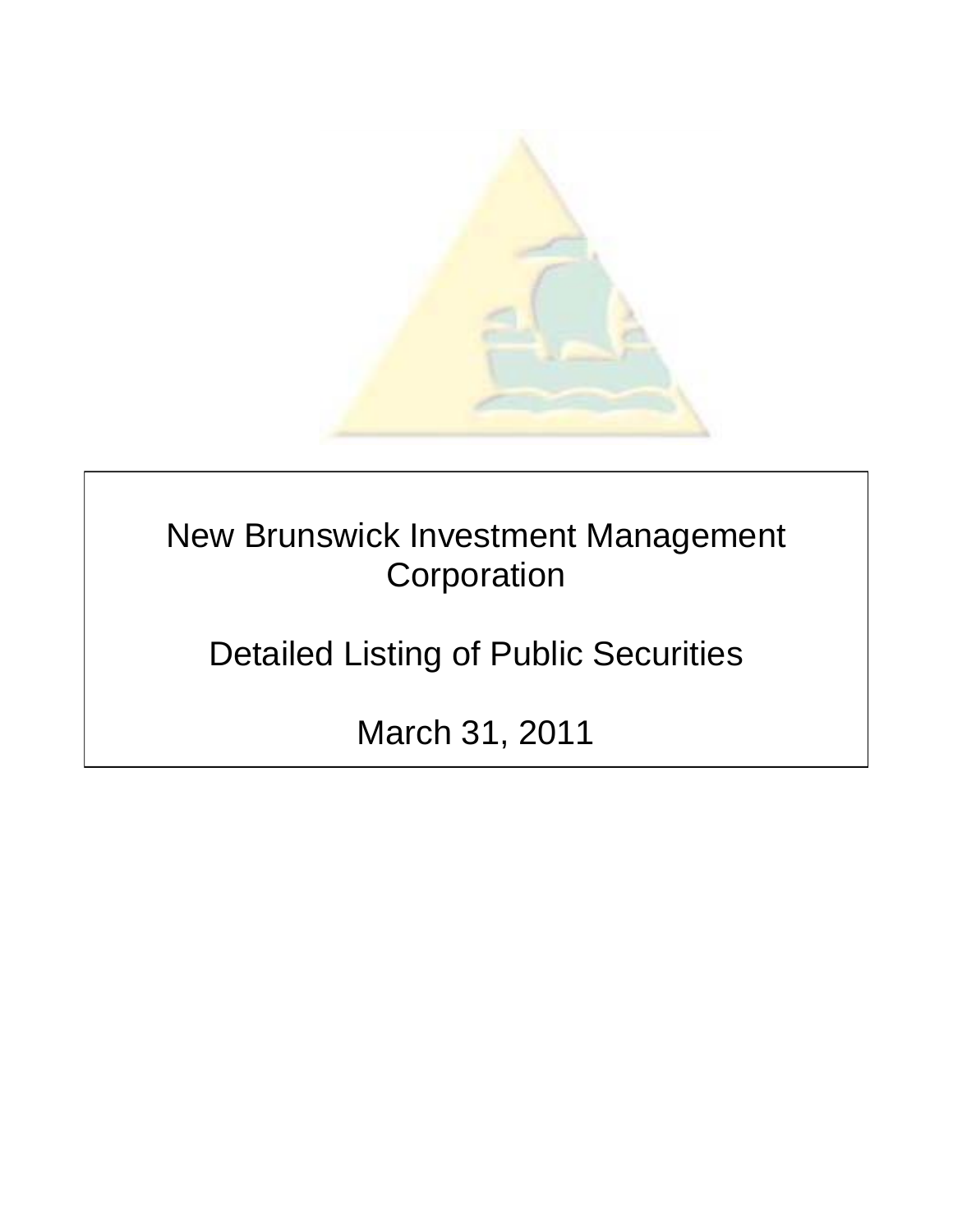|                                                 |                    | <b>Market Value - Canadian Dollars</b> |                       |                    |                |
|-------------------------------------------------|--------------------|----------------------------------------|-----------------------|--------------------|----------------|
|                                                 | <b>Shares</b>      | <b>Fair Value</b>                      | <b>Public Service</b> | <b>Teachers'</b>   | Judges'        |
| <b>EQUITIES</b>                                 |                    |                                        |                       |                    |                |
| 3I GROUP                                        | 99,252             | 462,415                                | 262,088               | 198,799            | 1,529          |
| <b>3M COMPANY</b>                               | 192,531            | 17,484,647                             | 9,743,123             | 7,684,506          | 57,019         |
| 77TH BANK                                       | 38,000             | 186,441                                | 105,671               | 80,154             | 616            |
| A.P. MOLLER-MAERSK                              | 181                | 1,646,550                              | 933,232               | 707,876            | 5,443          |
| A2A SPA                                         | 121,692            | 191,818                                | 108,719               | 82,465             | 634            |
| ABB LTD                                         | 213,077            | 4,998,530                              | 2,833,067             | 2,148,940          | 16,523         |
| <b>ABBOTT LABS</b>                              | 143,619            | 6,845,857                              | 3,858,211             | 2,965,125          | 22,521<br>282  |
| ABC-MART INC                                    | 2,400              | 85,215                                 | 48,298<br>227,850     | 36,635             |                |
| ABERCROMBIE & FITCH<br><b>ABERTIS INFRAESTR</b> | 7,086<br>28,745    | 404,287                                | 344,506               | 175,108<br>261,315 | 1,330          |
| <b>ACADIA REALTY TRUST</b>                      | 129,711            | 607,830<br>2,405,094                   | 1,154,892             | 1,243,410          | 2,009<br>6,792 |
| <b>ACCIONA SA</b>                               | 2,472              | 261,633                                | 148,288               | 112,480            | 865            |
| <b>ACCOR</b>                                    | 14,276             | 624,735                                | 354,087               | 268,582            | 2,065          |
| <b>ACE LIMITED</b>                              | 27,100             | 1,711,826                              | 964,756               | 741,438            | 5,632          |
| <b>ACERINOX SA</b>                              | 11,067             | 212,557                                | 120,473               | 91,381             | 703            |
| ACS ACTIVIDADES CO                              | 13,769             | 628,679                                | 356,323               | 270,278            | 2,078          |
| <b>ACTELION</b>                                 | 9,915              | 556,707                                | 315,531               | 239,336            | 1,840          |
| ADECCO SA                                       | 11,962             | 768,318                                | 435,467               | 330,311            | 2,540          |
| ADIDAS AG                                       | 20,344             | 1,251,246                              | 709,181               | 537,929            | 4,136          |
| <b>ADMIRAL GROUP</b>                            | 19,586             | 473,969                                | 268,636               | 203,766            | 1,567          |
| ADOBE SYSTEMS INC                               | 40,945             | 1,319,448                              | 743,619               | 571,488            | 4,341          |
| <b>ADP</b>                                      | 3,076              | 275,927                                | 156,390               | 118,625            | 912            |
| <b>ADV MICRO DEVICES</b>                        | 46,596             | 388,520                                | 218,963               | 168,278            | 1,278          |
| ADVANTAGE OIL & GAS                             | 424,300            | 3,691,410                              | 2,049,084             | 1,630,318          | 12,008         |
| <b>ADVANTEST</b>                                | 16,300             | 286,603                                | 162,441               | 123,215            | 947            |
| <b>AECON GROUP</b>                              | 49,600             | 493,510                                | 275,083               | 216,815            | 1,612          |
| <b>AEGON NV</b>                                 | 167,436            | 1,220,930                              | 691,999               | 524,895            | 4,036          |
| AEON CO                                         | 58,493             | 661,854                                | 375,126               | 284,541            | 2,188          |
| <b>AEON CREDIT SERV</b>                         | 7,700              | 103,485                                | 58,653                | 44,490             | 342            |
| AEON MALL CO                                    | 9,000              | 188,671                                | 106,935               | 81,112             | 624            |
| <b>AES CORP</b>                                 | 53,613             | 676,793                                | 381,429               | 293,137            | 2,227          |
| <b>AETNA INC</b>                                | 31,140             | 1,132,096                              | 638,030               | 490,341            | 3,724          |
| <b>AFLAC INC</b>                                | 38,035             | 1,950,876                              | 1,099,481             | 844,977            | 6,418          |
| <b>AGEAS</b>                                    | 217,235            | 601,181                                | 340,738               | 258,457            | 1,987          |
| AGF MANAGEMENT LTD                              | 67,200             | 1,317,792                              | 734,676               | 578,811            | 4,305          |
| <b>AGGREKO</b>                                  | 26,630             | 654,395                                | 370,898               | 281,334            | 2,163          |
| <b>AGILENT TECHN INC</b>                        | 27,890             | 1,213,966                              | 684,171               | 525,801            | 3,994          |
| <b>AGL ENERGY</b>                               | 46,028             | 659,286                                | 373,670               | 283,436            | 2,179          |
| <b>AGNICO EAGLE MINES</b>                       | 73,362             | 4,713,509                              | 2,633,579             | 2,064,489          | 15,440         |
| <b>AGRIUM INC</b>                               | 130,554            | 11,666,305                             | 6,491,154             | 5,137,102          | 38,049         |
| AHOLD (KON) NV                                  | 115,895            | 1,514,552                              | 858,418               | 651,128            | 5,007          |
| AIA GROUP LTD                                   | 762,800            | 2,279,832                              | 1,292,163             | 980,133            | 7,536          |
| AIR CANADA                                      | 1,282,821          | 2,559,563                              | 1,419,221             | 1,132,026          | 8,317          |
| AIR FRANCE-KLM                                  | 13,137             | 212,875                                | 120,654               | 91,518             | 704            |
| AIR LIQUIDE(L')                                 | 27,537             | 3,563,654                              | 2,019,808             | 1,532,066          | 11,780         |
| AIR PRODS & CHEMS                               | 17,380             | 1,533,264                              | 864,122               | 664,098            | 5,044          |
| AIR WATER INC                                   | 16,000             | 190,244                                | 107,826               | 81,789             | 629            |
| AIRGAS INC                                      | 6,100              | 393,736                                | 221,903               | 170,538            | 1,295          |
| AIRTRAN HLDGS INC                               | 1,519,355          | 10,985,228                             | 6,084,169             | 4,865,404          | 35,655         |
| AISIN SEIKI CO                                  | 18,643             | 631,967                                | 358,186               | 271,692            | 2,089          |
| AJINOMOTO CO INC                                | 64,895             | 660,407                                | 374,306               | 283,919            | 2,183          |
| AK STL HLDG CORP                                | 8,954              | 137,136                                | 77,287                | 59,397             | 451            |
| AKAMAI TECH INC<br>AKER SOLUTIONS               | 15,109             | 557,804                                | 314,369               | 241,600            | 1,835          |
| AKZO NOBEL NV                                   | 15,986<br>22,526   | 357,194<br>1,507,329                   | 202,450<br>854,324    | 153,563<br>648,022 | 1,181<br>4,983 |
| ALACER GOLD CORP                                |                    |                                        |                       |                    |                |
| ALAMOS GOLD IN                                  | 154,800<br>107,000 | 1,374,624<br>1,640,310                 | 767,591<br>914,205    | 602,535<br>720,748 | 4,498<br>5,357 |
| ALBERTO CULVER CO                               | 83,384             | 3,019,274                              | 1,672,225             | 1,337,249          | 9,800          |
| ALCATEL-LUCENT                                  | 225,430            | 1,260,478                              | 714,414               | 541,898            | 4,167          |
|                                                 |                    |                                        |                       |                    |                |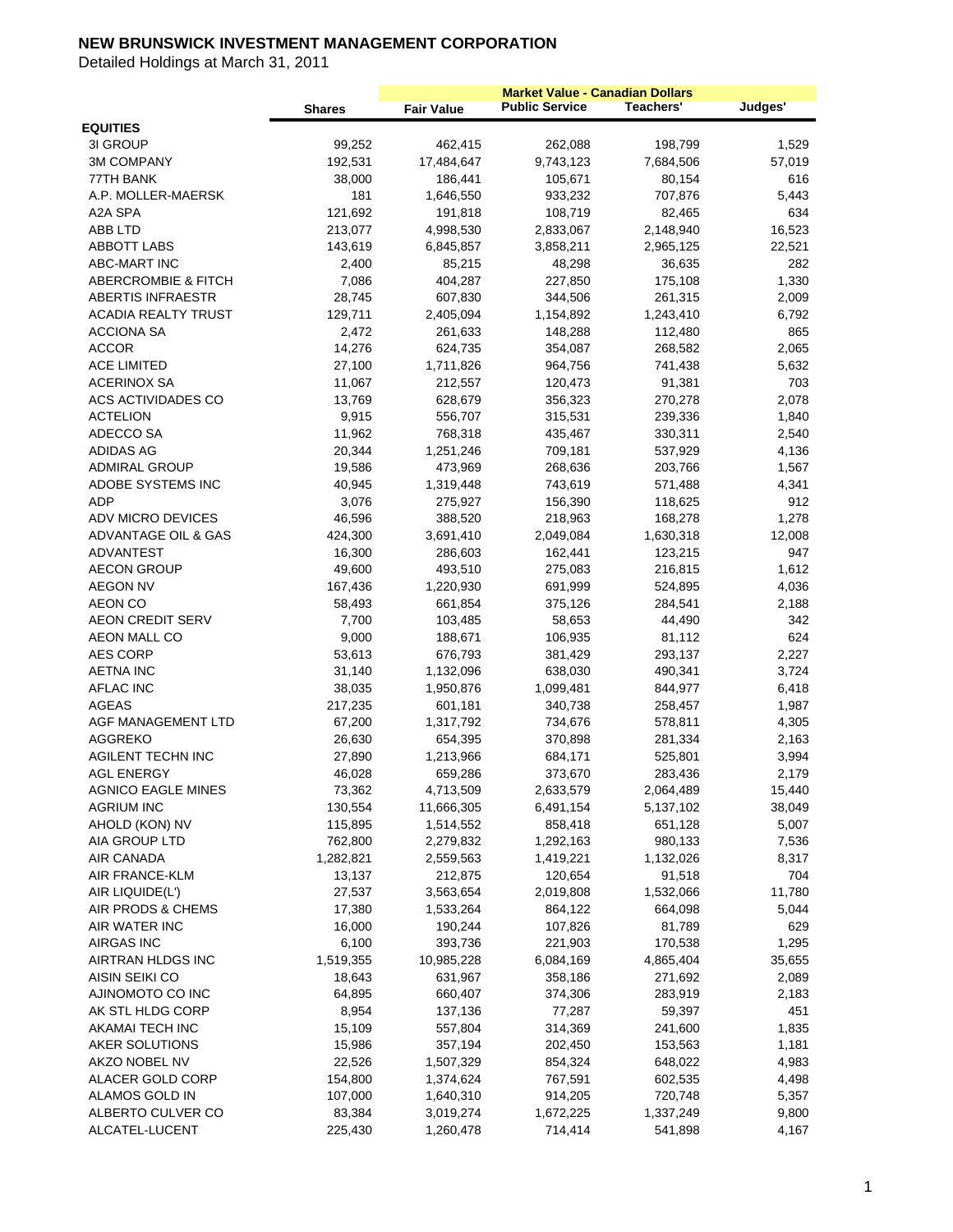|                                         |                   |                         | <b>Market Value - Canadian Dollars</b> |                       |                 |
|-----------------------------------------|-------------------|-------------------------|----------------------------------------|-----------------------|-----------------|
|                                         | <b>Shares</b>     | <b>Fair Value</b>       | <b>Public Service</b>                  | Teachers'             | Judges'         |
| ALCOA INC                               | (83,026)          | (1,425,727)             | (775, 286)                             | (645, 879)            | (4, 563)        |
| <b>ALCON INC</b>                        | 7,078             | 1,138,169               | 630,375                                | 504,100               | 3,694           |
| ALEXANDRIA REAL ESTA                    | 54,500            | 4,151,777               | 1,993,624                              | 2,146,428             | 11,725          |
| ALFA LAVAL AB                           | 32,830            | 691,934                 | 392,174                                | 297,472               | 2,287           |
| ALFRESA HOLDINGS                        | 4,300             | 161,258                 | 91,398                                 | 69,327                | 533             |
| ALIMENT COUCHE-TARD                     | 147,800           | 3,754,120               | 2,089,873                              | 1,652,001             | 12,246          |
| ALL NIPPON AIRWAYS                      | 81,000            | 235,786                 | 133,639                                | 101,368               | 779             |
| ALLEGHENY TECH INC                      | (28, 957)         | (1,905,464)             | (1,050,258)                            | (849, 044)            | (6, 162)        |
| ALLERGAN INC                            | 24,726            | 1,706,280               | 961,631                                | 739,036               | 5,613           |
| <b>ALLIANZ SE</b>                       | 44,136            | 6,039,531               | 3,423,085                              | 2,596,481             | 19,964          |
| <b>ALLIED PROPTIES</b>                  | 51,600            | 1,135,200               | 631,738                                | 499,760               | 3,702           |
| <b>ALLSTATE CORP</b>                    | 42,855            | 1,332,639               | 751,053                                | 577,202               | 4,384           |
| ALPHA BANK                              | 49,353            | 309,946                 | 175,671                                | 133,250               | 1,025           |
| ALPHA NATURAL RES                       | (92,033)          | (5,313,492)             | (2,942,878)                            | (2,353,368)           | (17, 246)       |
| <b>ALSTOM</b>                           | 20,026            | 1,152,773               | 653,368                                | 495,594               | 3,811           |
| <b>ALTAGAS LTD</b>                      | 57,000            | 1,466,610               | 819,079                                | 642,732               | 4,799           |
| <b>ALTERA CORP</b>                      | 25,921            | 1,108,361               | 624,654                                | 480,061               | 3,646           |
| <b>ALTRIA GROUP INC</b>                 | 169,268           | 4,344,099               | 2,448,262                              | 1,881,546             | 14,291          |
| ALUMINA LTD                             | 237,777           | 581,189                 | 329,406                                | 249,862               | 1,921           |
| AMADA CO                                | 34,800            | 283,479                 | 160,670                                | 121,872               | 937             |
| AMADEUS IT HLDGS                        | 20,598            | 383,813                 | 217,538                                | 165,007               | 1,269           |
| AMAZON COM INC                          | 28,781            | 5,038,124               | 2,839,402                              | 2,182,147             | 16,574          |
| AMB PROPERTY CORP                       | 201,978           | 7,056,346               | 3,388,356                              | 3,648,062             | 19,928          |
| <b>AMCOR LIMITED</b>                    | 119,336           | 845,056                 | 478,961                                | 363,302               | 2,793           |
| AMEC                                    | 32,195            | 598,380                 | 339,150                                | 257,252               | 1,978           |
| AMEREN CORPORATION                      | 19,465            | 530,975                 | 299,248                                | 229,979               | 1,747           |
| AMERICAN EXPRESS CO                     | 84,636            | 3,717,667               | 2,095,215                              | 1,610,222             | 12,230          |
| AMERICAN TOWER CORP                     | 32,187            | 1,620,895               | 913,509                                | 702,053               | 5,332           |
| AMERIPRISE FINANCIAL                    | 19,959            | 1,184,911               | 667,796                                | 513,217               | 3,898           |
| AMERISOURCE-BERGEN                      | 22,192            | 852,296                 | 480,340                                | 369,152               | 2,804           |
| AMERN ELEC PWR INC                      | 38,927            | 1,329,320               | 749,183                                | 575,764               | 4,373           |
| AMERN INTL GROUP INC                    | 11,599            | 396,208                 | 223,296                                | 171,608               | 1,303           |
| AMGEN INC                               | 75,448            | 3,919,707               | 2,209,081                              | 1,697,730             | 12,895          |
| AMP LIMITED                             | 275,410           | 1,498,713               | 849,440                                | 644,318               | 4,954           |
| AMPHENOL CORPORATION                    | 14,243            | 753,043                 | 424,402                                | 326,163               | 2,477           |
| <b>ANADARKO PETE</b>                    | 40,188            | 3,201,704               | 1,804,427                              | 1,386,744             | 10,533          |
| ANALOG DEVICES INC                      | 24,223            | 927,237                 | 522,575                                | 401,611               | 3,050           |
| ANGLO AMERICAN                          | 128,342           | 6,417,712               | 3,637,430                              | 2,759,067             | 21,215          |
| ANGLO IRISH BANK                        | 67,438            | 20,199                  | 11,448                                 | 8,684                 | 67              |
| ANHEUSER-BUSCH INB                      | 70,221            | 3,895,833               | 2,208,080                              | 1,674,875             | 12,878          |
| <b>ANTOFAGASTA</b>                      | 38,345            | 813,728                 | 461,205                                | 349,833               | 2,690           |
| AON CORPORATION                         | 26,957            | 1,386,859               | 781,611                                | 600,686               | 4,562           |
| AOZORA BANK                             | 48,000            | 105,921                 | 60,034                                 | 45,537                | 350             |
| <b>APACHE CORP</b>                      | 30,918            | 3,933,937               | 2,216,529                              | 1,704,465             | 12,944          |
| APARTMENT INVT&MGMT<br><b>APERAM SA</b> | 9,598             | 237,661                 | 133,942                                | 102,937               | 782<br>531      |
| APOLLO GROUP INC                        | 4,104             | 160,591                 | 91,020                                 | 69,040                |                 |
| <b>APPLE INC</b>                        | 9,934             | 402,373                 | 226,771                                | 174,279               | 1,324           |
| APPLIED MATERIALS                       | 74,521<br>106,755 | 25,235,302<br>1,620,489 | 14,222,195<br>913,281                  | 10,930,088<br>701,877 | 83,019<br>5,331 |
| <b>ARC RESOURCES</b>                    | 85,134            | 2,250,943               | 1,262,640                              | 980,900               | 7,404           |
| ARCELORMITTAL                           | 83,478            | 2,941,028               | 1,666,915                              | 1,264,390             | 9,722           |
| <b>ARCHER DANIELS MIDLD</b>             | 51,521            | 1,802,953               | 1,016,114                              | 780,907               | 5,931           |
| ARM HOLDINGS PLC                        | 128,540           | 1,152,441               | 653,180                                | 495,451               | 3,810           |
| <b>ARTIS</b>                            | 48,500            | 694,035                 | 387,840                                | 303,923               | 2,272           |
| ARYZTA AG                               | 8,216             | 408,453                 | 231,503                                | 175,600               | 1,350           |
| ASAHI BREWERIES                         | 37,678            | 611,634                 | 346,662                                | 262,950               | 2,022           |
| ASAHI GLASS CO                          | 96,698            | 1,187,219               | 672,892                                | 510,402               | 3,924           |
| ASAHI KASEI CORP                        | 122,775           | 808,452                 | 458,215                                | 347,565               | 2,672           |
| ASCENDAS REAL ESTA                      | 146,000           | 229,764                 | 130,225                                | 98,779                | 760             |
| <b>ASCIANO LIMITED</b>                  | 285,125           | 497,595                 | 282,027                                | 213,923               | 1,645           |
|                                         |                   |                         |                                        |                       |                 |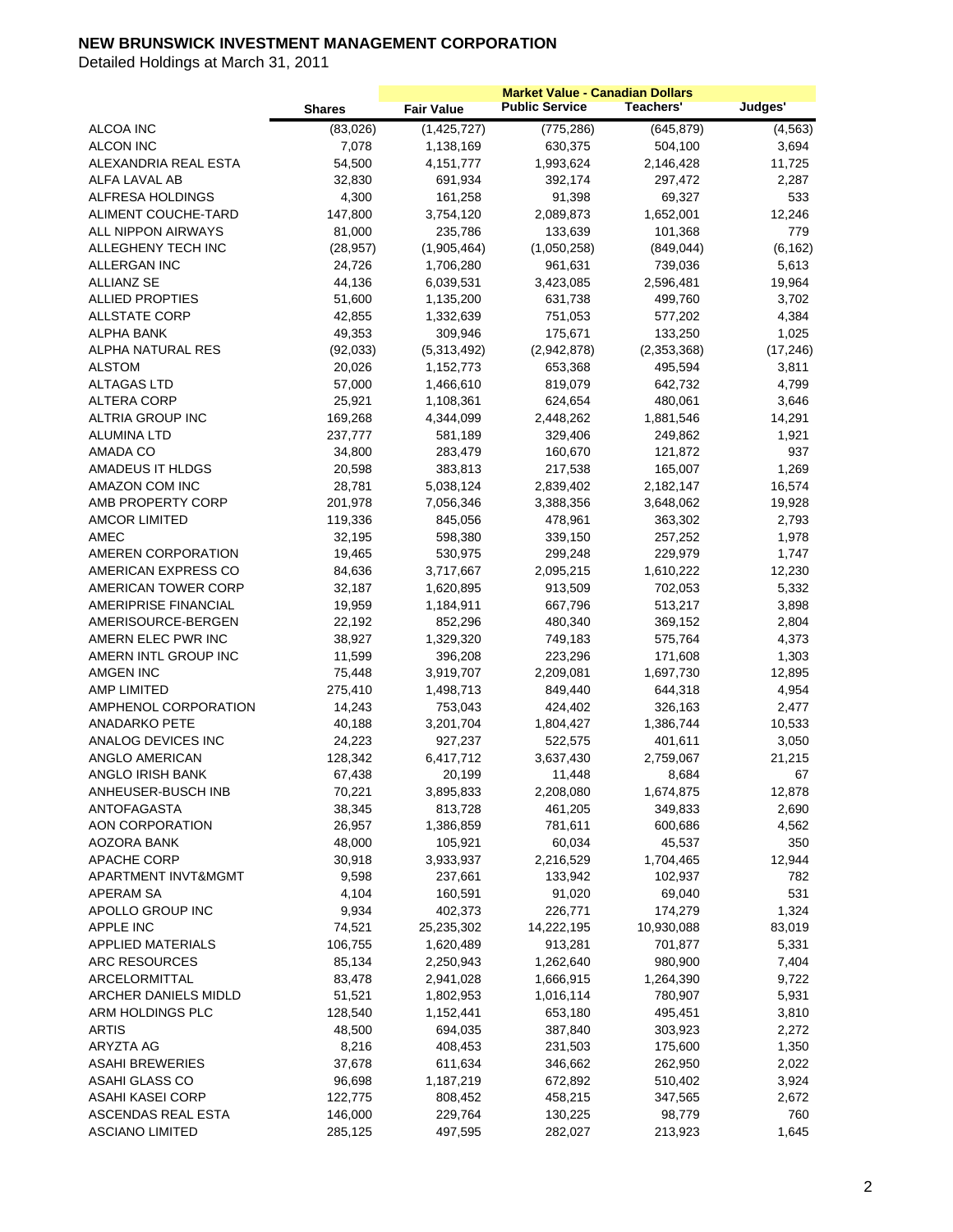|                               |               |                   | <b>Market Value - Canadian Dollars</b> |             |          |
|-------------------------------|---------------|-------------------|----------------------------------------|-------------|----------|
|                               | <b>Shares</b> | <b>Fair Value</b> | <b>Public Service</b>                  | Teachers'   | Judges'  |
| <b>ASICS CORP</b>             | 15,000        | 195,784           | 110,967                                | 84,170      | 647      |
| ASM PACIFIC TECH.             | 19,100        | 232,761           | 131,924                                | 100,067     | 769      |
| ASML HOLDING NV               | 41,937        | 1,799,904         | 1,020,149                              | 773,805     | 5,950    |
| <b>ASSA ABLOY</b>             | 30,345        | 848,691           | 481,021                                | 364,865     | 2,805    |
| <b>ASSICURAZIONI GEN</b>      | 113,539       | 2,391,448         | 1,355,425                              | 1,028,118   | 7,905    |
| <b>ASSOC BRITISH FOODS</b>    | 34,641        | 535,815           | 303,689                                | 230,354     | 1,771    |
| <b>ASSURANT INC</b>           | 8,070         | 302,012           | 170,209                                | 130,809     | 994      |
| ASTELLAS PHARMA               | 43,356        | 1,567,406         | 888,374                                | 673,850     | 5,181    |
| ASTRAL MEDIA INC              | 64,300        | 2,473,621         | 1,376,790                              | 1,088,763   | 8,068    |
| ASTRAZENECA                   | 137,510       | 6,138,582         | 3,479,225                              | 2,639,065   | 20,292   |
| <b>ASX LIMITED</b>            | 17,066        | 588,799           | 333,720                                | 253,133     | 1,946    |
| AT&T INC                      | 517,847       | 15,404,290        | 8,681,601                              | 6,672,013   | 50,677   |
| <b>ATCO LTD</b>               | 27,900        | 1,634,940         | 912,394                                | 717,195     | 5,351    |
| ATHEROS COMMUNICATNS          | 229,321       | 9,948,209         | 5,509,816                              | 4,406,104   | 32,289   |
| <b>ATLANTIA</b>               | 29,186        | 650,994           | 368,971                                | 279,872     | 2,152    |
| <b>ATLANTIC POWER</b>         | 46,100        | 679,108           | 379,299                                | 297,587     | 2,222    |
| <b>ATLAS COPCO</b>            | 37,944        | 890,395           | 504,658                                | 382,794     | 2,943    |
| ATLAS COPCO AB                | 65,296        | 1,688,281         | 956,884                                | 725,817     | 5,581    |
| <b>ATOS ORIGIN</b>            | 4,413         | 251,928           | 142,788                                | 108,307     | 833      |
| <b>ATRIUM INNOVATIONS</b>     | 12,000        | 197,160           | 109,197                                | 87,323      | 640      |
| <b>AUCKLAND INTL</b>          | 101,186       | 166,035           | 94,105                                 | 71,381      | 549      |
| <b>AURIZON MINES LTD</b>      | 138,600       | 941,094           | 524,749                                | 413,270     | 3,075    |
| <b>AUST &amp; NZ BANK GRP</b> | 249,583       | 5,969,917         | 3,383,629                              | 2,566,554   | 19,734   |
| <b>AUTODESK INC</b>           | 18,544        | 794,909           | 447,997                                | 344,296     | 2,615    |
| <b>AUTOGRILL SPA</b>          | 12,705        | 174,135           | 98,696                                 | 74,863      | 576      |
| <b>AUTOMATIC DATA PROC</b>    | 64,358        | 3,231,222         | 1,821,063                              | 1,399,529   | 10,630   |
| <b>AUTONATION INC</b>         | 5,192         | 178,614           | 100,664                                | 77,362      | 588      |
| <b>AUTONOMY CORP</b>          | 21,218        | 525,703           | 297,958                                | 226,007     | 1,738    |
| <b>AUTOZONE INC</b>           | 2,199         | 584,253           | 329,275                                | 253,056     | 1,922    |
| <b>AVALONBAY COMMUNTIES</b>   | 105,408       | 12,388,805        | 6,017,226                              | 6,336,210   | 35,369   |
| AVERY DENNISON CORP           | 8,659         | 353,170           | 199,041                                | 152,967     | 1,162    |
| AVIVA                         | 272,126       | 1,835,562         | 1,040,360                              | 789,134     | 6,068    |
| AVON PRODUCTS INC             | 34,725        | 911,473           | 513,691                                | 394,783     | 2,999    |
| AXA                           | 167,005       | 3,398,878         | 1,926,416                              | 1,461,227   | 11,235   |
| AXEL SPRINGER AG              | 1,518         | 238,647           | 135,261                                | 102,598     | 789      |
| <b>BABCOCK INTL</b>           | 34,855        | 337,496           | 191,286                                | 145,095     | 1,116    |
| <b>BADGER DAYLIGHTING</b>     | 277,300       | 5,680,491         | 3,146,140                              | 2,515,913   | 18,437   |
| <b>BAE SYSTEMS</b>            | 331,452       | 1,678,607         | 951,401                                | 721,658     | 5,549    |
| <b>BAKER HUGHES INC</b>       | 35,095        | 2,505,036         | 1,411,796                              | 1,084,998   | 8,241    |
| <b>BALFOUR BEATTY</b>         | 66,727        | 357,597           | 202,679                                | 153,736     | 1,182    |
| <b>BALL CORP</b>              | 13,650        | 475,951           | 268,238                                | 206,147     | 1,566    |
| <b>BALOISE HOLDING AG</b>     | 4,862         | 470,238           | 266,522                                | 202,162     | 1,554    |
| <b>BANCO POPOLARE</b>         | 150,938       | 437,918           | 248,203                                | 188,267     | 1,448    |
| <b>BANCO SANTANDER SA</b>     | 797,258       | 9,014,676         | 5,109,338                              | 3,875,540   | 29,799   |
| <b>BANK HAPOALIM BM</b>       | 101,403       | 509,631           | 288,849                                | 219,098     | 1,685    |
| <b>BANK OF AMERICA CORP</b>   | 818,757       | 10,606,255        | 5,977,508                              | 4,593,854   | 34,892   |
| <b>BANK OF MONTREAL</b>       | (47, 952)     | (3,054,223)       | (1,615,331)                            | (1,429,441) | (9, 452) |
| BANK OF NEW YORK MEL          | 100,464       | 2,917,212         | 1,644,092                              | 1,263,523   | 9,597    |
| <b>BANK OF NOVA SCOTIA</b>    | 403,669       | 23,730,630        | 13,278,546                             | 10,374,226  | 77,858   |
| <b>BANKERS PETROLEUM</b>      | 290,900       | 2,522,103         | 1,403,697                              | 1,110,180   | 8,225    |
| <b>BANKINTER SA</b>           | 31,526        | 210,608           | 119,369                                | 90,544      | 696      |
| <b>BARCLAYS</b>               | 1,125,222     | 4,869,584         | 2,759,983                              | 2,093,505   | 16,097   |
| <b>BARD C R INC</b>           | 6,846         | 660,637           | 372,324                                | 286,140     | 2,173    |
| <b>BARRICK GOLD CORP</b>      | 534,864       | 26,892,860        | 15,000,559                             | 11,804,361  | 87,940   |
| <b>BASF SE</b>                | 89,310        | 7,556,521         | 4,282,884                              | 3,248,657   | 24,979   |
| <b>BAXTER INTL INC</b>        | 46,868        | 2,462,686         | 1,387,929                              | 1,066,656   | 8,102    |
| BAYER AG                      | 80,410        | 6,073,198         | 3,442,167                              | 2,610,956   | 20,076   |
| BAYER MOTOREN WERK            | 37,270        | 2,894,196         | 1,640,372                              | 1,244,257   | 9,567    |
| <b>BAYTEX ENERGY CORP</b>     | 109,600       | 6,209,936         | 3,459,855                              | 2,729,807   | 20,274   |
| <b>BB&amp;T CORPORATION</b>   | 56,235        | 1,500,666         | 845,750                                | 649,979     | 4,937    |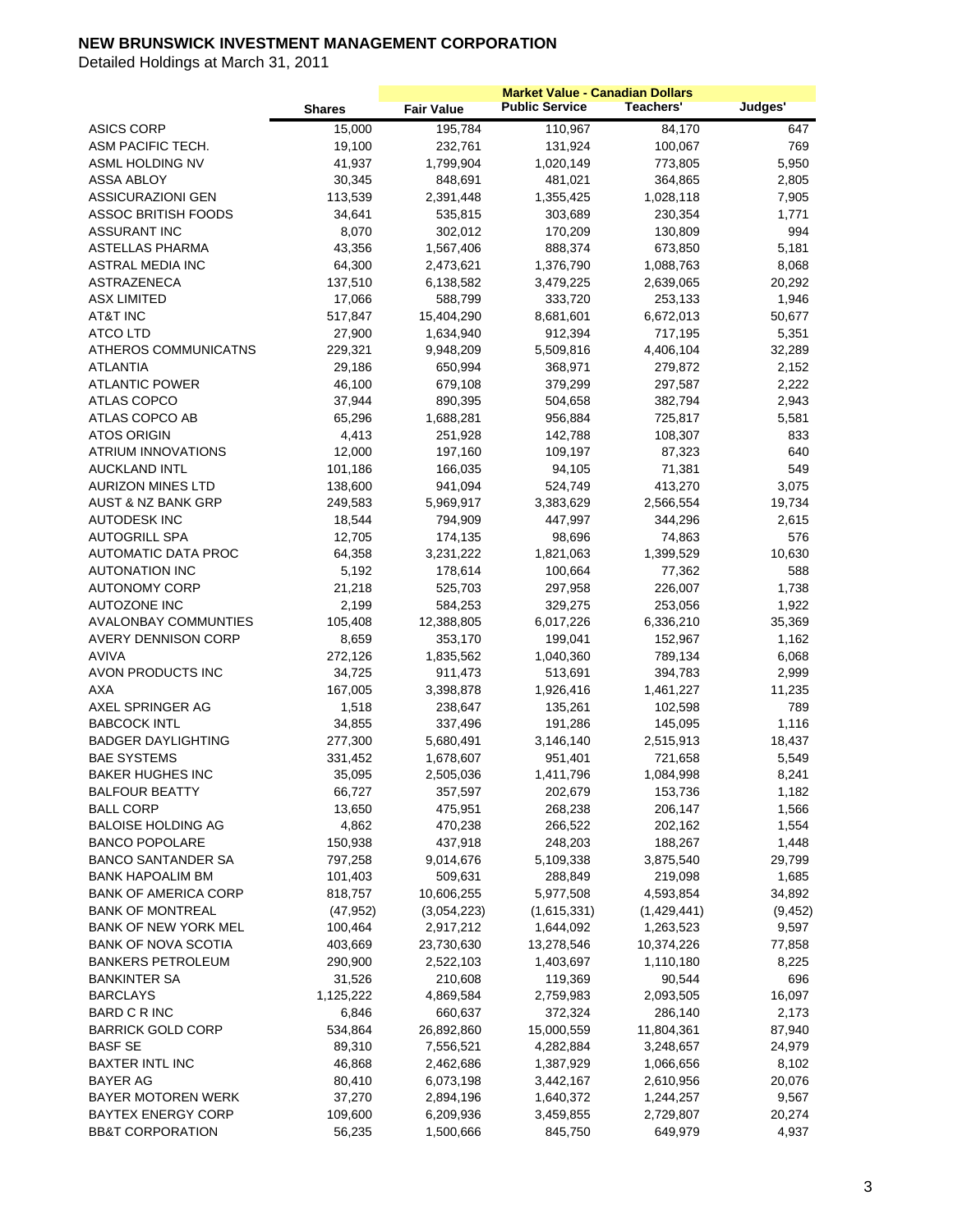|                                                      |                   |                    | <b>Market Value - Canadian Dollars</b> |                    |                |
|------------------------------------------------------|-------------------|--------------------|----------------------------------------|--------------------|----------------|
|                                                      | <b>Shares</b>     | <b>Fair Value</b>  | <b>Public Service</b>                  | Teachers'          | Judges'        |
| BBVA (BILB-VIZ-ARG)                                  | 414,848           | 4,902,017          | 2,778,365                              | 2,107,448          | 16,204         |
| <b>BCA CARIGE SPA</b>                                | 60,653            | 139,473            | 79,050                                 | 59,961             | 461            |
| <b>BCA MPS</b>                                       | 226,868           | 274,934            | 155,827                                | 118,198            | 909            |
| <b>BCE INC</b>                                       | 176,541           | 6,315,469          | 3,554,322                              | 2,740,295          | 20,852         |
| <b>BCO COM PORTUGUES</b>                             | 273,893           | 217,753            | 123,418                                | 93,615             | 720            |
| <b>BCO DE SABADELL</b>                               | 108,127           | 460,715            | 261,124                                | 198,068            | 1,523          |
| <b>BCO DE VALENCIA</b>                               | 20,557            | 89,662             | 50,819                                 | 38,547             | 296            |
| <b>BCO ESPIR SANTO</b>                               | 54,388            | 216,951            | 122,964                                | 93,270             | 717            |
| <b>BCO POPULAR ESP</b>                               | 86,923            | 497,662            | 282,065                                | 213,952            | 1,645          |
| BECKMAN COULTER INC                                  | 79,090            | 6,382,426          | 3,534,907                              | 2,826,804          | 20,716         |
| <b>BECTON DICKINSON</b>                              | 17,884            | 1,383,943          | 779,967                                | 599,423            | 4,553          |
| <b>BED BATH &amp; BEYOND</b>                         | 20,582            | 965,477            | 544,127                                | 418,174            | 3,176          |
| <b>BEIERSDORF AG</b>                                 | 9,801             | 582,648            | 330,233                                | 250,489            | 1,926          |
| <b>BEKAERT SA</b>                                    | 3,976             | 440,845            | 249,862                                | 189,525            | 1,457          |
| <b>BELGACOM</b>                                      | 15,556            | 586,919            | 332,654                                | 252,325            | 1,940          |
| <b>BELL ALIANT INC</b>                               | 91,200            | 2,445,984          | 1,365,522                              | 1,072,461          | 8,001          |
| BELLATRIX EXPLOR LTD                                 | 165,000           | 930,600            | 515,413                                | 412,167            | 3,020          |
| <b>BEMIS INC</b>                                     | 8,639             | 275,285            | 155,146                                | 119,233            | 906            |
| <b>BENDIGO AND ADELAIDE</b>                          | 35,506            | 337,858            | 191,491                                | 145,250            | 1,117          |
| <b>BENESSE HOLDINGS</b>                              | 6,700             | 267,777            | 151,771                                | 115,121            | 885            |
| <b>BERKSHIRE HATHAWAY</b>                            | 140,000           | 11,384,831         | 6,416,301                              | 4,931,077          | 37,454         |
| <b>BEST BUY INC</b>                                  | 26,462            | 738,043            | 415,949                                | 319,666            | 2,428          |
| <b>BEZEQ</b>                                         | 177,970           | 509,980            | 289,046                                | 219,248            | 1,686          |
| <b>BG GROUP</b>                                      | 329,209           | 7,961,519          | 4,512,429                              | 3,422,772          | 26,318         |
| <b>BHP BILLITON LTD</b>                              | 248,745           | 8,012,144          | 4,635,647                              | 3,349,574          | 26,923         |
| <b>BHP BILLITON PLC</b>                              | 292,589           | 14,280,442         | 8,015,402                              | 6,218,198          | 46,842         |
| <b>BIC</b>                                           | 2,596             | 224,628            | 127,315                                | 96,571             | 743            |
| <b>BIG LOTS INC</b>                                  | 6,107             | 257,629            | 145,195                                | 111,586            | 848            |
| <b>BILLABONG INTERNAT</b>                            | 22,450            | 170,266            | 96,504                                 | 73,200             | 563            |
| <b>BIOGEN IDEC INC</b>                               | 19,486            | 1,389,749          | 783,240                                | 601,938            | 4,572          |
| <b>BIOMED REALTY TRUST</b>                           | 121,308           | 2,266,969          | 1,088,566                              | 1,172,001          | 6,402          |
| <b>BIOMERIEUX</b>                                    | 1,296             | 132,390            | 75,036                                 | 56,917             | 438            |
| <b>BIRCHCLIFF ENERGY</b>                             | 147,680           | 1,791,358          | 997,007                                | 788,510            | 5,842          |
| BK LEUMI LE ISRAEL                                   | 114,627           | 567,180            | 321,466                                | 243,839            | 1,875          |
| BK OF CYPRUS PUBL                                    | 87,903            | 310,603            | 176,043                                | 133,533            | 1,027          |
| BK OF EAST ASIA                                      | 156,000           | 643,773            | 364,878                                | 276,767            | 2,128          |
| <b>BK OF IRELAND</b>                                 | 376,285           | 118,417            | 67,116                                 | 50,909             | 391            |
| <b>BK OF KYOTO</b>                                   | 31,000            | 267,806            | 151,787                                | 115,134            | 885            |
| <b>BK OF YOKOHAMA</b><br><b>BLACKPEARL RESOURCES</b> | 118,902           | 551,274            | 312,451                                | 237,001            | 1,822          |
| BLOCK H & R INC                                      | 298,600           | 2,134,990          | 1,188,975                              | 939,047            | 6,967          |
| <b>BLUESCOPE STEEL LTD</b>                           | 24,716<br>179,508 | 405,812<br>356,609 | 228,709<br>202,119                     | 175,768<br>153,311 | 1,335<br>1,179 |
| <b>BMC SOFTWARE INC</b>                              | 14,462            | 699,055            | 393,975                                | 302,779            | 2,300          |
| <b>BNP PARIBAS</b>                                   | 93,204            | 6,639,414          | 3,763,086                              | 2,854,380          | 21,947         |
| <b>BOARDWALK</b>                                     | 27,200            | 1,299,616          | 725,771                                | 569,592            | 4,253          |
| <b>BOC HONG KONG HLDG</b>                            | 354,856           | 1,120,489          | 635,071                                | 481,715            | 3,704          |
| BOEING CO                                            | 59,562            | 4,279,242          | 2,411,430                              | 1,853,734          | 14,079         |
| BOLIDEN AB                                           | 26,595            | 557,243            | 315,834                                | 239,567            | 1,842          |
| <b>BOLIVAR ENERGY</b>                                | 937,500           | 126,563            | 70,097                                 | 56,055             | 411            |
| <b>BOLIVAR ENERGY WTS</b>                            | 1,470,500         | 18,969             | 10,506                                 | 8,402              | 62             |
| <b>BOMBARDIER INC</b>                                | 537,492           | 3,810,493          | 2,132,270                              | 1,665,721          | 12,502         |
| <b>BONAVISTA ENERGY</b>                              | 132,500           | 3,978,975          | 2,216,629                              | 1,749,358          | 12,989         |
| <b>BORAL LIMITED</b>                                 | 70,584            | 354,991            | 201,202                                | 152,616            | 1,173          |
| BORDER PETRO WARRANT                                 | 550,000           | 34,320             | 19,008                                 | 15,200             | 111            |
| <b>BORDER PETROLEUM</b>                              | 1,100,000         | 319,000            | 176,678                                | 141,286            | 1,035          |
| <b>BORG WARNER INC</b>                               | (52,300)          | (4,049,239)        | (2, 242, 671)                          | (1,793,425)        | (13, 143)      |
| <b>BOSKALIS WESTMNSTR</b>                            | 6,873             | 353,848            | 200,554                                | 152,124            | 1,170          |
| <b>BOSTON PROPERTIES</b>                             | 155,015           | 14,360,852         | 6,985,228                              | 7,334,569          | 41,055         |
| <b>BOSTON SCIENTIFIC</b>                             | 123,202           | 858,448            | 483,807                                | 371,817            | 2,824          |
| <b>BOUYGUES</b>                                      | 22,478            | 1,051,300          | 595,855                                | 451,969            | 3,475          |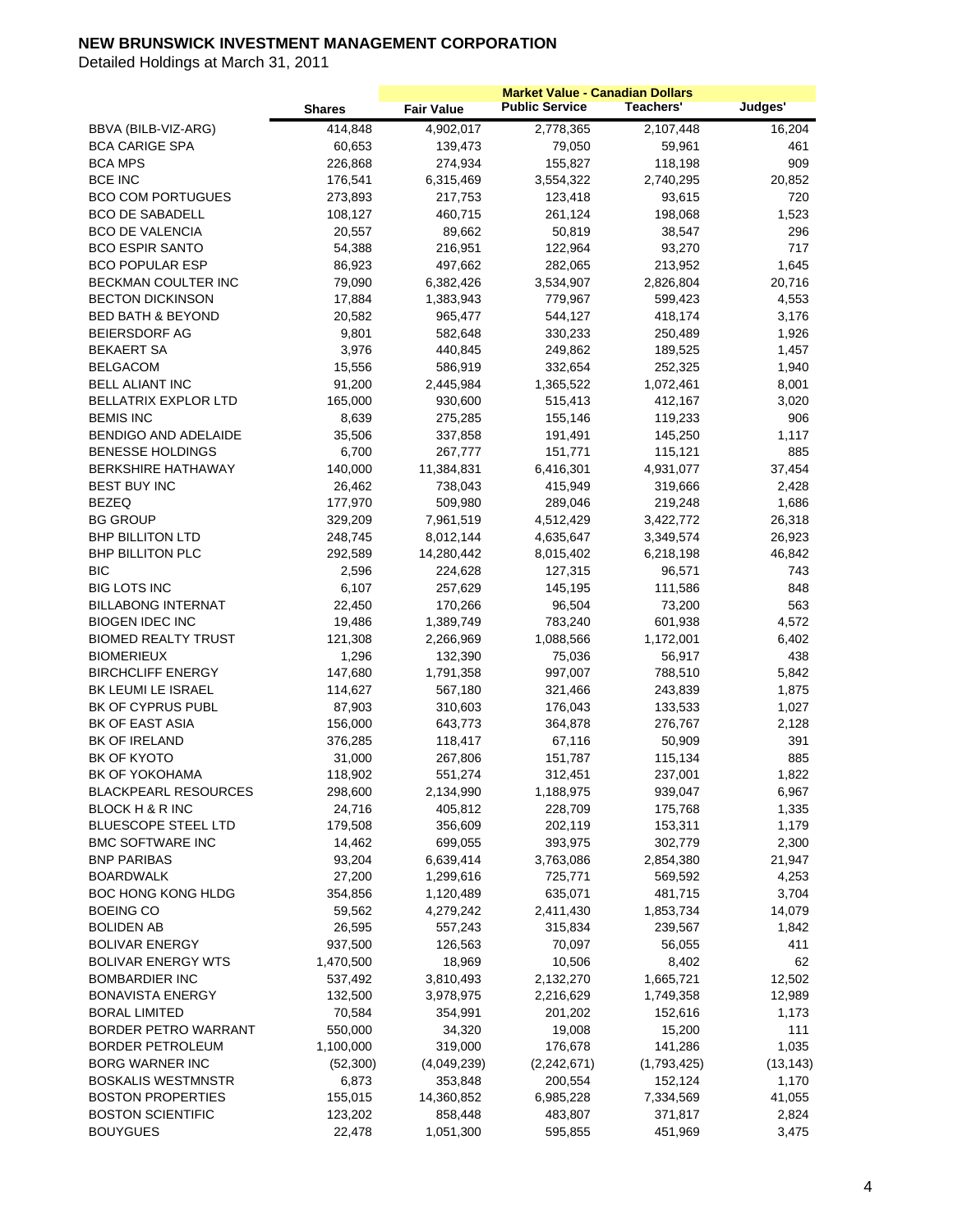|                                 |               |                   | <b>Market Value - Canadian Dollars</b> |                  |         |
|---------------------------------|---------------|-------------------|----------------------------------------|------------------|---------|
|                                 | <b>Shares</b> | <b>Fair Value</b> | <b>Public Service</b>                  | <b>Teachers'</b> | Judges' |
| BP PLC                          | 1,827,354     | 12,935,731        | 7,331,713                              | 5,561,258        | 42,761  |
| <b>BRAMBLES LTD</b>             | 139,777       | 995,429           | 564,189                                | 427,949          | 3,291   |
| <b>BRE PROPERTIES INC</b>       | 86,941        | 3,982,824         | 1,912,495                              | 2,059,081        | 11,248  |
| <b>BRENNTAG AG</b>              | 3,255         | 351,108           | 199,001                                | 150,947          | 1,161   |
| <b>BRIDGESTONE CORP</b>         | 63,388        | 1,296,839         | 735,022                                | 557,530          | 4,287   |
| BRISA(AUTO-ESTRADA)             | 16,890        | 111,224           | 63,040                                 | 47,817           | 368     |
| <b>BRISTOL MYERS SQUIBB</b>     | 137,718       | 3,581,407         | 2,018,421                              | 1,551,204        | 11,782  |
| <b>BRIT AMER TOBACCO</b>        | 194,160       | 7,573,083         | 4,292,271                              | 3,255,778        | 25,034  |
| <b>BRITISH LAND CO</b>          | 86,031        | 740,468           | 419,683                                | 318,338          | 2,448   |
| BRITISH SKY BRDCST              | 110,787       | 1,425,132         | 807,736                                | 612,685          | 4,711   |
| <b>BROADCOM CORP</b>            | 38,488        | 1,472,916         | 830,111                                | 637,960          | 4,846   |
| <b>BROOKFIELD ASSET MGT</b>     | 206,248       | 6,472,062         | 3,619,823                              | 2,831,016        | 21,223  |
| <b>BROOKFIELD OFFICE PT</b>     | 442,600       | 7,583,598         | 4,212,962                              | 3,345,948        | 24,688  |
| <b>BROOKFIELD RENEWABLE</b>     | 42,300        | 998,209           | 557,397                                | 437,546          | 3,266   |
| <b>BROTHER INDUSTRIES</b>       | 23,000        | 329,899           | 186,980                                | 141,828          | 1,091   |
| <b>BROWN FORMAN CORP</b>        | 8,380         | 559,452           | 315,298                                | 242,314          | 1,840   |
| <b>BT GROUP PLC</b>             | 754,520       | 2,181,187         | 1,236,253                              | 937,724          | 7,210   |
| <b>BUCYRUS INTL NEW</b>         | 122,500       | 10,880,759        | 6,026,308                              | 4,819,134        | 35,316  |
| <b>BUNZL</b>                    | 32,010        | 371,339           | 210,468                                | 159,644          | 1,228   |
| <b>BURBERRY GROUP</b>           | 42,355        | 775,328           | 439,440                                | 333,325          | 2,563   |
| <b>BUREAU VERITAS</b>           | 4,774         | 364,524           | 206,605                                | 156,714          | 1,205   |
| C H ROBINSON WLDWIDE            | 13,479        | 974,380           | 549,144                                | 422,030          | 3,205   |
| CA INC                          | 30,935        | 726,614           | 409,507                                | 314,716          | 2,390   |
| <b>CABLE &amp; WIRELESS W</b>   | 257,444       | 210,342           | 119,218                                | 90,429           | 695     |
| <b>CABLEVISION SYS CORP</b>     | 18,800        | 631,588           | 355,953                                | 273,558          | 2,078   |
| <b>CABOT OIL &amp; GAS CORP</b> | 8,442         | 434,645           | 244,958                                | 188,256          | 1,430   |
| CAE INC                         | 260,800       | 3,348,672         | 1,865,105                              | 1,472,638        | 10,929  |
| <b>CAIRN ENERGY PLC</b>         | 136,080       | 980,277           | 555,601                                | 421,435          | 3,240   |
| CALFRAC WELL SERVICE            | 27,100        | 845,791           | 471,551                                | 371,477          | 2,763   |
| CALLOWAY RL EST INV             | 59,800        | 1,539,790         | 859,794                                | 674,959          | 5,038   |
| CALTEX AUSTRALIA                | 12,667        | 198,510           | 112,512                                | 85,342           | 656     |
| <b>CAMDEN PPTY TR</b>           | 161,413       | 8,992,850         | 4,318,238                              | 4,649,216        | 25,397  |
| CAMECO CORP                     | 162,990       | 4,756,048         | 2,658,475                              | 2,081,986        | 15,587  |
| <b>CAMERON INTL</b>             | 19,816        | 1,098,623         | 619,165                                | 475,843          | 3,614   |
| CAMPBELL SOUP CO                | 14,813        | 476,771           | 268,700                                | 206,503          | 1,568   |
| CANACO RES INC                  | 104,500       | 536,085           | 296,911                                | 237,434          | 1,740   |
| <b>CANFOR CORPORATION</b>       | 56,200        | 827,264           | 461,966                                | 362,591          | 2,707   |
| <b>CANON INC</b>                | 110,447       | 4,692,930         | 2,659,859                              | 2,017,558        | 15,513  |
| <b>CANON MARKETING JP</b>       | 6,600         | 80,025            | 45,357                                 | 34,404           | 265     |
| <b>CAP GEMINI SA</b>            | 14,389        | 813,887           | 461,295                                | 349,902          | 2,690   |
| <b>CAPITA PLC</b>               | 59,578        | 690,219           | 391,203                                | 296,735          | 2,282   |
| CAPITAL GOLD CORP               | 687,900       | 4,264,980         | 2,362,159                              | 1,888,978        | 13,843  |
| CAPITAL ONE FINL CO             | 37,027        | 1,868,949         | 1,053,308                              | 809,492          | 6,148   |
| CAPITAL POWER INCOME            | 28,400        | 594,886           | 332,099                                | 260,842          | 1,946   |
| CAPITAL SHOPPING C              | 54,288        | 323,863           | 183,559                                | 139,233          | 1,071   |
| CAPITALAND                      | 250,997       | 637,034           | 361,058                                | 273,870          | 2,106   |
| <b>CAPITAMALL TRUST</b>         | 217,000       | 314,714           | 178,373                                | 135,300          | 1,040   |
| CAPITAMALLS ASIA L              | 151,000       | 206,181           | 116,859                                | 88,640           | 682     |
| <b>CAPSTONE MINING</b>          | 180,600       | 794,640           | 442,936                                | 349,109          | 2,595   |
| CARDINAL HEALTH INC             | 28,297        | 1,135,847         | 640,145                                | 491,966          | 3,737   |
| <b>CAREFUSION CORP</b>          | 17,998        | 492,881           | 277,780                                | 213,480          | 1,621   |
| <b>CARLSBERG AS</b>             | 10,402        | 1,090,848         | 618,271                                | 468,971          | 3,606   |
| <b>CARMAX INC</b>               | 18,200        | 567,568           | 319,872                                | 245,829          | 1,867   |
| CARNIVAL CORP                   | 34,935        | 1,302,316         | 733,963                                | 564,068          | 4,284   |
| CARNIVAL PLC                    | 18,369        | 702,007           | 397,883                                | 301,803          | 2,321   |
| <b>CARREFOUR SA</b>             | 58,261        | 2,512,177         | 1,423,852                              | 1,080,021        | 8,304   |
| CASINO GUICHARD-PERR            | 5,368         | 494,863           | 280,479                                | 212,749          | 1,636   |
| CASIO COMPUTER CO               | 26,300        | 203,125           | 115,127                                | 87,326           | 671     |
| <b>CATERPILLAR INC</b>          | 51,642        | 5,586,672         | 3,148,555                              | 2,419,738        | 18,379  |
| <b>CATHAY PACIFIC AIR</b>       | 115,000       | 268,064           | 151,933                                | 115,244          | 886     |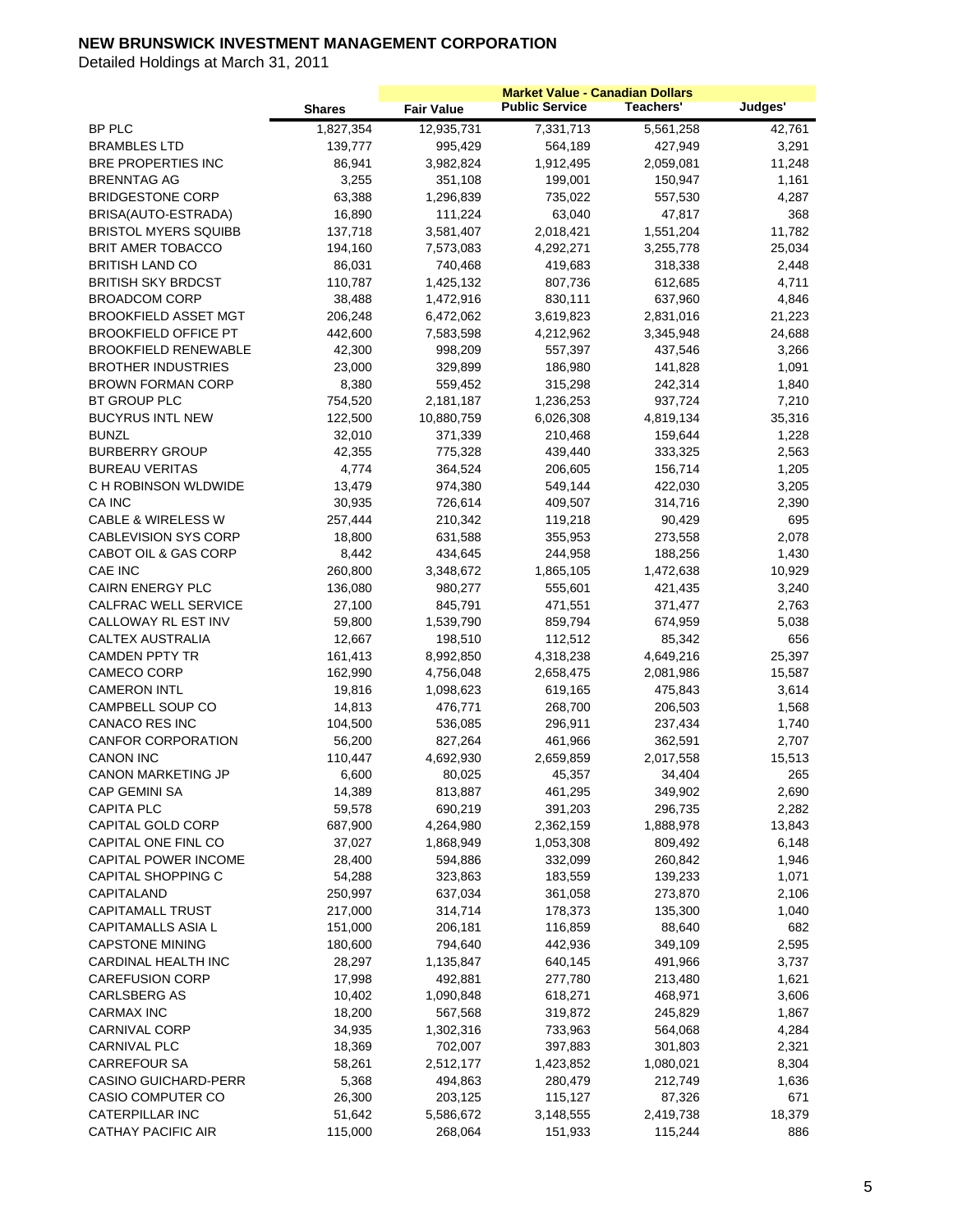|                             |               |                   | <b>Market Value - Canadian Dollars</b> |                  |           |
|-----------------------------|---------------|-------------------|----------------------------------------|------------------|-----------|
|                             | <b>Shares</b> | <b>Fair Value</b> | <b>Public Service</b>                  | <b>Teachers'</b> | Judges'   |
| <b>CB RICHARD ELLIS GRP</b> | 23,511        | 609,813           | 343,680                                | 264,126          | 2,006     |
| <b>CBS CORPORATION</b>      | 54,351        | 1,324,785         | 746,627                                | 573,800          | 4,358     |
| <b>CCL INDUSTRIES INC</b>   | 18,400        | 579,600           | 323,566                                | 254,138          | 1,896     |
| <b>CDN APARTMENT PPTS</b>   | 33,100        | 642,802           | 360,741                                | 279,948          | 2,114     |
| <b>CDN IMP BANK COMMERC</b> | 175,419       | 14,801,855        | 8,268,428                              | 6,484,950        | 48,477    |
| <b>CDN NATL RAILWAY</b>     | 55,377        | 4,019,921         | 2,296,723                              | 1,709,712        | 13,487    |
| <b>CDN NATURAL RES</b>      | 507,768       | 24,349,583        | 13,596,450                             | 10,673,416       | 79,718    |
| CDN OIL SANDS               | 132,312       | 4,292,201         | 2,410,392                              | 1,867,673        | 14,136    |
| CDN OVERSEAS PETRO          | 1,250,000     | 687,500           | 380,772                                | 304,497          | 2,231     |
| CDN OVERSEAS PETROL         | 625,000       | 90,563            | 50,158                                 | 40,111           | 294       |
| <b>CDN PACIFIC RAILWAY</b>  | 229,150       | 14,330,228        | 7,959,892                              | 6,323,688        | 46,648    |
| CDN REAL ESTATE INV         | 45,300        | 1,572,703         | 878,362                                | 689,194          | 5,147     |
| <b>CDN TIRE CORP</b>        | 51,985        | 3,333,798         | 1,857,112                              | 1,465,799        | 10,887    |
| <b>CDN UTILITIES LTD</b>    | 61,300        | 3,233,575         | 1,800,939                              | 1,422,083        | 10,553    |
| <b>CDN WESTERN BANK</b>     | 181,350       | 3,947,293         | 2,193,063                              | 1,741,378        | 12,851    |
| <b>CDON GROUP AB</b>        | 5,590         | 29,476            | 16,706                                 | 12,672           | 97        |
| <b>CELESIO AG</b>           | 8,495         | 202,848           | 114,970                                | 87,207           | 671       |
| CELESTICA INC               | 134,700       | 1,395,492         | 779,327                                | 611,599          | 4,566     |
| <b>CELGENE CORP</b>         | 37,651        | 2,104,979         | 1,186,331                              |                  | 6,925     |
| <b>CELLCOM ISRAEL LTD</b>   |               |                   |                                        | 911,723          |           |
|                             | 5,488         | 174,023           | 98,633                                 | 74,815           | 575       |
| CELTIC EXPLORATION          | 59,900        | 1,238,133         | 690,434                                | 543,653          | 4,046     |
| <b>CENOVUS ENERGY</b>       | 341,878       | 13,042,646        | 7,284,317                              | 5,715,622        | 42,707    |
| <b>CENTERPOINT ENERGY</b>   | 34,406        | 587,132           | 330,898                                | 254,303          | 1,932     |
| <b>CENTERRA GOLD</b>        | 162,400       | 2,803,024         | 1,561,214                              | 1,232,662        | 9,148     |
| <b>CENTRAL JAPAN RLWY</b>   | 147           | 1,137,062         | 644,464                                | 488,840          | 3,759     |
| <b>CENTRICA</b>             | 501,139       | 2,541,878         | 1,440,685                              | 1,092,790        | 8,402     |
| <b>CENTURYLINK INC</b>      | (185, 509)    | (7, 472, 749)     | (4, 129, 074)                          | (3,319,464)      | (24, 211) |
| <b>CEPHALON INC</b>         | 6,093         | 448,707           | 252,884                                | 194,347          | 1,476     |
| <b>CERNER CORP</b>          | 5,800         | 626,772           | 353,238                                | 271,472          | 2,062     |
| CF INDUSTRIES HLDGS         | 5,778         | 768,253           | 432,974                                | 332,751          | 2,527     |
| <b>CFS RETAIL PROP</b>      | 219,735       | 405,580           | 229,875                                | 174,365          | 1,341     |
| <b>CGG VERITAS</b>          | 13,987        | 491,234           | 278,422                                | 211,189          | 1,624     |
| <b>CGI GROUP INC</b>        | 223,200       | 4,537,656         | 2,528,303                              | 1,994,538        | 14,815    |
| <b>CHARTWELL SR HOUSING</b> | 101,200       | 935,594           | 522,420                                | 410,112          | 3,061     |
| <b>CHESAPEAKE ENERGY</b>    | 53,224        | 1,736,603         | 978,720                                | 752,169          | 5,713     |
| <b>CHEUNG KONG INFRAS</b>   | 50,000        | 229,472           | 130,060                                | 98,653           | 759       |
| CHEUNG KONG(HLDGS)          | 135,468       | 2,151,467         | 1,219,408                              | 924,947          | 7,112     |
| <b>CHEVRON CORP</b>         | 162,435       | 16,963,027        | 9,560,079                              | 7,347,143        | 55,805    |
| CHIBA BANK                  | 73,857        | 403,979           | 228,967                                | 173,677          | 1,335     |
| CHINA GOLD INTL RES         | 109,100       | 597,868           | 333,885                                | 262,027          | 1,956     |
| CHIYODA CORP                | 15,000        | 134,161           | 76,040                                 | 57,678           | 443       |
| <b>CHORUS AVIATION</b>      | 245,800       | 1,356,816         | 753,647                                | 598,753          | 4,416     |
| CHRISTIAN DIOR              | 6,185         | 847,289           | 480,226                                | 364,262          | 2,801     |
| <b>CHUBB CORP</b>           | 23,919        | 1,434,018         | 808,189                                | 621,112          | 4,718     |
| CHUBU ELEC POWER            | 63,187        | 1,372,085         | 777,670                                | 589,879          | 4,536     |
| CHUGAI PHARM CO             | 21,800        | 366,422           | 207,680                                | 157,530          | 1,211     |
| <b>CHUGOKU BANK</b>         | 17,000        | 188,366           | 106,762                                | 80,981           | 623       |
| CHUGOKU ELEC POWER          | 28,952        | 522,657           | 296,231                                | 224,698          | 1,728     |
| CHURCHILL CORP THE          | 61,100        | 1,225,055         | 678,497                                | 542,582          | 3,976     |
| CI FINANCIAL CORP           | 334,000       | 7,700,370         | 4,276,122                              | 3,399,189        | 25,058    |
| CIE DE ST-GOBAIN            | 38,710        | 2,308,172         | 1,308,226                              | 992,317          | 7,630     |
| <b>CIGNA CORP</b>           | 21,912        | 943,777           | 531,897                                | 408,775          | 3,105     |
| <b>CIMPOR CIMENTOS DE</b>   | 22,069        | 155,473           | 88,119                                 | 66,840           | 514       |
| CINCINNATI FINL CORP        | 13,169        | 424,881           | 239,456                                | 184,028          | 1,398     |
| CINEPLEX INC                | 23,000        | 534,635           | 300,363                                | 232,512          | 1,760     |
| <b>CINTAS CORP</b>          | (150, 169)    | (4, 418, 988)     | (2, 444, 527)                          | (1,960,131)      | (14, 330) |
| CISCO SYSTEMS INC           | 447,167       | 7,478,724         | 4,214,884                              | 3,239,237        | 24,603    |
| CITIGROUP INC               | 2,350,620     | 10,119,593        | 5,703,234                              | 4,383,068        | 33,291    |
| <b>CITIZEN HOLDINGS</b>     | 26,800        | 150,679           | 85,402                                 | 64,779           | 498       |
| CITRIX SYS INC              | 15,205        | 1,085,461         | 611,748                                | 470,142          | 3,571     |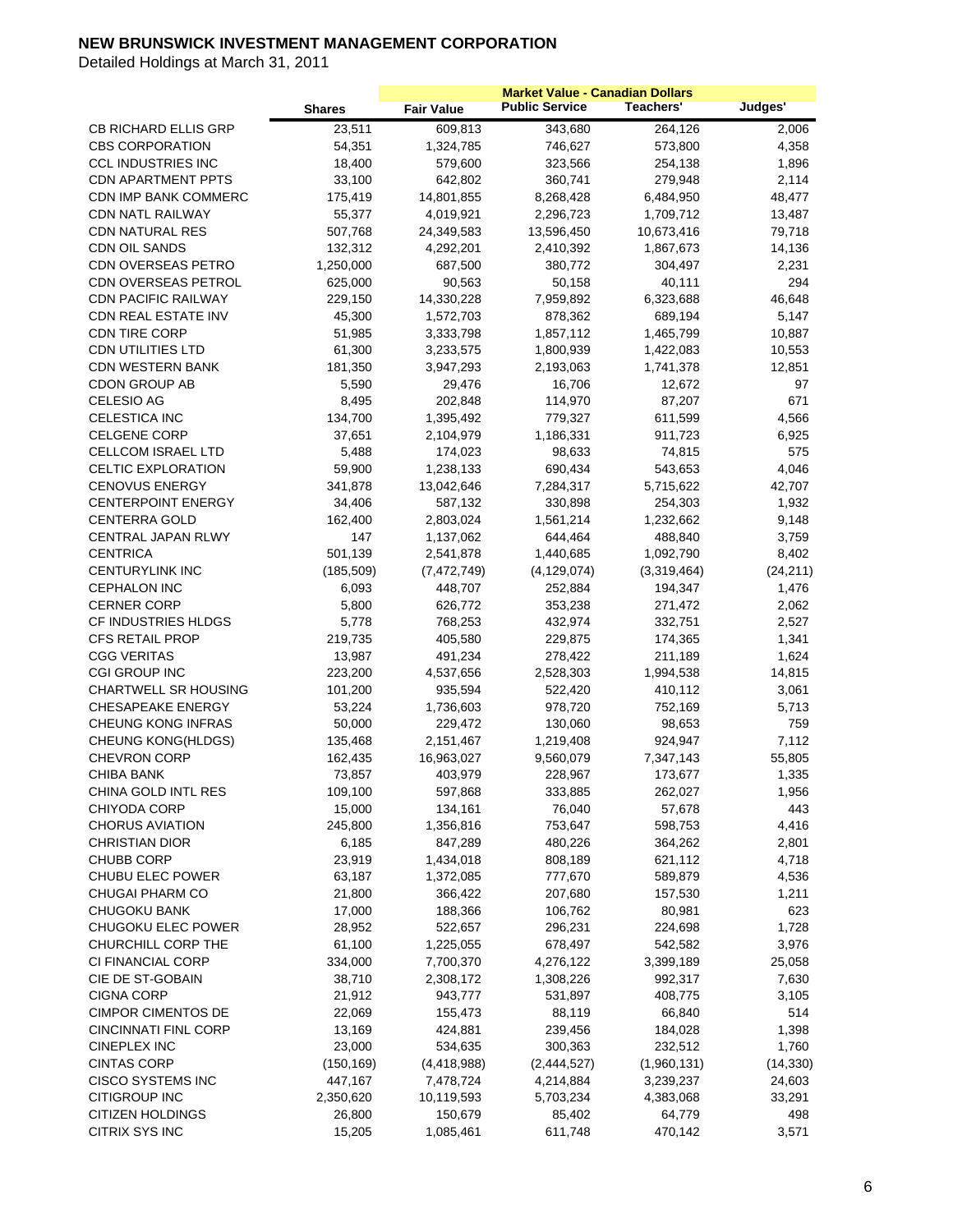|                             |               |                   | <b>Market Value - Canadian Dollars</b> |            |                 |
|-----------------------------|---------------|-------------------|----------------------------------------|------------|-----------------|
|                             | <b>Shares</b> | <b>Fair Value</b> | <b>Public Service</b>                  | Teachers'  | Judges'         |
| <b>CITY DEVELOPMENTS</b>    | 56,520        | 500,544           | 283,698                                | 215,191    | 1,655           |
| <b>CLIFFS NATURAL RES</b>   | 11,000        | 1,050,914         | 592,278                                | 455,179    | 3,457           |
| CLOROX CO                   | 24,337        | 1,656,731         | 933,706                                | 717,575    | 5,450           |
| <b>CLP HOLDINGS</b>         | 184,714       | 1,454,085         | 824,146                                | 625,132    | 4,807           |
| CME GROUP INC               | 5,449         | 1,596,809         | 899,935                                | 691,621    | 5,253           |
| <b>CML HEALTHCARE</b>       | 51,700        | 527,252           | 294,977                                | 230,547    | 1,728           |
| CMNWLTH BK OF AUST          | 150,926       | 7,953,420         | 4,507,839                              | 3,419,290  | 26,291          |
| <b>CMS ENERGY CORP</b>      | 64,465        | 1,230,389         | 693,427                                | 532,914    | 4,048           |
| <b>CNP ASSURANCES</b>       | 14,443        | 298,030           | 168,917                                | 128,127    | 985             |
| <b>COACH INC</b>            | 23,938        | 1,213,497         | 683,907                                | 525,598    | 3,992           |
| <b>COBHAM</b>               | 118,038       | 423,314           | 239,926                                | 181,989    | 1,399           |
| COCA-COLA AMATIL            | 55,249        | 650,207           | 368,524                                | 279,533    | 2,149           |
| COCA-COLA CO                | 199,372       | 12,947,661        |                                        | 5,607,980  |                 |
| COCA-COLA ENTERPRI          | 26,708        |                   | 7,297,086<br>399,337                   |            | 42,595<br>2,331 |
| COCA-COLA HELL BOT          | 17,801        | 708,567           | 263,894                                | 306,899    |                 |
|                             |               | 465,602           |                                        | 200,169    | 1,539           |
| COCA-COLA WEST CO           | 5,400         | 100,463           | 56,940                                 | 43,190     | 332             |
| <b>COCHLEAR LTD</b>         | 5,522         | 460,183           | 260,822                                | 197,839    | 1,521           |
| COGECO CABLE INC            | 16,100        | 722,890           | 403,702                                | 316,823    | 2,365           |
| <b>COGNIZANT TECH SOLNS</b> | 24,583        | 1,944,388         | 1,095,824                              | 842,167    | 6,397           |
| COLGATE PALMOLIVE CO        | 39,933        | 3,132,880         | 1,765,639                              | 1,356,935  | 10,306          |
| COLOPLAST                   | 2,214         | 312,306           | 177,009                                | 134,265    | 1,032           |
| <b>COLOSSUS MINERALS</b>    | 80,100        | 652,014           | 363,589                                | 286,295    | 2,130           |
| <b>COLRUYT SA</b>           | 7,712         | 395,552           | 224,191                                | 170,054    | 1,308           |
| <b>COMCAST CORP</b>         | 223,383       | 4,706,680         | 2,659,307                              | 2,031,859  | 15,514          |
| <b>COMERICA INC</b>         | (26, 564)     | (949, 717)        | (521, 015)                             | (425, 642) | (3,060)         |
| COMFORTDELGRO CORP          | 183,000       | 218,817           | 124,021                                | 94,073     | 723             |
| <b>COMINAR</b>              | 49,700        | 1,126,202         | 627,580                                | 494,945    | 3,677           |
| COMMERZBANK AG              | 82,133        | 622,601           | 352,878                                | 267,665    | 2,058           |
| <b>COMPASS GROUP</b>        | 183,623       | 1,604,779         | 909,556                                | 689,918    | 5,305           |
| <b>COMPUTER MODELLING</b>   | 8,000         | 207,600           | 114,979                                | 91,947     | 674             |
| <b>COMPUTER SCIENCES</b>    | 12,569        | 597,208           | 336,577                                | 258,667    | 1,965           |
| <b>COMPUTERSHARE LTD</b>    | 45,461        | 422,525           | 239,479                                | 181,650    | 1,397           |
| <b>COMPUWARE CORP</b>       | 17,745        | 199,003           | 112,155                                | 86,193     | 655             |
| <b>CONAGRA FOODS INC</b>    | 80,828        | 1,863,959         | 1,050,496                              | 807,331    | 6,132           |
| <b>CONEXANT SYS NEW</b>     | 504,000       | 1,165,694         | 645,619                                | 516,291    | 3,784           |
| CONNACHER OIL & GAS         | 300,000       | 426,000           | 235,940                                | 188,677    | 1,383           |
| <b>CONOCOPHILLIPS</b>       | 12,577        | 975,195           | 627,503                                | 344,132    | 3,561           |
| CONS THMPSN IRON MNS        | 1,078,800     | 18,490,632        | 10,251,403                             | 8,179,153  | 60,076          |
| CONSOL ENERGY INC           | 18,350        | 956,894           | 539,289                                | 414,456    | 3,148           |
| CONSOLDTD EDISON INC        | 23,633        | 1,165,093         | 656,627                                | 504,633    | 3,833           |
| <b>CONSTELLATION BRANDS</b> | 14,233        | 280,505           | 158,088                                | 121,494    | 923             |
| <b>CONSTELLATION ENRGY</b>  | 16,165        | 492,418           | 277,519                                | 213,279    | 1,620           |
| <b>CONTACT ENERGY</b>       | 29,916        | 127,875           | 72,477                                 | 54,975     | 423             |
| <b>CONTINENTAL AG</b>       | 4,862         | 429,091           | 243,200                                | 184,472    | 1,418           |
| COOPER INDS PLC             | 175,900       | 11,153,699        | 6,177,477                              | 4,940,021  | 36,202          |
| <b>CORIO NV</b>             | 6,049         | 412,117           | 233,579                                | 177,175    | 1,362           |
| <b>CORNING INCORPORATED</b> | 126,682       | 2,542,213         | 1,432,749                              | 1,101,101  | 8,363           |
| <b>CORUS ENTERTAINMT</b>    | 59,200        | 1,220,704         | 680,578                                | 536,138    | 3,988           |
| <b>COSCO CORPORATION</b>    |               |                   |                                        |            |                 |
|                             | 98,000        | 154,981           | 87,840                                 | 66,629     | 512             |
| COSMO OIL COMPANY           | 66,000        | 200,644           | 113,721                                | 86,260     | 663             |
| <b>COSTCO WHSL CORP</b>     | 35,306        | 2,515,979         | 1,417,964                              | 1,089,738  | 8,277           |
| <b>COTT CORP</b>            | 112,100       | 908,010           | 505,360                                | 399,689    | 2,961           |
| <b>COVENTRY HEALTH CAR</b>  | 12,072        | 373,768           | 210,649                                | 161,889    | 1,230           |
| COVIDIEN PLC                | 40,000        | 2,019,012         | 1,137,881                              | 874,488    | 6,642           |
| <b>CREDIT AGRICOLE</b>      | 93,412        | 1,493,044         | 846,227                                | 641,881    | 4,935           |
| <b>CREDIT SAISON CO</b>     | 15,369        | 241,370           | 136,804                                | 103,768    | 798             |
| <b>CREDIT SUISSE GRP AG</b> | 109,532       | 4,546,109         | 2,576,643                              | 1,954,438  | 15,028          |
| <b>CRESCENT POINT ENRGY</b> | 223,800       | 10,532,028        | 5,873,402                              | 4,624,210  | 34,416          |
| <b>CREW ENERGY</b>          | 305,500       | 5,376,800         | 2,982,712                              | 2,376,608  | 17,479          |
| <b>CRH</b>                  | 68,950        | 1,541,738         | 873,826                                | 662,815    | 5,096           |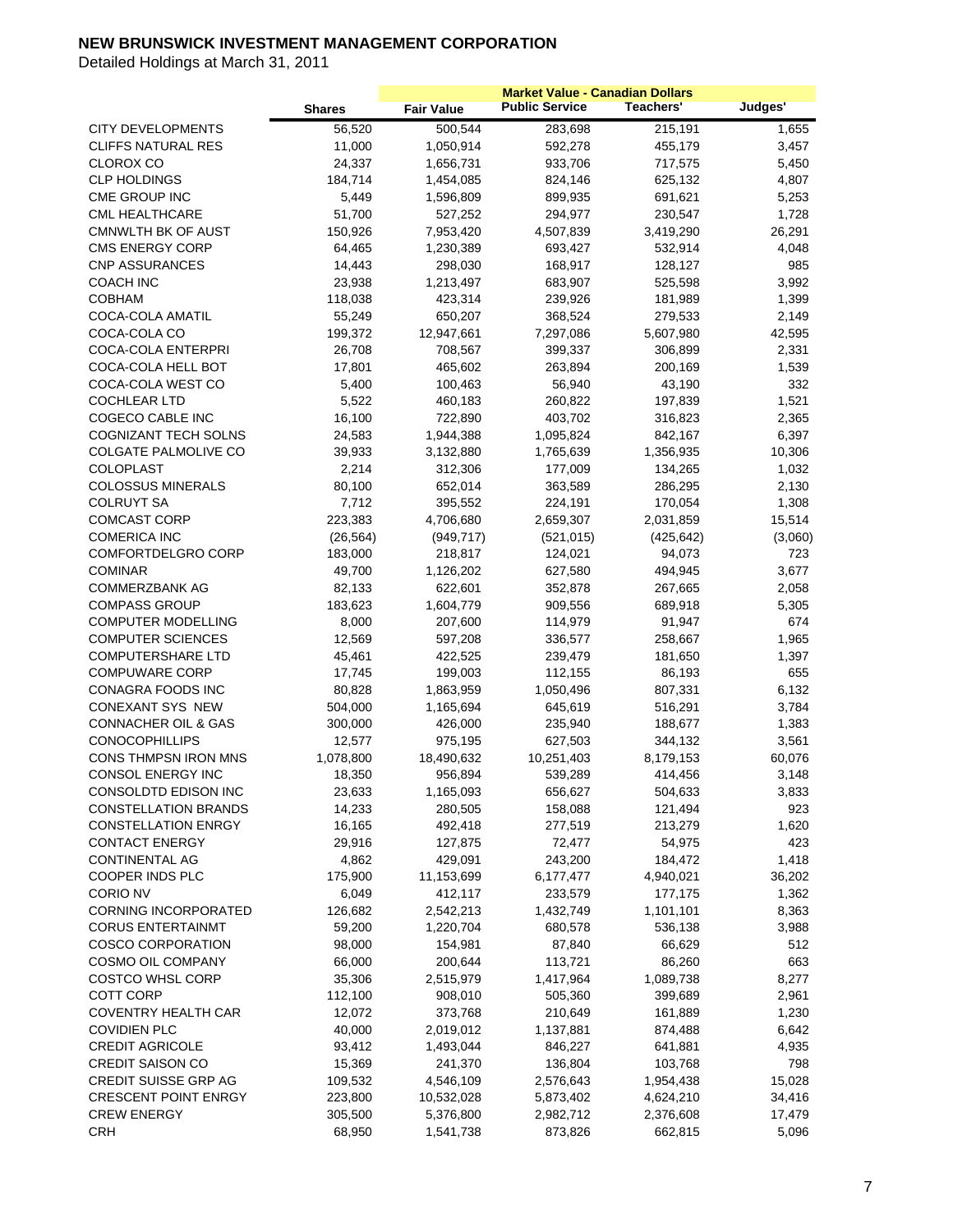|                           |                   |                    | <b>Market Value - Canadian Dollars</b> |           |         |
|---------------------------|-------------------|--------------------|----------------------------------------|-----------|---------|
|                           | <b>Shares</b>     | <b>Fair Value</b>  | <b>Public Service</b>                  | Teachers' | Judges' |
| <b>CRITERIA CAIXACORP</b> | 81,749            | 561,580            | 318,292                                | 241,431   | 1,856   |
| <b>CROWN LTD</b>          | 46,239            | 375,339            | 212,734                                | 161,364   | 1,241   |
| <b>CSL LTD</b>            | 53,634            | 1,925,972          | 1,091,602                              | 828,003   | 6,367   |
| <b>CSR LIMITED</b>        | 49,508            | 163,339            | 92,577                                 | 70,222    | 540     |
| <b>CSX CORP</b>           | 65,307            | 4,990,915          | 2,786,539                              | 2,188,076 | 16,300  |
| <b>CUMMINS INC</b>        | 16,018            | 1,706,688          | 961,861                                | 739,213   | 5,615   |
| <b>CVS CAREMARK CORP</b>  | 110,698           | 3,688,792          | 2,078,942                              | 1,597,715 | 12,135  |
| D R HORTON INC            | 22,759            | 257,444            | 145,091                                | 111,506   | 847     |
| <b>DAI NIPPON PRINTNG</b> |                   |                    |                                        |           | 2,164   |
|                           | 55,054            | 654,606            | 371,017                                | 281,425   |         |
| DAICEL CHEM INDS          | 30,000            | 180,643            | 102,385                                | 77,661    | 597     |
| DAIDO STEEL CO            | 31,000            | 172,109            | 97,548                                 | 73,992    | 569     |
| DAIHATSU MOTOR CO         | 19,000            | 270,295            | 153,198                                | 116,204   | 893     |
| <b>DAI-ICHI LIFE INS</b>  | 780               | 1,149,000          | 651,230                                | 493,972   | 3,798   |
| DAIICHI SANKYO COM        | 64,379            | 1,213,588          | 687,837                                | 521,739   | 4,012   |
| <b>DAIKIN INDUSTRIES</b>  | 22,892            | 669,328            | 379,362                                | 287,754   | 2,213   |
| DAIMLER AG                | 87,747            | 6,049,028          | 3,428,468                              | 2,600,565 | 19,996  |
| DAINIPPON SUMITOMO        | 17,700            | 161,011            | 91,258                                 | 69,221    | 532     |
| DAITO TRUST CONST         | 7,414             | 498,642            | 282,620                                | 214,373   | 1,648   |
| DAIWA HOUSE INDS          | 46,720            | 560,448            | 317,651                                | 240,945   | 1,853   |
| DAIWA SECS GROUP          | 162,166           | 727,118            | 412,116                                | 312,598   | 2,404   |
| <b>DANAHER CORP</b>       | 43,746            | 2,205,541          | 1,243,006                              | 955,279   | 7,256   |
| <b>DANONE</b>             | 56,702            | 3,607,560          | 2,044,692                              | 1,550,942 | 11,925  |
| DANSKE BANK A/S           | 58,917            | 1,270,616          | 720,159                                | 546,256   | 4,200   |
| DARDEN RESTAURANT         | 11,220            | 535,912            | 302,031                                | 232,118   | 1,763   |
| DASSAULT SYSTEMES         | 5,758             | 430,916            | 244,234                                | 185,257   | 1,424   |
| DAVIS + HENDERSON         | 47,800            | 977,032            | 544,634                                | 429,207   | 3,191   |
| DAVITA INC                | 7,743             | 643,583            | 362,713                                | 278,753   | 2,117   |
| DAYLIGHT ENERGY LTD       | 189,400           | 2,145,902          | 1,196,148                              | 942,745   | 7,009   |
| DBS GROUP HLDGS           | 168,785           | 1,901,013          | 1,077,456                              | 817,273   | 6,284   |
| DEAN FOODS CO NEW         | 14,791            | 143,739            | 81,009                                 | 62,257    | 473     |
| DEERE & CO                | 34,075            | 3,219,020          | 1,814,186                              | 1,394,244 | 10,590  |
| <b>DELEK GROUP</b>        | 441               | 115,350            | 65,378                                 | 49,590    | 381     |
| <b>DELHAIZE GROUP</b>     | 9,861             | 781,938            | 443,187                                | 336,166   | 2,585   |
| DELL INC                  | 135,879           | 1,914,685          | 1,079,084                              | 829,301   | 6,299   |
| DELTA LLOYD NV            | 8,271             | 214,338            | 121,483                                | 92,147    | 709     |
| DENA CO LTD               | 8,100             | 285,701            | 161,929                                | 122,827   | 944     |
| DENBURY RES INC           | 32,400            | 768,896            | 433,337                                | 333,030   | 2,529   |
| <b>DENISON MINES CORP</b> | 196,200           | 451,260            | 252,115                                | 197,667   | 1,477   |
| DENKI KAGAKU KOGYO        | 47,000            | 226,185            | 128,197                                | 97,240    | 748     |
| <b>DENSO CORP</b>         | 47,373            | 1,534,693          | 869,833                                | 659,787   | 5,073   |
| DENTSPLY INTL INC         | 11,504            | 414,092            | 233,375                                | 179,354   | 1,362   |
| <b>DENTSU INC</b>         | 16,300            | 410,772            | 232,818                                | 176,597   | 1,358   |
| DETOUR GOLD CORP          | 84,900            | 2,594,544          | 1,445,061                              | 1,141,015 | 8,468   |
| DEUTSCHE BANK AG          | 90,382            | 5,190,256          | 2,941,733                              | 2,231,366 | 17,157  |
| DEUTSCHE BOERSE AG        | 18,961            | 1,404,605          | 796,102                                | 603,860   | 4,643   |
| DEUTSCHE LUFTHANSA        | 23,720            | 490,770            | 278,158                                | 210,989   | 1,622   |
| DEUTSCHE POST AG          | 82,293            | 1,447,084          | 820,178                                | 622,122   | 4,784   |
| DEUTSCHE TELEKOM          | 275,653           | 4,149,060          | 2,351,604                              | 1,783,741 | 13,715  |
| DEVELOPERS DIVER RTY      | 119,000           | 1,624,002          | 779,823                                | 839,593   | 4,586   |
| DEVON ENERGY CORP         | 34,540            | 3,080,349          | 1,736,033                              | 1,334,182 | 10,134  |
| DEVRY INC DEL             | 5,000             | 267,439            | 150,724                                | 115,835   | 880     |
| <b>DEXIA</b>              |                   |                    |                                        |           |         |
| DEXUS PROPERTY GROUP      | 53,862<br>499,420 | 204,222<br>424,487 | 115,749                                | 87,798    | 675     |
|                           |                   |                    | 240,591                                | 182,493   | 1,403   |
| DHX MEDIA LTD             | 433,800           | 390,420            | 216,234                                | 172,919   | 1,267   |
| <b>DIAGEO</b>             | 243,333           | 4,496,057          | 2,548,275                              | 1,932,920 | 14,862  |
| DIAMOND OFFSHORE DRL      | 5,600             | 423,067            | 238,434                                | 183,242   | 1,392   |
| DIAMONDROCK HOSPITAL      | 357,184           | 3,911,946          | 1,878,460                              | 2,022,438 | 11,048  |
| DIGITAL RLTY TR INC       | 104,100           | 5,876,639          | 2,821,878                              | 3,038,165 | 16,596  |
| <b>DIRECTV</b>            | 64,161            | 2,918,058          | 1,644,569                              | 1,263,889 | 9,600   |
| <b>DISCOVER FINL SVCS</b> | 44,149            | 1,033,986          | 582,737                                | 447,847   | 3,402   |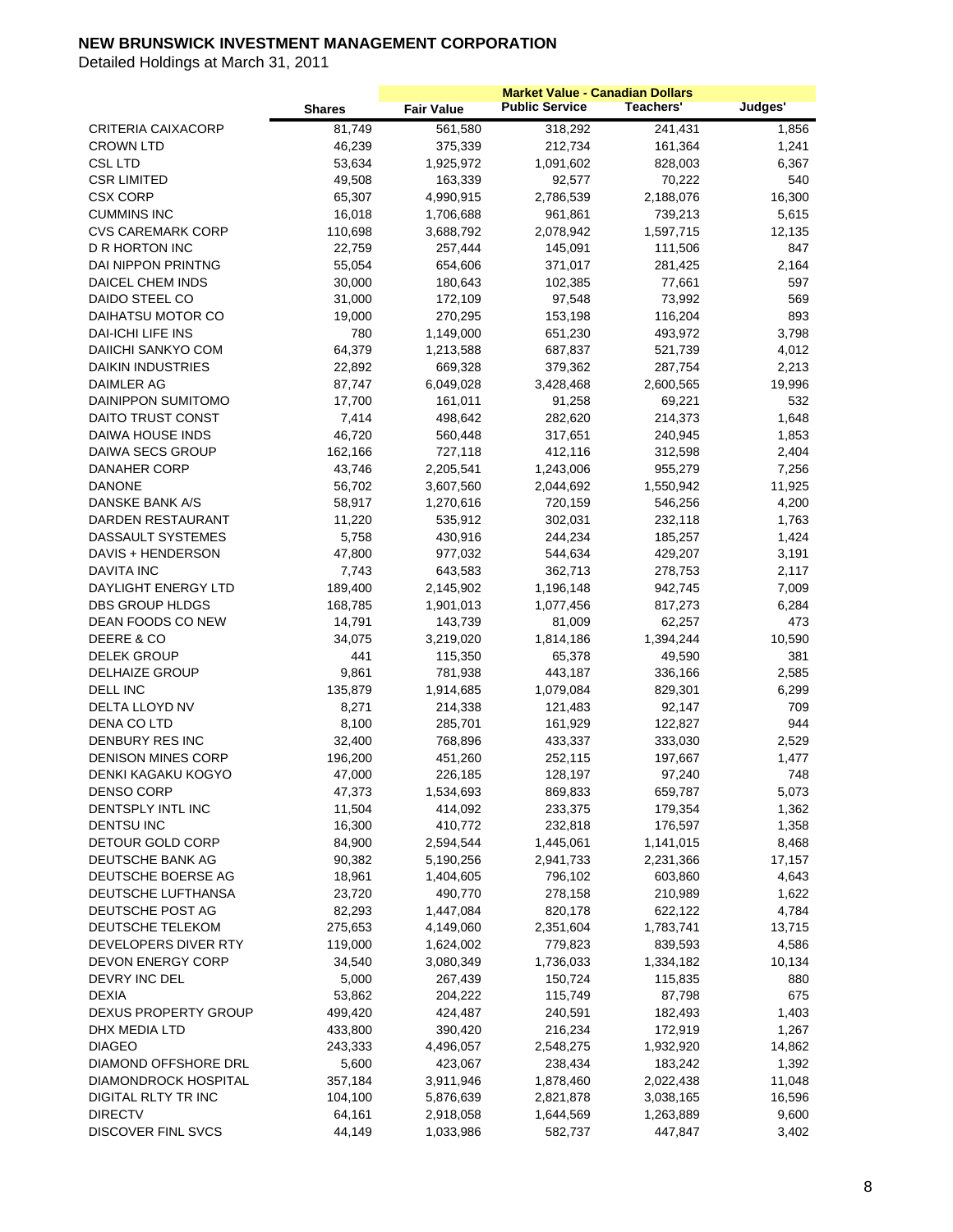|                                 |                  |                      | <b>Market Value - Canadian Dollars</b> |                     |                |
|---------------------------------|------------------|----------------------|----------------------------------------|---------------------|----------------|
|                                 | <b>Shares</b>    | <b>Fair Value</b>    | <b>Public Service</b>                  | <b>Teachers'</b>    | Judges'        |
| DISCOVERY COMMUNIC              | 27,078           | 916,768              | 516,359                                | 397,395             | 3,015          |
| <b>DNB NOR</b>                  | 95,028           | 1,417,496            | 803,408                                | 609,402             | 4,686          |
| DOLLARAMA                       | 33,400           | 992,648              | 554,186                                | 435,215             | 3,247          |
| DOMINION RES INC VA             | 46,983           | 2,040,460            | 1,149,969                              | 883,778             | 6,713          |
| DONNELLEY R R & SONS            | 16,674           | 306,414              | 172,690                                | 132,716             | 1,008          |
| DOREL INDUSTRIES INC            | 31,200           | 971,256              | 540,816                                | 427,271             | 3,169          |
| DOUGLAS EMMETT INC              | 154,571          | 2,826,992            | 1,357,481                              | 1,461,527           | 7,984          |
| DOVER CORP                      | 15,054           | 961,596              | 541,939                                | 416,493             | 3,163          |
| DOW CHEMICAL COMPANY            | 94,501           | 3,478,750            | 1,960,566                              | 1,506,740           | 11,444         |
| <b>DOWA HOLDINGS</b>            | 24,000           | 145,923              | 82,706                                 | 62,734              | 482            |
| DR PEPPER SNAPPLE               | 18,148           | 659,765              | 371,833                                | 285,762             | 2,170          |
| DRUGSTORE COM INC               | 300,000          | 1,119,514            | 620,043                                | 495,837             | 3,634          |
| <b>DSV</b>                      | 20,337           | 489,039              | 277,178                                | 210,245             | 1,617          |
| DTE ENERGY CO                   | 13,697           | 659,045              | 371,427                                | 285,450             | 2,168          |
| DU PONT E I DE NEMOU            | 74,605           | 3,983,938            | 2,245,281                              | 1,725,551           | 13,106         |
| DUKE ENERGY CORP                | 33,386           | 587,499              | 343,821                                | 241,688             | 1,990          |
| DUKE REALTY CORP                | 265,714          | 3,615,092            | 1,735,915                              | 1,868,967           | 10,209         |
| DUN & BRADSTREET COR            | 4,000            | 311,987              | 175,830                                | 135,130             | 1,026          |
| <b>DUNDEE</b>                   | 31,900           | 1,060,133            | 592,468                                | 464,193             | 3,471          |
| DUNDEE CAPITAL MRKTS            | 9,400            | 12,126               | 6,716                                  | 5,371               | 39             |
| <b>DUNDEE CORP</b>              | 173,400          | 4,354,074            | 2,416,973                              | 1,922,937           | 14,164         |
| DUNDEE PREC MTLS INC            | 86,300           | 751,673              | 419,019                                | 330,199             | 2,455          |
| DUPONT FABROS TECH              | 58,000           | 1,373,037            | 659,313                                | 709,847             | 3,878          |
| <b>E*TRADE FINANCIAL</b>        | 17,882           | 271,440              | 152,979                                | 117,568             | 893            |
| E.ON AG                         | 175,114          | 5,218,369            | 2,957,667                              | 2,243,452           | 17,250         |
| EADS(EU AERO DEF)               | 39,689           | 1,125,206            | 637,744                                | 483,742             | 3,720          |
| EAST JAPAN RAILWAY              | 33,123           | 1,798,138            | 1,019,148                              | 773,045             | 5,944          |
| <b>EASTERN PLATINUM LTD</b>     | 760,000          | 988,000              | 550,942                                | 433,830             | 3,228          |
| EASTMAN CHEM CO                 | 5,747            | 557,569              | 314,237                                | 241,498             | 1,834          |
| <b>EATON CORP</b>               | 27,530           | 1,483,758            | 836,221                                | 642,655             | 4,881          |
| <b>EBAY INC</b>                 | 92,435           | 2,788,271            | 1,571,423                              | 1,207,675           | 9,173          |
| <b>ECOLAB INC</b>               | 18,868           | 938,042              | 528,665                                | 406,291             | 3,086          |
| <b>EDENRED</b>                  | 16,068           | 472,170              | 267,617                                | 202,993             | 1,561          |
| EDF                             | 25,169           | 1,015,097            | 575,337                                | 436,405             | 3,356          |
| <b>EDISON INTL</b>              | 26,380           | 945,715              | 532,989                                | 409,615             | 3,111          |
| EDP ENERGIAS PORTU              | 185,581          | 703,645              | 398,812                                | 302,507             | 2,326          |
| EDP RENOVAVEIS SA               | 24,202           | 169,264              | 95,935                                 | 72,769              | 560            |
| <b>EDWARDS LIFESCIENCE</b>      | 9,300            | 786,645              | 443,340                                | 340,717             | 2,588          |
| <b>EFG EUROBANK ERGAS</b>       | 35,864           | 217,807              | 123,449                                | 93,639              | 720            |
| <b>EIFFAGE</b>                  | 3,938            | 230,410              | 130,591                                | 99,056              | 762            |
| EISAI CO<br>EL PASO CORPORATION | 24,515           | 858,642              | 486,661                                | 369,143             | 2,838          |
| <b>ELAN CORP</b>                | 56,978<br>48,363 | 997,249<br>323,288   | 562,033<br>183,233                     | 431,935<br>138,986  | 3,281<br>1,069 |
| <b>ELBIT SYSTEMS LTD</b>        |                  |                      |                                        |                     |                |
| ELDORADO GOLD CORP              | 2,573<br>373,577 | 138,459<br>5,891,984 | 78,476<br>3,281,534                    | 59,525<br>2,591,214 | 458<br>19,236  |
| ELEC POWER DEV                  | 11,900           | 357,855              | 202,825                                | 153,847             | 1,183          |
| <b>ELECTROLUX</b>               | 23,326           | 584,412              | 331,233                                | 251,247             | 1,932          |
| <b>ELECTRONIC ARTS</b>          | 27,054           | 513,465              | 289,380                                | 222,395             | 1,689          |
| ELI LILLY & CO                  | 82,366           | 2,814,322            | 1,586,105                              | 1,218,958           | 9,259          |
| <b>ELISA CORPORATION</b>        | 13,783           | 295,445              | 167,452                                | 127,016             | 977            |
| ELPIDA MEMORY INC               | 19,600           | 246,392              | 139,650                                | 105,928             | 814            |
| <b>EMC CORP MASS</b>            | 167,351          | 4,317,872            | 2,433,480                              | 1,870,186           | 14,205         |
| <b>EMERA INC</b>                | 57,400           | 1,818,432            | 1,018,664                              | 793,800             | 5,968          |
| <b>EMERGENCY MEDICAL SV</b>     | 20,000           | 1,235,741            | 684,415                                | 547,315             | 4,011          |
| EMERSON ELEC CO                 | 60,995           | 3,463,435            | 1,951,934                              | 1,500,107           | 11,394         |
| <b>EMPIRE LTD</b>               | 38,800           | 2,071,920            | 1,151,988                              | 913,182             | 6,751          |
| <b>ENAGAS SA</b>                | 18,549           | 407,591              | 231,015                                | 175,229             | 1,347          |
| ENBRIDGE INC                    | 196,459          | 11,673,594           | 6,513,856                              | 5,121,550           | 38,188         |
| ENCANA CORPORATION              | 252,228          | 8,431,982            | 4,722,021                              | 3,682,272           | 27,688         |
| <b>ENCORE ENRGY PARTNER</b>     | 19,685           | 448,787              | 248,561                                | 198,770             | 1,457          |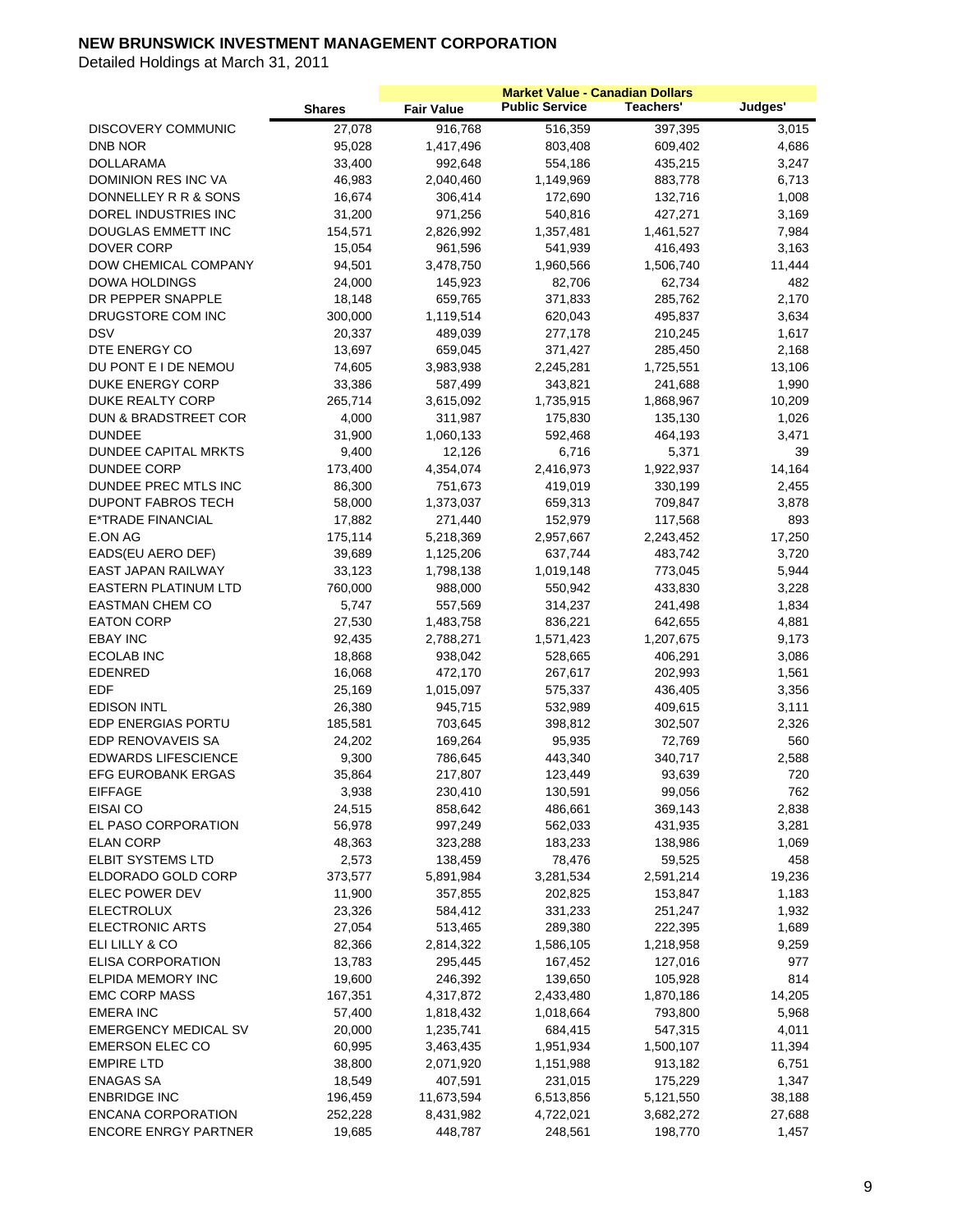|                             |               |                   | <b>Market Value - Canadian Dollars</b> |                    |           |
|-----------------------------|---------------|-------------------|----------------------------------------|--------------------|-----------|
|                             | <b>Shares</b> | <b>Fair Value</b> | <b>Public Service</b>                  | Teachers'          | Judges'   |
| <b>ENEL</b>                 | 640,047       | 3,924,205         | 2,224,161                              | 1,687,073          | 12,972    |
| <b>ENEL GREEN POWER S</b>   | 170,165       | 455,652           | 258,254                                | 195,891            | 1,506     |
| <b>ENERGOLD DRILLING</b>    | 109,500       | 270,100           | 149,595                                | 119,628            | 877       |
| <b>ENERPLUS CORP</b>        | 73,050        | 2,237,522         | 1,250,837                              | 979,351            | 7,334     |
| ENI                         | 253,155       | 6,055,450         | 3,432,107                              | 2,603,325          | 20,017    |
| <b>ENSCO PLC</b>            | (56,038)      | (3, 152, 013)     | (1,745,743)                            | (1,396,040)        | (10, 231) |
| <b>ENSIGN ENERGY SERVCS</b> | 149,800       | 2,746,583         | 1,528,630                              | 1,208,995          | 8,957     |
| <b>ENTERGY CORP</b>         | 14,466        | 945,264           | 532,735                                | 409,419            | 3,110     |
| EOG RESOURCES INC           | 21,663        | 2,495,095         | 1,406,194                              | 1,080,693          | 8,208     |
| <b>EQT CORPORATION</b>      | 12,100        | 586,410           | 330,491                                | 253,990            | 1,929     |
| <b>EQUIFAX INC</b>          | 9,897         | 373,559           | 210,532                                | 161,799            | 1,229     |
| <b>EQUINOX MINERALS</b>     | 946,400       | 5,403,944         | 3,008,839                              | 2,377,474          | 17,631    |
| <b>EQUITY LIFESTYLE PPT</b> | 29,000        | 1,633,863         | 784,558                                | 844,691            | 4,614     |
| <b>EQUITY RESIDENTIAL</b>   | 288,750       | 15,921,737        | 7,754,630                              | 8,121,533          | 45,575    |
| <b>ERAMET</b>               | 585           | 210,584           | 119,355                                | 90,533             | 696       |
| ERICSSON(LM)TEL             | 292,838       | 3,675,166         | 2,083,011                              | 1,580,007          | 12,149    |
| <b>ERSTE GROUP BK AG</b>    | 18,386        | 907,499           | 514,352                                | 390,147            | 3,000     |
| <b>ESPRIT HOLDINGS</b>      | 113,010       | 503,814           | 285,552                                | 216,597            | 1,665     |
| <b>ESSAR ENERGY PLC</b>     | 33,325        | 245,519           | 139,155                                | 105,552            | 812       |
| <b>ESSEX PPTY TR INC</b>    | 80,600        | 9,790,102         | 4,701,066                              | 5,061,387          | 27,648    |
| <b>ESSILOR INTL</b>         | 19,662        | 1,422,068         | 805,999                                | 611,367            | 4,701     |
| <b>ESTEE LAUDER CO</b>      | 9,246         | 865,820           | 487,962                                | 375,010            | 2,848     |
| EURASIAN NATURAL            | 25,043        | 365,685           | 207,263                                | 157,213            | 1,209     |
| <b>EURAZEO</b>              | 3,215         | 244,508           |                                        |                    | 808       |
| EUROPEAN GOLDFIELDS         | 106,100       | 1,298,664         | 138,582<br>724,626                     | 105,118<br>569,792 | 4,246     |
|                             |               |                   |                                        |                    |           |
| EUTELSAT COMMUNICA          | 10,130        | 394,084           | 223,359                                | 169,422            | 1,303     |
| <b>EXELON CORP</b>          | 53,510        | 2,143,482         | 1,208,031                              | 928,400            | 7,052     |
| <b>EXOR</b>                 | 6,767         | 202,403           | 114,718                                | 87,016             | 669       |
| <b>EXPEDIA INC</b>          | 16,144        | 355,507           | 200,358                                | 153,980            | 1,170     |
| <b>EXPEDITORS INTL WASH</b> | 17,158        | 835,875           | 471,085                                | 362,040            | 2,750     |
| <b>EXPERIAN</b>             | 98,167        | 1,181,667         | 669,745                                | 508,016            | 3,906     |
| <b>EXPRESS SCRIPTS INC</b>  | 42,696        | 2,307,369         | 1,300,394                              | 999,383            | 7,591     |
| <b>EXTENDICARE REIT</b>     | 54,900        | 699,426           | 390,624                                | 306,513            | 2,289     |
| <b>EXTRA SPACE STORAGE</b>  | 182,724       | 3,675,723         | 1,765,030                              | 1,900,313          | 10,381    |
| <b>EXXON MOBIL CORP</b>     | 401,119       | 32,810,093        | 18,491,221                             | 14,210,934         | 107,938   |
| <b>F5 NETWORKS INC</b>      | 6,500         | 647,841           | 365,112                                | 280,597            | 2,131     |
| <b>FAIRFAX FINL HOLDNGS</b> | 17,634        | 6,438,173         | 3,588,743                              | 2,828,401          | 21,029    |
| FAIRFAX MEDIA LTD           | 216,476       | 279,804           | 158,587                                | 120,292            | 925       |
| <b>FAMILY DOLLAR STORES</b> | 10,244        | 512,724           | 288,962                                | 222,074            | 1,687     |
| <b>FAMILYMART CO</b>        | 6,578         | 241,282           | 136,754                                | 103,731            | 798       |
| <b>FANUC</b>                | 18,650        | 2,756,044         | 1,562,070                              | 1,184,863          | 9,110     |
| <b>FAST RETAILING CO</b>    | 5,194         | 634,650           | 359,707                                | 272,845            | 2,098     |
| <b>FASTENAL CO</b>          | 11,877        | 748,157           | 421,649                                | 324,047            | 2,461     |
| FEDERAL RLTY INVT TR        | 33,700        | 2,692,667         | 1,292,980                              | 1,392,083          | 7,604     |
| FEDERATED INVS INC          | 7,513         | 195,378           | 110,112                                | 84,624             | 643       |
| <b>FEDEX CORP</b>           | 25,500        | 2,321,792         | 1,308,523                              | 1,005,631          | 7,638     |
| <b>FERROVIAL SA</b>         | 45,009        | 549,799           | 311,615                                | 236,367            | 1,817     |
| FIAT INDUSTRIAL SP          | 74,345        | 1,036,417         | 587,420                                | 445,571            | 3,426     |
| <b>FIAT SPA</b>             | 74,345        | 654,687           | 371,063                                | 281,459            | 2,164     |
| FIDELITY NATL INFO          | 21,519        | 683,200           | 385,040                                | 295,912            | 2,248     |
| FIFTH THIRD BANCORP         | 74,270        | 1,006,128         | 567,037                                | 435,781            | 3,310     |
| FINMECCANICA SPA            | 39,352        | 481,783           | 273,065                                | 207,126            | 1,593     |
| <b>FINNING INTL</b>         | 175,310       | 5,008,607         | 2,789,508                              | 2,202,753          | 16,346    |
| FIRST CAPTL REALTY          | 36,700        | 594,907           | 332,457                                | 260,502            | 1,948     |
| FIRST HORIZON NATL          | 21,277        | 231,773           | 130,624                                | 100,387            | 762       |
| FIRST MAJESTIC SILV         | 77,100        | 1,588,260         | 886,150                                | 696,918            | 5,192     |
| FIRST NIAGARA FINL          | (320, 600)    | (4,234,088)       | (2,345,050)                            | (1,875,295)        | (13, 743) |
| FIRST QUANTUM MNRL          | 43,916        | 5,471,934         | 3,053,482                              | 2,400,551          | 17,901    |
| <b>FIRST SOLAR</b>          | 4,400         | 687,653           | 387,550                                | 297,841            | 2,262     |
| <b>FIRSTENERGY CORP</b>     | 33,804        | 1,217,776         | 686,318                                | 527,452            | 4,006     |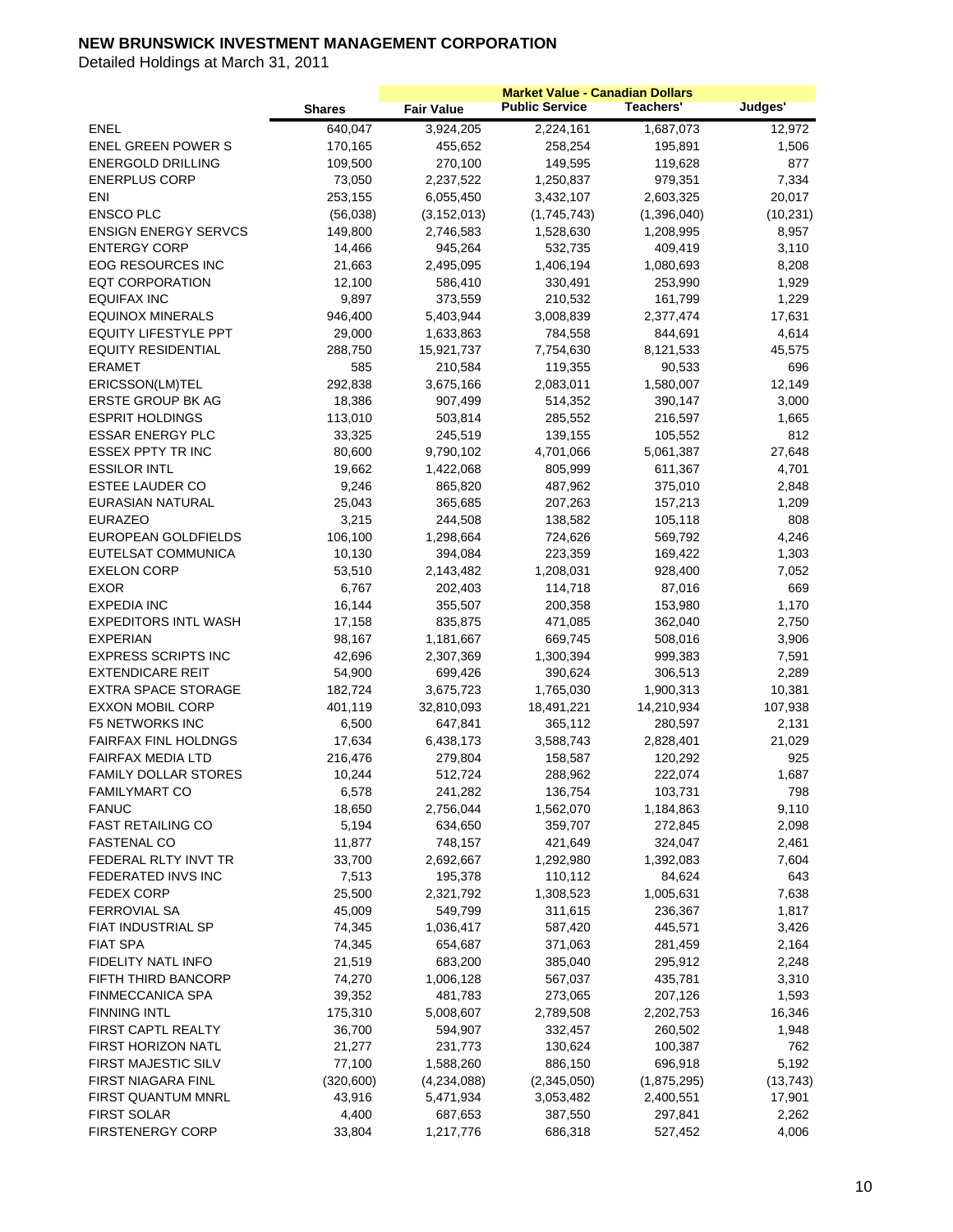|                                   |                   |                      | <b>Market Value - Canadian Dollars</b> |                      |                 |
|-----------------------------------|-------------------|----------------------|----------------------------------------|----------------------|-----------------|
|                                   | <b>Shares</b>     | <b>Fair Value</b>    | <b>Public Service</b>                  | Teachers'            | Judges'         |
| <b>FIRSTGROUP</b>                 | 46,780            | 237,934              | 134,856                                | 102,291              | 787             |
| <b>FIRSTSERVICE CORP</b>          | 22,300            | 818,410              | 456,338                                | 359,398              | 2,674           |
| <b>FISERV INC</b>                 | 11,823            | 720,512              | 406,069                                | 312,073              | 2,370           |
| <b>FLETCHER BUILDING</b>          | 58,911            | 407,614              | 231,027                                | 175,239              | 1,347           |
| FLINT ENERGY SERV                 | 58,700            | 989,095              | 550,270                                | 435,600              | 3,225           |
| FLIR SYS INC                      | 12,900            | 433,753              | 244,456                                | 187,870              | 1,427           |
| <b>FLOWSERVE CORP</b>             | 4,479             | 561,976              | 316,720                                | 243,407              | 1,849           |
| <b>FLUOR CORPORATION</b>          | 14,236            | 1,021,131            | 575,493                                | 442,280              | 3,359           |
| <b>FMC CORP</b>                   | 5,800             | 479,605              | 270,297                                | 207,730              | 1,578           |
| FMC TECHNOLOGIES INC              | 9,700             | 890,895              | 502,093                                | 385,870              | 2,931           |
| FOM CONST Y CONTRA                | 4,951             | 159,635              | 90,478                                 | 68,629               | 528             |
| FONCIERE DES REGIO                | 2,635             | 272,665              | 154,541                                | 117,223              | 901             |
| <b>FORBES ENERGY SRVCS</b>        | 439,920           | 862,243              | 477,553                                | 381,891              | 2,799           |
| FORD MOTOR CO                     | 305,983           | 4,430,579            | 2,497,000                              | 1,919,003            | 14,576          |
| <b>FOREST LABS INC</b>            | 23,120            | 725,268              | 408,749                                | 314,133              | 2,386           |
| FORTESCUE METALS                  | 121,303           | 780,896              | 442,596                                | 335,718              | 2,581           |
| <b>FORTIS INC</b>                 | 71,139            | 2,351,144            | 1,314,423                              | 1,029,015            | 7,707           |
| FORTUM OYJ                        | 43,191            | 1,428,372            | 809,573                                | 614,078              | 4,722           |
| FORTUNE BRANDS INC                | 12,373            | 744,170              | 419,402                                | 322,320              | 2,448           |
| FORZANI GROUP LTD                 | 54,800            | 955,164              | 530,633                                | 421,421              | 3,110           |
| <b>FOSTERS GROUP</b>              | 188,121           | 1,072,906            | 608,102                                | 461,258              | 3,547           |
| <b>FOXCONN INTERNATIO</b>         | 241,000           | 140,442              | 79,600                                 | 60,378               | 464             |
| <b>FRANCE TELECOM</b>             | 180,287           | 3,932,966            | 2,229,126                              | 1,690,839            | 13,001          |
| <b>FRANCO NEVADA CORP</b>         | (134, 400)        | (4,792,080)          | (2,641,204)                            | (2, 135, 396)        | (15, 480)       |
| <b>FRANKLIN RES INC</b>           | 11,750            | 1,429,958            | 805,900                                | 619,353              | 4,704           |
| <b>FRAPORT AG</b>                 | 3,573             | 254,326              | 144,147                                | 109,339              | 841             |
| <b>FRASER &amp; NEAVE LTD</b>     | 100,000           | 462,860              | 262,340                                | 198,990              | 1,530           |
| <b>FREEHOLD ROYALTIES</b>         | 39,200            | 893,368              | 498,066                                | 392,383              | 2,918           |
| FREEPORT-MCMORAN C&G              | 76,612            | 4,135,783            | 2,330,858                              | 1,791,319            | 13,606          |
| <b>FRESENIUS MED CARE</b>         | 18,834            | 1,236,232            | 700,672                                | 531,474              | 4,087           |
| <b>FRESENIUS SE&amp;KGAA</b>      | 10,600            | 956,560              | 542,159                                | 411,239              | 3,162           |
| <b>FRESNILLO PLC</b>              | 18,575            | 446,607              | 253,128                                | 192,003              | 1,476           |
| FRONTEER GOLD INC                 | 1,137,485         | 16,664,155           | 9,236,537                              | 7,373,489            | 54,129          |
| <b>FRONTIER COMMUNICA</b>         | 80,411            | 640,776              | 361,131                                | 277,537              | 2,108           |
| <b>FUGRO NV</b>                   | 6,936             | 595,088              | 337,284                                | 255,837              | 1,967           |
| FUJI ELECTRIC CO L                | 55,000            | 169,785              | 96,231                                 | 72,993               | 561             |
| FUJI FILM HLD CORP                | 44,282            | 1,338,920            | 758,873                                | 575,621              | 4,426           |
| FUJI HEAVY INDS                   | 57,400            | 361,126              | 204,679                                | 155,253              | 1,194           |
| <b>FUJI MEDIA HOLDINGS</b>        | 45                | 61,482               | 34,847                                 | 26,432               | 203             |
| <b>FUJITSU</b>                    | 182,001           | 1,004,045            | 569,073                                | 431,653              | 3,319           |
| <b>FUKUOKA FINANCIAL</b>          | 75,000            | 304,592              | 172,637                                | 130,949              | 1,007           |
| <b>FURUKAWA ELECTRIC</b>          | 62,000            | 244,519              | 138,588                                | 105,122              | 808             |
| G4S                               | 137,162           | 546,219              | 309,586                                | 234,828              | 1,806           |
| <b>GABRIEL RESOURCES</b>          | 198,400           | 1,426,496            | 795,430                                | 626,406              | 4,661           |
| <b>GALP ENERGIA</b>               | 22,496            | 469,016              | 265,829                                | 201,637              | 1,550           |
| <b>GAM HOLDING AG</b>             | 21,406            | 397,220              | 225,136                                | 170,771              | 1,313           |
| <b>GAMESTOP CORP HLDG</b>         | 12,243            | 267,937              | 151,005                                | 116,051              | 881<br>(4,005)  |
| GAMMON GOLD<br><b>GANNETT INC</b> | (121, 700)        | (1,241,953)          | (683, 367)                             | (554, 581)           |                 |
| <b>GAP INC</b>                    | 19,438<br>35,321  | 288,464<br>777,460   | 162,573<br>438,164                     | 124,941<br>336,739   | 949<br>2,558    |
| <b>GAS NATURAL SDG</b>            | 32,993            | 603,619              | 342,119                                | 259,504              | 1,995           |
| <b>GASFRAC ENERGY SVCS</b>        | 483,800           | 6,013,634            | 3,330,651                              | 2,663,464            | 19,519          |
| <b>GDF SUEZ</b>                   |                   |                      |                                        |                      |                 |
| <b>GEA GROUP AG</b>               | 120,312<br>16,086 | 4,773,452<br>518,437 | 2,705,497<br>293,840                   | 2,052,176<br>222,884 | 15,779<br>1,714 |
| <b>GEBERIT</b>                    | 3,786             | 805,213              | 456,379                                | 346,173              | 2,662           |
| <b>GECINA</b>                     | 1,826             | 245,004              | 138,863                                | 105,331              | 810             |
| <b>GENERAL DYNAMICS</b>           | 30,165            | 2,243,720            | 1,264,523                              | 971,816              | 7,381           |
| <b>GENERAL ELECTRIC CO</b>        | 858,991           | 16,840,674           | 9,491,123                              | 7,294,149            | 55,402          |
| <b>GENERAL GROWTH PPTYS</b>       | 193,100           | 2,904,893            | 1,394,888                              | 1,501,801            | 8,204           |
| <b>GENERAL MILLS INC</b>          | 51,404            | 1,825,834            | 1,029,009                              | 790,818              | 6,007           |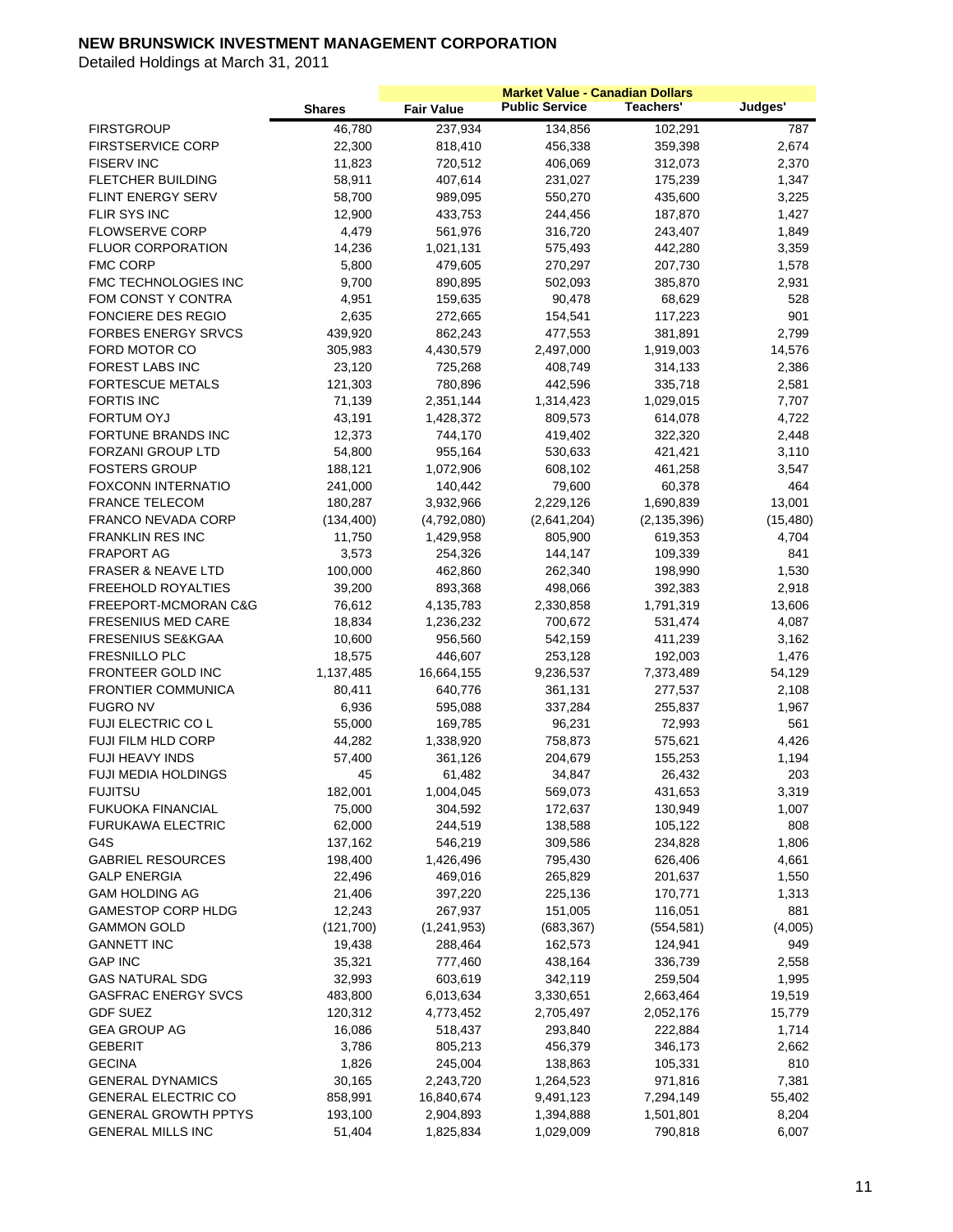|                                 |               |                   | <b>Market Value - Canadian Dollars</b> |            |         |
|---------------------------------|---------------|-------------------|----------------------------------------|------------|---------|
|                                 | <b>Shares</b> | <b>Fair Value</b> | <b>Public Service</b>                  | Teachers'  | Judges' |
| <b>GENTING SINGAPORE</b>        | 590,089       | 933,189           | 528,913                                | 401,191    | 3,085   |
| <b>GENUINE PARTS CO</b>         | 12,734        | 669,162           | 377,129                                | 289,832    | 2,201   |
| <b>GENWORTH FINANCIAL</b>       | 39,584        | 517,006           | 291,376                                | 223,929    | 1,701   |
| <b>GENWORTH MI CANADA</b>       | 40,900        | 1,070,353         | 596,575                                | 470,283    | 3,496   |
| <b>GENZYME CORP</b>             | 186,113       | 13,772,840        | 7,643,295                              | 6,084,773  | 44,772  |
| <b>GEORGE WESTON LTD</b>        | 41,850        | 2,766,771         | 1,539,010                              | 1,218,740  | 9,021   |
| <b>GESTEVIS TELECINCO</b>       | 17,116        | 190,768           | 108,124                                | 82,014     | 631     |
| <b>GETINGE</b>                  | 20,734        | 497,734           | 282,105                                | 213,983    | 1,645   |
| <b>GILDAN ACTIVEWEAR</b>        | 62,439        | 1,978,068         | 1,102,542                              | 869,062    | 6,463   |
| GILEAD SCIENCES INC             | 64,358        | 2,654,955         | 1,496,288                              | 1,149,932  | 8,734   |
| <b>GIVAUDAN AG</b>              | 808           | 793,503           | 449,741                                | 341,138    | 2,623   |
| <b>GLAXOSMITHKLINE</b>          | 505,156       | 9,365,259         | 5,308,041                              | 4,026,260  | 30,958  |
| <b>GLOBAL LOGISTIC PR</b>       | 153,000       | 220,715           | 125,097                                | 94,888     | 730     |
| <b>GLUSKIN SHEFF+ASSOC</b>      | 45,000        | 976,950           | 541,084                                | 432,695    | 3,171   |
| <b>GMP CAPITAL INC</b>          | 49,300        | 775,489           | 432,202                                | 340,755    | 2,533   |
| <b>GOLDCORP INC</b>             | 447,086       | 21,585,213        | 12,036,400                             | 9,478,252  | 70,562  |
| <b>GOLDEN AGRI RESOUR</b>       | 729,514       | 373,118           | 211,476                                | 160,409    | 1,233   |
| <b>GOLDEN STAR RES</b>          | 232,100       | 663,806           | 370,021                                | 291,616    | 2,168   |
| <b>GOLDMAN SACHS GROUP</b>      | 42,119        | 6,491,695         | 3,658,611                              | 2,811,728  | 21,356  |
| <b>GOODMAN FIELDER</b>          | 153,196       | 188,767           | 106,989                                | 81,153     | 624     |
| <b>GOODMAN GROUP</b>            | 620,680       | 427,661           | 242,390                                | 183,858    | 1,414   |
| <b>GOODRICH CORP</b>            | 10,208        | 851,105           | 479,668                                | 368,636    | 2,800   |
| <b>GOODYEAR TIRE &amp; RUBR</b> | 19,631        | 285,780           | 161,061                                | 123,779    | 940     |
| <b>GOOGLE INC</b>               | 20,295        | 11,561,830        | 6,516,054                              | 5,007,740  | 38,036  |
| <b>GPE EUROTUNNEL SA</b>        | 51,945        | 538,234           | 305,060                                | 231,395    | 1,779   |
| <b>GPT GROUP</b>                | 1,070,302     | 535,600           | 303,567                                | 230,262    | 1,770   |
| <b>GRAINGER W W INC</b>         | (13, 345)     | (1,784,924)       | (982, 391)                             | (796, 768) | (5,765) |
| <b>GRAN TIERRA ENERGY</b>       | 50,100        | 390,780           | 216,434                                | 173,078    | 1,268   |
| <b>GRANDE CACHE COAL</b>        | 129,700       | 1,330,722         | 740,230                                | 586,154    | 4,338   |
| <b>GREAT BASIN GOLD</b>         | 346,100       | 879,094           | 490,524                                | 385,696    | 2,874   |
| <b>GREAT CDN GAMING</b>         | 4,600         | 35,466            | 19,643                                 | 15,708     | 115     |
| <b>GREAT-WEST LIFECO</b>        | 200,550       | 5,390,784         | 3,007,486                              | 2,365,675  | 17,623  |
| <b>GREE INC</b>                 | 9,300         | 152,279           | 86,308                                 | 65,467     | 503     |
| <b>GRIFOLS SA</b>               | 13,467        | 228,632           | 129,584                                | 98,292     | 756     |
| <b>GROUPE AEROPLAN INC</b>      | 168,696       | 2,213,292         | 1,233,583                              | 972,480    | 7,228   |
| <b>GROUPE BRUXELLES L</b>       | 7,845         | 713,467           | 404,379                                | 306,730    | 2,358   |
| <b>GS YUASA CORP</b>            | 36,000        | 233,673           | 132,441                                | 100,460    | 772     |
| <b>GSI COMMERCE INC</b>         | 75,000        | 2,132,615         | 1,181,149                              | 944,544    | 6,922   |
| <b>GUESTLOGIX</b>               | 152,000       | 144,400           | 79,976                                 | 63,955     | 469     |
| <b>GUNMA BANK</b>               | 38,900        | 201,358           | 114,126                                | 86,567     | 666     |
| <b>GUYANA GOLDFIELDS IN</b>     | 70,300        | 660,117           | 368,043                                | 289,918    | 2,157   |
| H&R REAL EST INV                | 101,600       | 2,228,088         | 1,244,190                              | 976,608    | 7,290   |
| HACHIJUNI BANK                  | 41,200        | 231,640           | 131,289                                | 99,586     | 766     |
| HAKUHODO DY HLDGS               | 2,280         | 117,485           | 66,588                                 | 50,508     | 388     |
| <b>HALLIBURTON</b>              | 73,901        | 3,580,077         | 2,017,672                              | 1,550,628  | 11,778  |
| HAMAMATSU PHOTONIC              | 6,942         | 268,486           | 152,172                                | 115,426    | 888     |
| <b>HAMMERSON</b>                | 72,362        | 504,235           | 285,791                                | 216,778    | 1,667   |
| <b>HANCOCK HLDG CO</b>          | 6,891         | 219,986           | 121,839                                | 97,433     | 714     |
| HANG LUNG GROUP                 | 83,242        | 499,664           | 283,199                                | 214,813    | 1,652   |
| <b>HANG LUNG PROP</b>           | 239,414       | 1,016,444         | 576,100                                | 436,984    | 3,360   |
| <b>HANG SENG BANK</b>           | 74,524        | 1,165,863         | 660,788                                | 501,222    | 3,854   |
| HANKYU HANSHIN HLD              | 116,542       | 525,285           | 297,721                                | 225,828    | 1,736   |
| <b>HANNOVER RUECKVERS</b>       | 5,863         | 311,682           | 176,655                                | 133,996    | 1,030   |
| HARLEY DAVIDSON INC             | 19,007        | 784,463           | 442,111                                | 339,772    | 2,581   |
| HARMAN INTL INDS                | 5,600         | 254,907           | 143,661                                | 110,407    | 839     |
| <b>HARRIS CORP DEL</b>          | 10,384        | 500,522           | 282,086                                | 216,790    | 1,647   |
| HARRY WINSTON DIAMON            | 67,600        | 1,055,912         | 589,052                                | 463,409    | 3,452   |
| HARTFORD FINL SVCS              | 35,990        | 945,114           | 532,651                                | 409,354    | 3,109   |
| HARVEY NORMAN HLDG              | 58,948        | 176,696           | 100,148                                | 75,964     | 584     |
| <b>HASBRO INC</b>               | 11,110        | 505,717           | 285,014                                | 219,040    | 1,664   |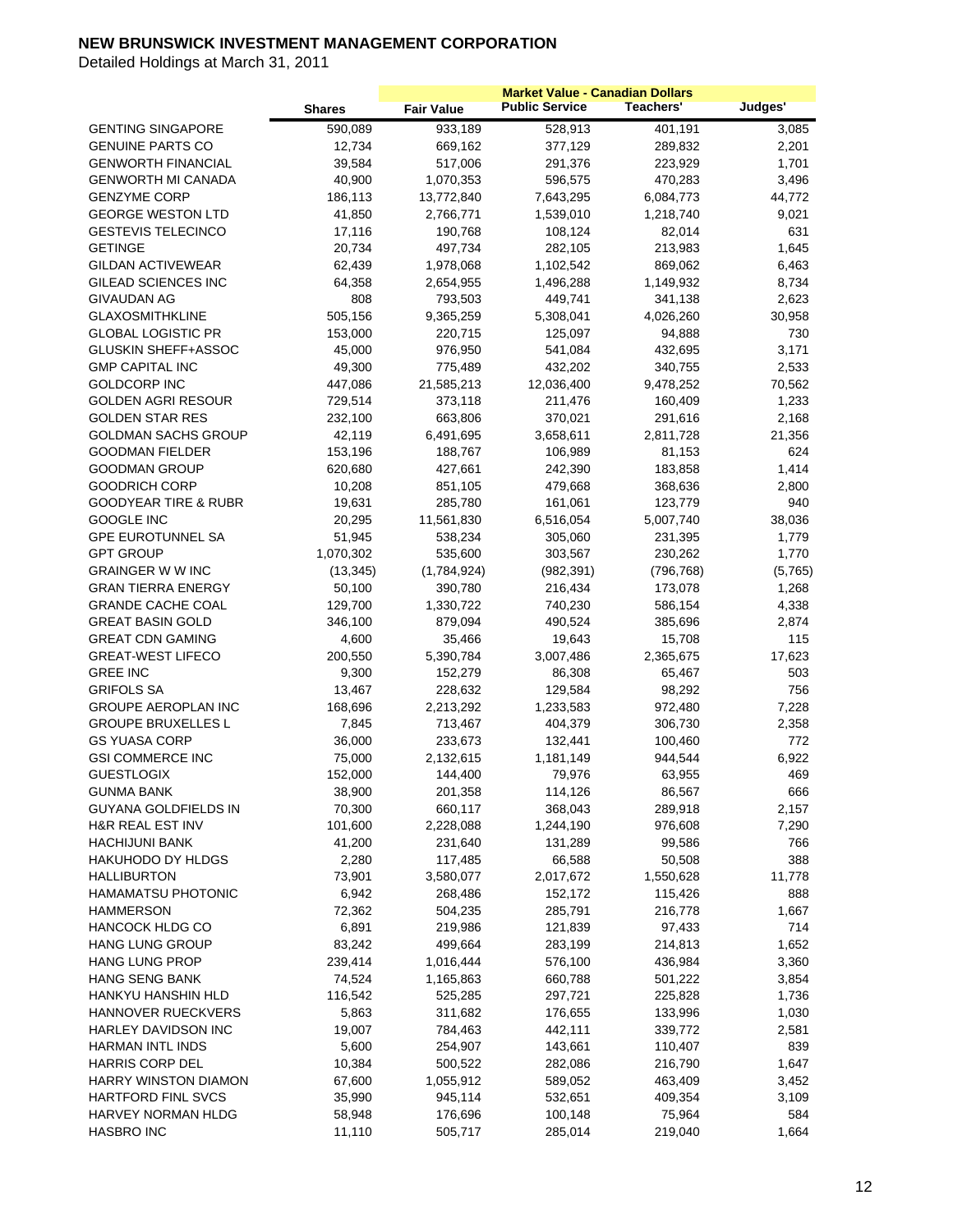|                                                  |                  |                      | <b>Market Value - Canadian Dollars</b> |             |           |
|--------------------------------------------------|------------------|----------------------|----------------------------------------|-------------|-----------|
|                                                  | <b>Shares</b>    | <b>Fair Value</b>    | <b>Public Service</b>                  | Teachers'   | Judges'   |
| HCP INC                                          | 327,386          | 12,067,570           | 5,894,231                              | 6,138,703   | 34,636    |
| HEALTH CARE REIT INC                             | 241,400          | 12,292,648           | 5,963,058                              | 6,294,538   | 35,052    |
| <b>HEARTLAND EXPRESS IN</b>                      |                  | (1,279)              | (708)                                  | (566)       | (4)       |
| <b>HECLA MINING CO</b>                           | 72,500           | 479,640              | 265,649                                | 212,435     | 1,557     |
| <b>HECLA MNG CO</b>                              | (58,032)         | (512,071)            | (283, 611)                             | (226, 798)  | (1,662)   |
| <b>HEICO CORP</b>                                | (92, 855)        | (5,640,683)          | (3, 124, 092)                          | (2,498,282) | (18, 308) |
| <b>HEICO CORP NEW</b>                            | 96,730           | 4,227,280            | 2,341,279                              | 1,872,280   | 13,721    |
| <b>HEIDELBERGCEMENT</b>                          | 13,674           | 931,228              | 527,801                                | 400,348     | 3,078     |
| <b>HEINEKEN HOLDING</b>                          | 11,203           | 524,121              | 297,061                                | 225,327     | 1,733     |
| <b>HEINEKEN NV</b>                               | 25,204           | 1,341,255            | 760,197                                | 576,625     | 4,434     |
| HEINZ H J CO                                     | 26,046           | 1,247,098            | 702,843                                | 540,152     | 4,103     |
| <b>HELMERICH &amp; PAYNE</b>                     | 8,600            | 574,410              | 323,728                                | 248,792     | 1,890     |
| HENDERSON LAND DEV                               | 106,161          | 713,572              | 404,438                                | 306,775     | 2,359     |
| HENKEL AG&CO. KGAA                               | 29,955           | 1,691,838            | 958,900                                | 727,346     | 5,593     |
| <b>HENNES &amp; MAURITZ</b>                      | 99,422           | 3,211,380            | 1,820,146                              | 1,380,619   | 10,616    |
| <b>HERSHA HOSPIT TR</b>                          | 254,300          | 1,477,830            | 709,633                                | 764,024     | 4,174     |
| <b>HESS CORPORATION</b>                          | 125,482          | 10,385,920           | 5,771,804                              | 4,580,318   | 33,799    |
| HEWLETT PACKARD CO                               | 175,905          | 7,018,227            | 3,955,356                              | 3,039,783   | 23,088    |
| <b>HEXAGON</b>                                   | 25,946           | 602,449              | 341,456                                | 259,002     | 1,991     |
| HIGHWOODS PPTYS INC                              | 122,700          | 4,174,588            | 2,004,577                              | 2,158,221   | 11,789    |
| <b>HINO MOTORS</b>                               | 25,000           | 119,431              | 67,691                                 | 51,345      | 395       |
| <b>HIROSE ELECTRIC</b>                           | 3,100            | 326,025              | 184,785                                | 140,163     | 1,078     |
| <b>HIROSHIMA BANK</b>                            | 49,000           | 207,627              | 117,679                                | 89,262      | 686       |
| <b>HISAMITSU PHARM CO</b>                        | 6,800            | 267,783              | 151,774                                | 115,124     | 885       |
| <b>HITACHI</b>                                   | 440,665          | 2,239,639            | 1,269,382                              | 962,853     | 7,403     |
| <b>HITACHI CHEMICAL</b>                          | 10,200           | 202,454              | 114,747                                | 87,038      | 669       |
| HITACHI CONST MACH                               | 10,100           | 246,940              | 139,961                                | 106,163     | 816       |
| HITACHI HIGH-TECH                                | 6,700            | 130,468              | 73,946                                 | 56,090      | 431       |
| <b>HITACHI METALS</b>                            | 18,000           | 221,419              | 125,496                                | 95,191      | 732       |
| <b>HOCHTIEF AG</b>                               | 4,118            | 431,523              | 244,579                                | 185,518     | 1,426     |
| <b>HOKKAIDO ELECTRIC</b>                         | 18,700           | 354,044              | 200,665                                | 152,209     | 1,170     |
| HOKUHOKU FINANCIAL                               | 128,000          | 243,392              | 137,950                                | 104,638     | 805       |
| HOKURIKU ELEC PWR                                | 18,261           | 403,819              | 228,877                                | 173,608     | 1,335     |
| <b>HOLCIM</b>                                    | 23,538           | 1,732,112            | 981,726                                | 744,660     | 5,726     |
| <b>HOLMEN AB</b>                                 | 5,861            | 197,085              | 111,704                                | 84,729      | 651       |
| <b>HOME CAPITAL GROUP</b>                        | 32,100           | 1,815,897            | 1,011,371                              | 798,599     | 5,926     |
| HOME DEPOT INC                                   | 132,601          | 4,775,613            | 2,691,456                              | 2,068,446   | 15,711    |
| HOME RETAIL GROUP                                | 79,731           | 239,937              | 135,991                                | 103,152     | 793       |
| HONDA MOTOR CO                                   | 158,874          | 5,827,529            | 3,302,926                              | 2,505,339   | 19,264    |
| HONEYWELL INTL INC                               | (60, 127)        | (3, 491, 342)        | (1,897,831)                            | (1,582,341) | (11, 170) |
| HONG KONG EXCHANGE                               | 99,784           | 2,105,088            | 1,193,122                              | 905,008     | 6,959     |
| HONGKONG&CHINA GAS                               | 420,000          | 976,914              | 553,695                                | 419,990     | 3,229     |
| <b>HOPEWELL HLDGS</b>                            | 63,400           | 183,542              | 104,028                                | 78,907      | 607       |
| HORMEL FOODS CORP                                | 11,200           | 303,233              | 170,897                                | 131,338     | 998       |
| <b>HOSPIRA INC</b>                               | 13,514           | 724,936              | 408,562                                | 313,989     | 2,385     |
| <b>HOSPITALITY PPTYS TR</b>                      | 86,300           | 1,939,828            | 931,478                                | 1,002,872   | 5,478     |
| <b>HOST HOTELS &amp; RESRTS</b>                  | 985,876          | 16,890,850           | 8,189,394                              | 8,653,315   | 48,141    |
| <b>HOYA CORP</b>                                 | 42,366           | 943,833              | 534,946                                | 405,768     | 3,120     |
| <b>HSBC HOLDINGS</b>                             | 1,719,721        | 17,188,124           | 9,741,884                              | 7,389,422   | 56,817    |
| <b>HUDBAY MINERALS</b>                           | 147,000          | 2,316,720            | 1,291,588                              | 1,017,564   | 7,568     |
| <b>HUDSON CITY BANCORP</b>                       | 42,636           | 400,664              | 225,807                                | 173,538     | 1,318     |
| <b>HUMANA INC</b>                                |                  | 925,527              |                                        | 400,871     |           |
| HUNTINGTON BANCSHARE                             | 13,623<br>69,851 | 451,427              | 521,611                                |             | 3,045     |
|                                                  |                  |                      | 254,416                                | 195,525     | 1,485     |
| HUNTINGTON INGALLS<br>HUSKY ENERGY INC           | 3,926            | 155,969              | 87,901                                 | 67,554      | 513       |
| HUSQVARNA AB                                     | 75,681           | 2,247,726            | 1,261,117                              | 979,213     | 7,395     |
|                                                  | 40,792           | 339,935              | 192,668                                | 146,143     | 1,124     |
| <b>HUTCHISON WHAMPOA</b><br><b>HYPERCOM CORP</b> | 208,035          | 2,394,718            | 1,357,278                              | 1,029,524   | 7,916     |
| <b>HYPERION EXPLORATION</b>                      | (88, 584)        | (1,035,614)          | (573, 575)                             | (458, 678)  | (3, 361)  |
| HYSAN DEVELOPMENT                                | 1,057,425        | 1,292,691<br>247,330 | 715,957                                | 572,538     | 4,196     |
|                                                  | 62,000           |                      | 140,182                                | 106,331     | 818       |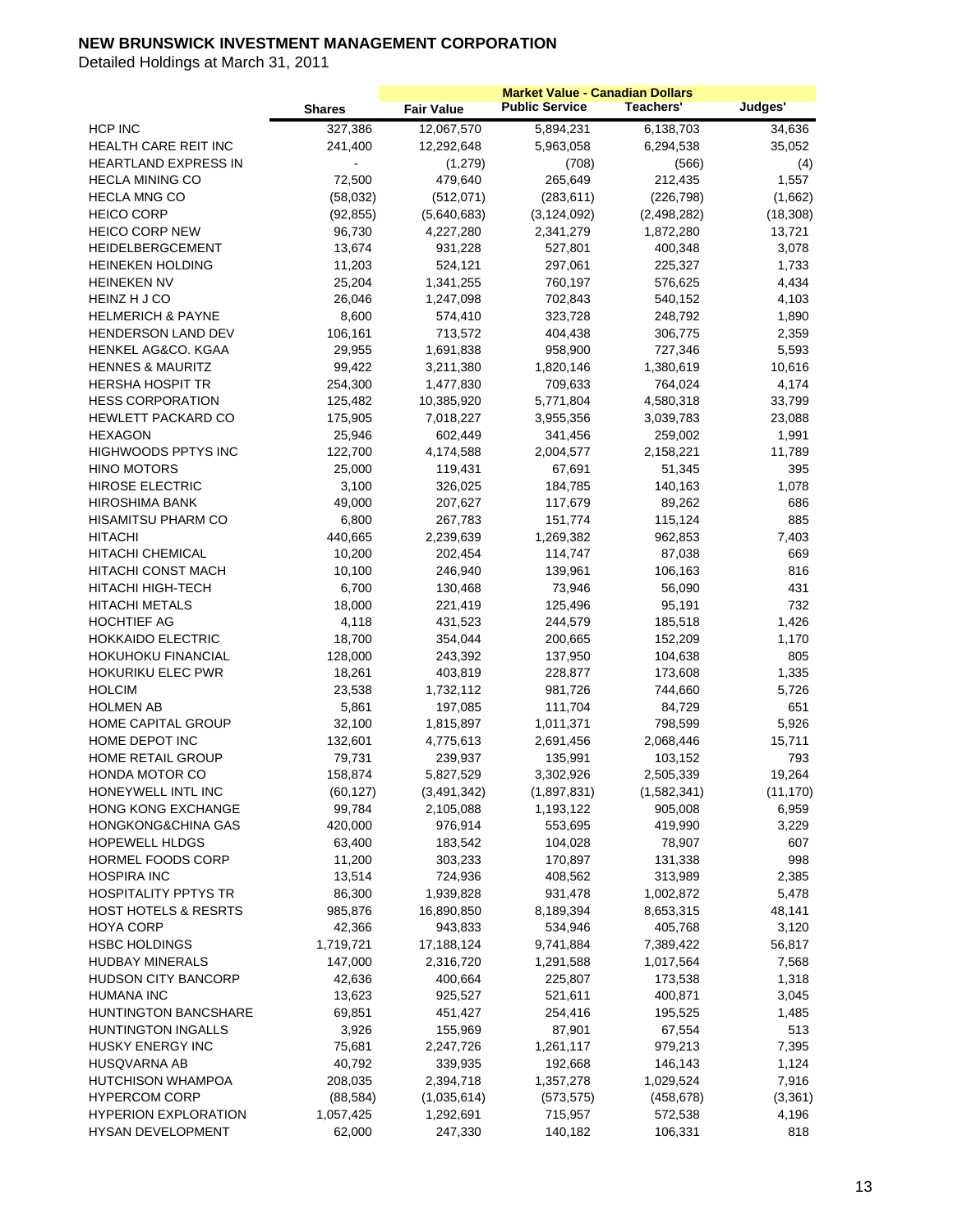|                                 |                  |                      | <b>Market Value - Canadian Dollars</b> |                   |              |
|---------------------------------|------------------|----------------------|----------------------------------------|-------------------|--------------|
|                                 | <b>Shares</b>    | <b>Fair Value</b>    | <b>Public Service</b>                  | <b>Teachers'</b>  | Judges'      |
| <b>IAMGOLD CORP</b>             | 363,418          | 7,740,803            | 4,304,114                              | 3,411,461         | 25,229       |
| <b>IBERDROLA RENOVABL</b>       | 82,147           | 345,255              | 195,684                                | 148,430           | 1,141        |
| <b>IBERDROLA SA</b>             | 368,192          | 3,118,322            | 1,767,403                              | 1,340,612         | 10,308       |
| <b>IBIDEN CO</b>                | 13,100           | 403,936              | 228,943                                | 173,658           | 1,335        |
| <b>ICADE</b>                    | 2,376            | 285,579              | 161,860                                | 122,775           | 944          |
| <b>ICAP</b>                     | 54,547           | 449,073              | 254,526                                | 193,063           | 1,484        |
| <b>ICL-ISRAEL CHEM</b>          | 43,123           | 686,104              | 388,870                                | 294,966           | 2,268        |
| <b>IDEMITSU KOSAN CO</b>        | 2,100            | 240,082              | 136,074                                | 103,215           | 794          |
| <b>IESI BFC LTD</b>             | 64,800           | 1,606,346            | 889,675                                | 711,457           | 5,214        |
| <b>IESI-BFC LTD</b>             | 81,200           | 2,003,610            | 1,119,191                              | 877,861           | 6,558        |
| <b>IGM FINANCIAL INC</b>        | 87,452           | 4,339,587            | 2,419,808                              | 1,905,600         | 14,179       |
| <b>IHI CORPORATION</b>          | 128,500          | 306,183              | 173,538                                | 131,632           | 1,012        |
| <b>ILIAD</b>                    | 1,805            | 210,645              | 119,390                                | 90,560            | 696          |
| <b>ILLINOIS TOOL WORKS</b>      | 40,291           | 2,116,708            | 1,192,941                              | 916,803           | 6,964        |
| <b>IMERYS</b>                   | 3,931            | 280,568              | 159,021                                | 120,620           | 927          |
| <b>IMMOFINANZ AG</b>            | 96,460           | 425,249              | 241,023                                | 182,821           | 1,406        |
| <b>IMPERIAL OIL LTD</b>         | 74,195           | 3,676,351            | 2,062,824                              | 1,601,430         | 12,097       |
| <b>IMPERIAL TOBACCO</b>         | 99,024           | 2,975,326            | 1,686,355                              | 1,279,136         | 9,835        |
| <b>INCITEC PIVOT</b>            | 158,706          | 689,634              | 390,871                                | 296,484           | 2,280        |
| <b>IND ALLNCE &amp; FNCL</b>    | 113,700          | 4,735,605            | 2,634,010                              | 2,086,160         | 15,435       |
| <b>INDITEX</b>                  | 21,214           | 1,657,882            | 939,655                                | 712,748           | 5,480        |
| <b>INDRA SISTEMAS SA</b>        | 9,241            | 180,483              | 102,294                                | 77,592            | 597          |
| <b>INDUSTRIVARDEN</b>           | 12,039           | 208,261              | 118,038                                | 89,535            | 688          |
| <b>INFINEON TECHNOLOG</b>       | 105,671          | 1,059,335            | 600,410                                | 455,423           | 3,502        |
| ING GROEP NV CVA                | 372,477          | 4,591,566            | 2,602,408                              | 1,973,981         | 15,178       |
| INGERSOLL-RAND PLC              | 26,700           | 1,252,984            | 706,161                                | 542,701           | 4,122        |
| <b>INMARSAT</b>                 | 45,331           | 426,918              | 241,969                                | 183,538           | 1,411        |
| <b>INMET MINING CORP</b>        | 44,146           | 3,005,460            | 1,671,831                              | 1,323,829         | 9,800        |
| <b>INPEX CORPORATION</b>        | 214              | 1,584,983            | 898,337                                | 681,407           | 5,239        |
| <b>INSURANCE AUST GRP</b>       | 202,585          | 711,171              | 403,078                                | 305,743           | 2,351        |
| <b>INTACT FINANCIAL</b>         | 101,159          | 5,070,089            | 2,825,838                              | 2,227,693         | 16,558       |
| <b>INTEGRYS ENERGY</b>          | 6,271            | 307,694              | 173,411                                | 133,271           | 1,012        |
| <b>INTEL CORP</b>               | 443,942          | 8,701,799            | 4,904,188                              | 3,768,983         | 28,627       |
| INTER PIPELINE FUND             | 213,150          | 3,600,144            | 2,007,756                              | 1,580,623         | 11,765       |
| INTERCONTINENTALEXCH            | (3,570)          | (428, 554)           | (230, 427)                             | (196, 767)        | (1,360)      |
| <b>INTERCONTL HOTELS</b>        | 28,500           | 567,921              | 321,886                                | 244,158           | 1,877        |
| <b>INTERNATIONAL PAPER</b>      | 35,615           | 1,044,896            | 588,886                                | 452,572           | 3,437        |
| <b>INTERPUBLIC GROUP</b>        | 39,537           | 482,965              | 272,191                                | 209,185           | 1,589        |
| <b>INTERTEK GROUP</b>           | 16,514           | 523,482              | 296,699                                | 225,053           | 1,730        |
| <b>INTESA SANPAOLO</b>          | 847,822          | 2,410,923            | 1,366,463                              | 1,036,491         | 7,970        |
| <b>INTL BUSINESS MCHN</b>       | 98,660           | 15,651,090           | 8,820,693                              | 6,778,908         | 51,489       |
| <b>INTL CONS AIRLINE</b>        | 91,399           | 324,217              | 183,760                                | 139,386           | 1,072        |
| <b>INTL FLAVORS &amp; FRAGR</b> | 6,487            | 394,572              | 222,374                                | 170,900           | 1,298        |
| <b>INTL GAME TECH</b>           | 24,142           | 382,218              | 215,412                                | 165,549           | 1,257        |
| <b>INTL POWER</b>               | 148,547          | 712,000              | 403,547                                | 306,099           | 2,354        |
| <b>INTUIT</b>                   | 22,009           | 1,135,080            | 639,712                                | 491,633           | 3,734        |
| <b>INTUITIVE SURGIC INC</b>     | 3,140            | 1,017,659            | 573,536                                | 440,776           | 3,348        |
| <b>INVENSYS</b>                 | 78,692           | 423,559              | 240,065                                | 182,094           | 1,400        |
| INVESCO LTD                     | 37,231           | 924,427              | 520,991                                | 400,394           | 3,041        |
| <b>INVESTEC</b>                 | 50,084           | 373,050              | 211,437                                | 160,379           | 1,233        |
| <b>INVESTOR AB</b>              | 44,290           | 1,046,140            | 592,931                                | 449,750           | 3,458        |
| <b>IRON MOUNTAIN INC</b>        | 16,200           | 494,138              | 278,488                                | 214,025           | 1,626        |
| <b>ISETAN MITSUKOSHI</b>        | 36,500           | 320,890              | 181,874                                | 137,955           | 1,061        |
| <b>ISHARES S&amp;P/TSX</b>      | (1, 112, 350)    | (25, 248, 211)       | (13,983,722)                           | (11, 182, 539)    | (81, 949)    |
| <b>ISRAEL CORP</b>              | 225              | 260,522              | 147,659                                | 112,002           | 861          |
| <b>ISRAEL DISCOUNT BK</b>       | 62,249           | 126,852              | 71,897                                 | 54,535            | 419          |
| <b>ISUZU MOTORS</b>             | 116,051          | 448,153              | 254,004                                | 192,667           | 1,481        |
| <b>ITO EN</b>                   |                  |                      |                                        |                   |              |
| <b>ITOCHU CORP</b>              | 6,200<br>146,680 | 105,449<br>1,499,583 | 59,766<br>849,934                      | 45,334<br>644,693 | 349<br>4,957 |
| <b>ITOCHU TECHNO SOLU</b>       | 2,900            | 91,668               | 51,955                                 | 39,409            | 303          |
|                                 |                  |                      |                                        |                   |              |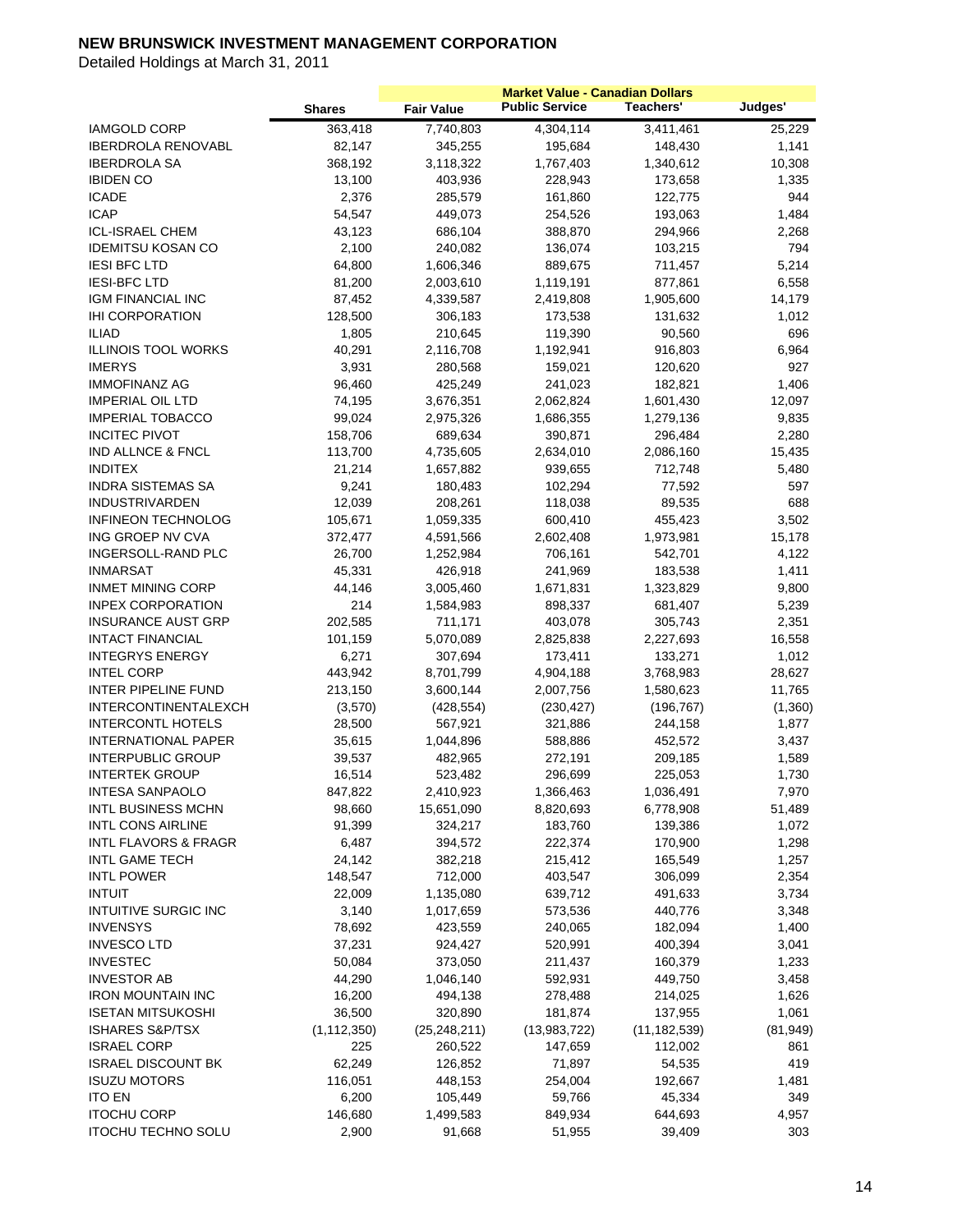|                           |               |                   | <b>Market Value - Canadian Dollars</b> |           |         |
|---------------------------|---------------|-------------------|----------------------------------------|-----------|---------|
|                           | <b>Shares</b> | <b>Fair Value</b> | <b>Public Service</b>                  | Teachers' | Judges' |
| <b>ITT CORPORATION</b>    | 14,828        | 868,723           | 489,598                                | 376,267   | 2,858   |
| <b>ITV</b>                | 359,259       | 433,292           | 245,581                                | 186,278   | 1,432   |
| <b>IVANHOE ENERGY</b>     | 248,900       | 677,008           | 377,356                                | 297,441   | 2,211   |
| <b>IVANHOE MINES</b>      | 225,730       | 5,979,588         | 3,337,038                              | 2,622,996 | 19,553  |
| <b>IYO BANK</b>           | 27,000        | 219,623           | 124,478                                | 94,419    | 726     |
| J FRONT RETAILING         | 47,000        | 190,878           | 108,186                                | 82,061    | 631     |
| <b>JABIL CIRCUIT INC</b>  | 15,841        | 314,659           | 177,337                                | 136,287   | 1,035   |
| JACOBS ENGR GROUP         | 10,215        | 510,642           | 287,789                                | 221,173   | 1,680   |
| JAGUAR MINING INC         | 62,600        | 315,504           | 176,108                                |           |         |
|                           |               |                   |                                        | 138,364   | 1,032   |
| JAMES HARDIE INDUS        | 42,462        | 260,538           | 147,668                                | 112,009   | 861     |
| JANUS CAPITAL GROUP       | 15,040        | 182,114           | 102,636                                | 78,878    | 599     |
| JAPAN PETROLEUM EX        | 3,200         | 156,252           | 88,560                                 | 67,175    | 517     |
| <b>JAPAN PRIME REALTY</b> | 75            | 197,721           | 112,064                                | 85,003    | 654     |
| <b>JAPAN REAL ESTATE</b>  | 48            | 443,402           | 251,311                                | 190,625   | 1,466   |
| JAPAN RETAIL FUND         | 164           | 250,632           | 142,053                                | 107,750   | 828     |
| JAPAN STEEL WORKS         | 32,710        | 249,944           | 141,663                                | 107,455   | 826     |
| JAPAN TOBACCO INC         | 438           | 1,544,899         | 875,618                                | 664,175   | 5,107   |
| JARDINE CYCLE & CARR      | 10,000        | 282,036           | 159,852                                | 121,251   | 932     |
| <b>JC DECAUX SA</b>       | 7,370         | 240,072           | 136,068                                | 103,210   | 794     |
| JDS UNIPHASE CORP         | 18,164        | 367,863           | 207,321                                | 159,331   | 1,210   |
| <b>JEAN COUTU GROUP</b>   | 67,000        | 685,410           | 383,383                                | 299,780   | 2,246   |
| JERONIMO MARTINS          | 21,417        | 335,370           | 190,081                                | 144,180   | 1,109   |
| JFE HOLDINGS INC          | 44,040        | 1,258,199         | 713,122                                | 540,918   | 4,159   |
| <b>JGC CORP</b>           | 19,900        | 454,779           | 257,760                                | 195,516   | 1,503   |
| JOHNSON & JOHNSON         | 236,823       | 13,640,670        | 7,687,654                              | 5,908,141 | 44,875  |
| JOHNSON CONTROLS INC      | 54,827        | 2,223,598         | 1,253,183                              | 963,100   | 7,315   |
| <b>JOHNSON MATTHEY</b>    | 20,874        | 605,384           | 343,120                                | 260,263   | 2,001   |
| <b>JOY GLOBAL INC</b>     | 8,500         | 815,787           | 459,764                                | 353,339   | 2,684   |
| JOYO BANK                 | 67,000        | 257,160           | 145,753                                | 110,557   | 850     |
| JPMORGAN CHASE & CO       | 322,283       | 14,444,536        | 8,140,699                              | 6,256,317 | 47,519  |
| <b>JS GROUP CORP</b>      | 24,445        | 619,763           | 351,269                                | 266,445   | 2,049   |
| JSR CORP                  | 18,300        | 358,500           | 203,191                                | 154,124   | 1,185   |
| <b>JTEKT CORPORATION</b>  | 22,100        | 280,673           | 159,080                                | 120,666   | 928     |
| <b>JULIUS BAER GRUPPE</b> | 20,092        | 851,649           | 482,698                                | 366,136   | 2,815   |
| JUNIPER NETWORKS COM      | 43,240        | 1,768,648         | 996,781                                | 766,049   | 5,818   |
| JUPITER TELECOMM          | 237           | 227,275           | 128,815                                | 97,709    | 751     |
| <b>JUST ENERGY</b>        | 91,683        | 1,417,419         | 791,717                                | 621,064   | 4,639   |
| JX HOLDINGS INC           | 214,671       | 1,411,052         | 799,756                                | 606,632   | 4,664   |
| K & S AG                  | 13,958        | 1,028,210         | 582,769                                | 442,042   | 3,399   |
| KABEL DEUTSCHLAND         | 5,522         | 284,941           | 161,499                                | 122,500   | 942     |
| <b>KAJIMA CORP</b>        | 87,627        | 239,649           | 135,828                                | 103,029   | 792     |
| KAMIGUMI CO               | 27,000        | 225,328           | 127,711                                | 96,872    | 745     |
| KANEKA CORP               | 29,000        | 197,087           | 111,705                                | 84,731    | 651     |
| KANSAI ELEC POWER         | 73,430        | 1,560,895         | 884,684                                | 671,051   | 5,160   |
| KANSAI PAINT CO           | 24,000        | 203,108           | 115,118                                | 87,319    | 671     |
| KAO CORP                  | 51,657        | 1,258,140         | 713,088                                | 540,892   | 4,159   |
| KAWASAKI HEAVY IND        | 138,023       | 592,945           | 336,069                                | 254,915   | 1,960   |
| KAWASAKI KISEN KAI        | 67,000        | 241,432           | 136,839                                | 103,795   | 798     |
| KAZAKHMYS                 | 21,895        | 475,905           | 269,733                                | 204,598   | 1,573   |
| <b>KBC GROEP NV</b>       | 15,661        | 573,480           | 325,037                                | 246,547   | 1,896   |
| <b>KDDI CORP</b>          | 284           | 1,716,750         | 973,020                                | 738,056   | 5,675   |
|                           |               | 424,705           |                                        |           |         |
| <b>KEEGAN RESOURCES</b>   | 50,500        |                   | 235,223                                | 188,104   | 1,378   |
| <b>KEIKYU CORP</b>        | 48,565        | 341,454           | 193,529                                | 146,796   | 1,129   |
| <b>KEIO CORP</b>          | 59,000        | 344,183           | 195,076                                | 147,969   | 1,138   |
| KEISEI ELEC RY CO         | 31,000        | 173,565           | 98,373                                 | 74,618    | 574     |
| KELLOGG CO                | 20,365        | 1,068,698         | 602,300                                | 462,882   | 3,516   |
| <b>KEPPEL CORP</b>        | 123,639       | 1,165,534         | 660,601                                | 501,080   | 3,853   |
| KEPPEL LAND LTD           | 79,000        | 273,635           | 155,091                                | 117,640   | 905     |
| <b>KERRY GROUP</b>        | 13,653        | 494,862           | 280,478                                | 212,748   | 1,636   |
| <b>KERRY PROPERTIES</b>   | 70,000        | 338,331           | 191,759                                | 145,453   | 1,118   |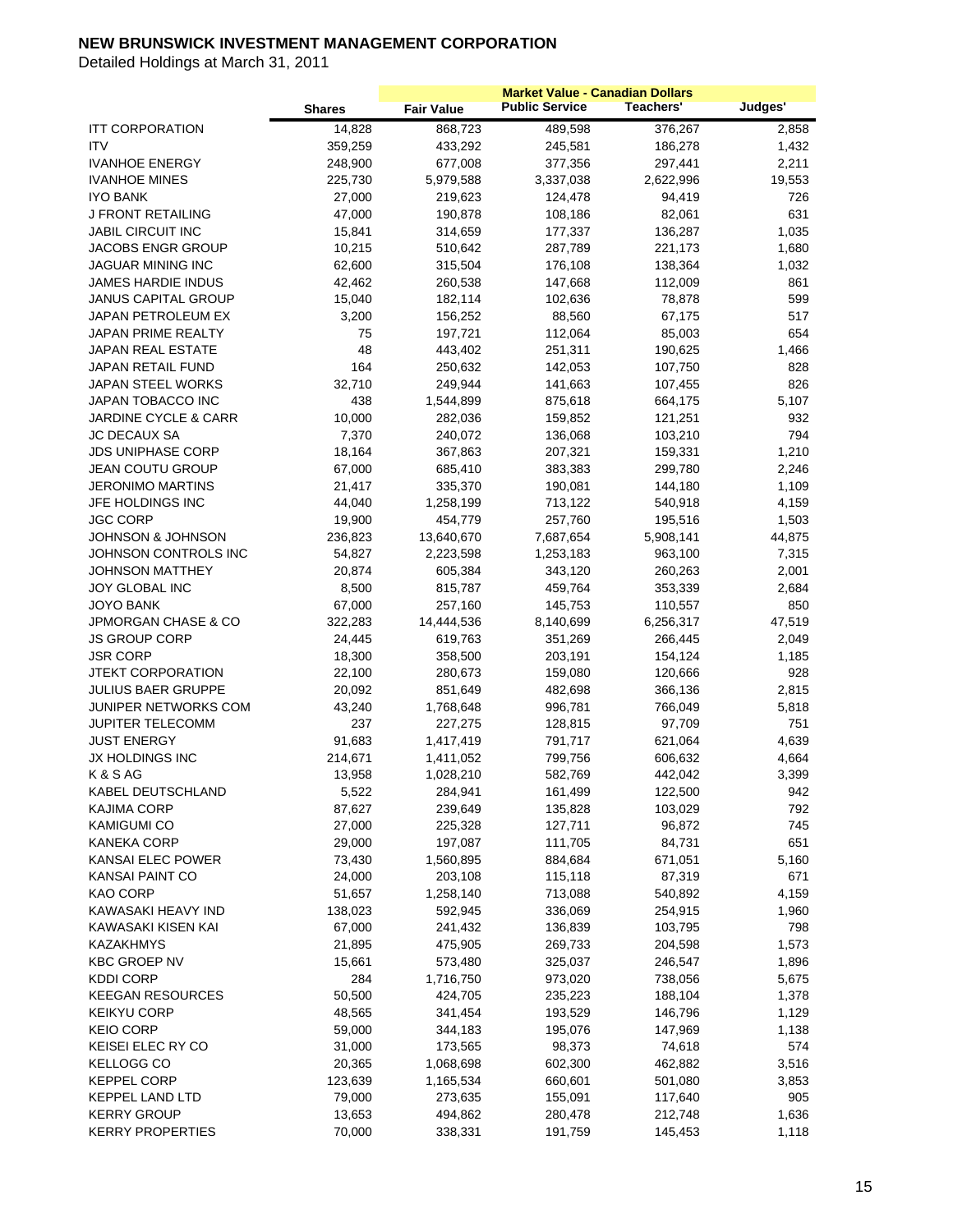|                            |               |                   | <b>Market Value - Canadian Dollars</b> |            |         |
|----------------------------|---------------|-------------------|----------------------------------------|------------|---------|
|                            | <b>Shares</b> | <b>Fair Value</b> | <b>Public Service</b>                  | Teachers'  | Judges' |
| <b>KESKO OYJ</b>           | 6,506         | 296,339           | 167,959                                | 127,401    | 980     |
| <b>KEYCORP</b>             | 71,274        | 615,065           | 346,640                                | 266,401    | 2,023   |
| <b>KEYENCE CORP</b>        | 3,995         | 998,330           | 565,833                                | 429,196    | 3,300   |
| <b>KEYERA CORP</b>         | 111,846       | 4,403,377         | 2,447,684                              | 1,941,350  | 14,343  |
| KIKKOMAN CORP              | 15,000        | 138,035           | 78,235                                 | 59,343     | 456     |
| <b>KILLAM PROPERTIES</b>   | 46,220        | 481,921           | 266,912                                | 213,445    | 1,564   |
| <b>KILROY RLTY CORP</b>    | 82,900        | 3,154,011         | 1,514,511                              | 1,630,593  | 8,907   |
| KIMBERLY CLARK CORP        | 32,667        | 2,094,066         | 1,180,180                              | 906,996    | 6,889   |
| KIMCO REALTY CORP          | 680,059       | 12,113,955        | 5,865,848                              | 6,213,623  | 34,484  |
| KINDEN CORPORATION         | 15,000        | 133,281           | 75,541                                 | 57,299     | 441     |
| KINDRED HEALTHCARE         | (80, 831)     | (1,877,382)       | (1,039,788)                            | (831, 501) | (6,094) |
| <b>KINGFISHER</b>          | 229,672       | 880,601           | 499,107                                | 378,583    | 2,911   |
| KINNEVIK INV AB            | 22,199        | 503,125           | 285,161                                | 216,301    | 1,663   |
| <b>KINROSS GOLD</b>        | 118,337       | 169,222           | 93,724                                 | 74,949     | 549     |
| KINROSS GOLD CORP          | 133,322       | 1,427,461         | 827,519                                | 595,085    | 4,856   |
| <b>KINTETSU CORP</b>       | 158,003       | 495,174           | 280,655                                | 212,883    | 1,637   |
| KIRIN HOLDINGS CO          | 82,693        | 1,060,890         | 601,291                                | 456,092    | 3,507   |
| KIRKLAND LAKE GOLD         | 54,700        | 735,715           | 410,094                                | 323,218    | 2,403   |
| <b>KISKA METALS CORP</b>   | 250,000       | 287,500           | 159,232                                | 127,335    | 933     |
| <b>KLA-TENCOR CORP</b>     | 13,507        | 621,521           | 350,279                                | 269,197    | 2,045   |
| KLEPIERRE                  | 9,220         | 364,346           | 206,504                                | 156,637    | 1,204   |
| <b>KOBE STEEL</b>          | 243,167       | 616,510           | 349,425                                | 265,046    | 2,038   |
| KOHLS CORP                 | 23,670        | 1,219,593         | 687,342                                | 528,238    | 4,012   |
| KOITO MFG CO               | 9,000         | 140,817           | 79,812                                 | 60,539     | 465     |
| <b>KOMATSU</b>             | 92,493        | 3,066,966         | 1,738,295                              | 1,318,533  | 10,138  |
| KON KPN NV                 | 152,916       | 2,536,990         | 1,437,915                              | 1,090,689  | 8,386   |
| <b>KONAMI CORP</b>         | 10,400        | 187,990           | 106,549                                | 80,820     | 621     |
| <b>KONE CORP</b>           | 15,140        | 848,007           | 480,633                                | 364,570    | 2,803   |
| KONICA MINOLTA HOL         | 49,571        | 405,548           | 229,856                                | 174,351    | 1,341   |
| KONINKLIJKE DSM NV         | 14,995        | 897,319           | 508,583                                | 385,770    | 2,966   |
| <b>KRAFT FOODS INC</b>     | 171,244       | 5,267,032         | 2,968,411                              | 2,281,293  | 17,327  |
| <b>KROGER CO</b>           | 51,484        | 1,199,271         | 675,889                                | 519,436    | 3,945   |
| KUBOTA CORP                | 112,895       | 1,038,897         | 588,826                                | 446,637    | 3,434   |
| KUEHNE & NAGEL AG          | 5,251         | 717,539           | 406,687                                | 308,480    | 2,372   |
| <b>KURARAY CO</b>          | 35,200        | 442,914           | 251,035                                | 190,415    | 1,464   |
| KURITA WATER INDS          | 11,500        | 331,923           | 188,128                                | 142,699    | 1,097   |
| <b>KYOCERA CORP</b>        | 15,846        | 1,567,938         | 888,676                                | 674,079    | 5,183   |
| KYOWA HAKKO KIRIN          | 26,875        | 246,051           | 139,457                                | 105,781    | 813     |
| KYUSHU ELEC POWER          | 36,999        | 705,708           | 399,981                                | 303,394    | 2,333   |
| L-3 COMMUNICATIONS         | 9,140         | 695,658           | 392,061                                | 301,308    | 2,289   |
| LABORATORY CORP AMER       | 8,105         | 725,263           | 408,746                                | 314,131    | 2,386   |
| <b>LABRADOR IRON ORE</b>   | 22,000        | 1,786,240         | 997,544                                | 782,851    | 5,845   |
| <b>LADISH INC</b>          | 80,714        | 4,284,276         | 2,372,846                              | 1,897,524  | 13,906  |
| LAFARGE                    | 19,498        | 1,184,412         | 671,301                                | 509,196    | 3,915   |
| LAGARDERE S.C.A.           | 11,476        | 477,097           | 270,409                                | 205,111    | 1,577   |
| LAKE SHORE GOLD CORP       | 211,400       | 862,512           | 480,860                                | 378,834    | 2,818   |
| <b>LAND SECURITIES</b>     | 74,569        | 852,847           | 483,376                                | 366,651    | 2,819   |
| <b>LANXESS AG</b>          | 8,509         | 620,704           | 351,803                                | 266,850    | 2,052   |
| <b>LASALLE HOTEL PPTYS</b> | 30,900        | 813,475           | 390,619                                | 420,559    | 2,297   |
| LAURENTIAN BK CDA          | 26,900        | 1,372,169         | 763,876                                | 603,816    | 4,476   |
| <b>LAWSON INC</b>          | 6,200         | 291,822           | 165,399                                | 125,458    | 965     |
| LEGACY OIL+GAS             | 148,400       | 2,179,996         | 1,213,314                              | 959,572    | 7,110   |
| LEGAL & GENERAL GP         | 570,445       | 1,023,768         | 580,251                                | 440,133    | 3,384   |
| <b>LEGG MASON INC</b>      | 12,336        | 433,274           | 244,186                                | 187,663    | 1,425   |
| LEGGETT & PLATT INC        | 11,865        | 285,456           | 160,878                                | 123,639    | 939     |
| <b>LEGRAND SA</b>          | 15,353        | 622,066           | 352,575                                | 267,435    | 2,056   |
| LEIGHTON HOLDINGS          | 14,018        | 415,112           | 235,277                                | 178,463    | 1,372   |
| LEND LEASE GROUP           | 52,354        | 470,265           | 266,537                                | 202,174    | 1,555   |
| <b>LENNAR CORP</b>         | 13,015        | 228,928           | 129,020                                | 99,155     | 753     |
| LEUCADIA NATL CORP         | 16,013        | 584,332           | 329,320                                | 253,090    | 1,922   |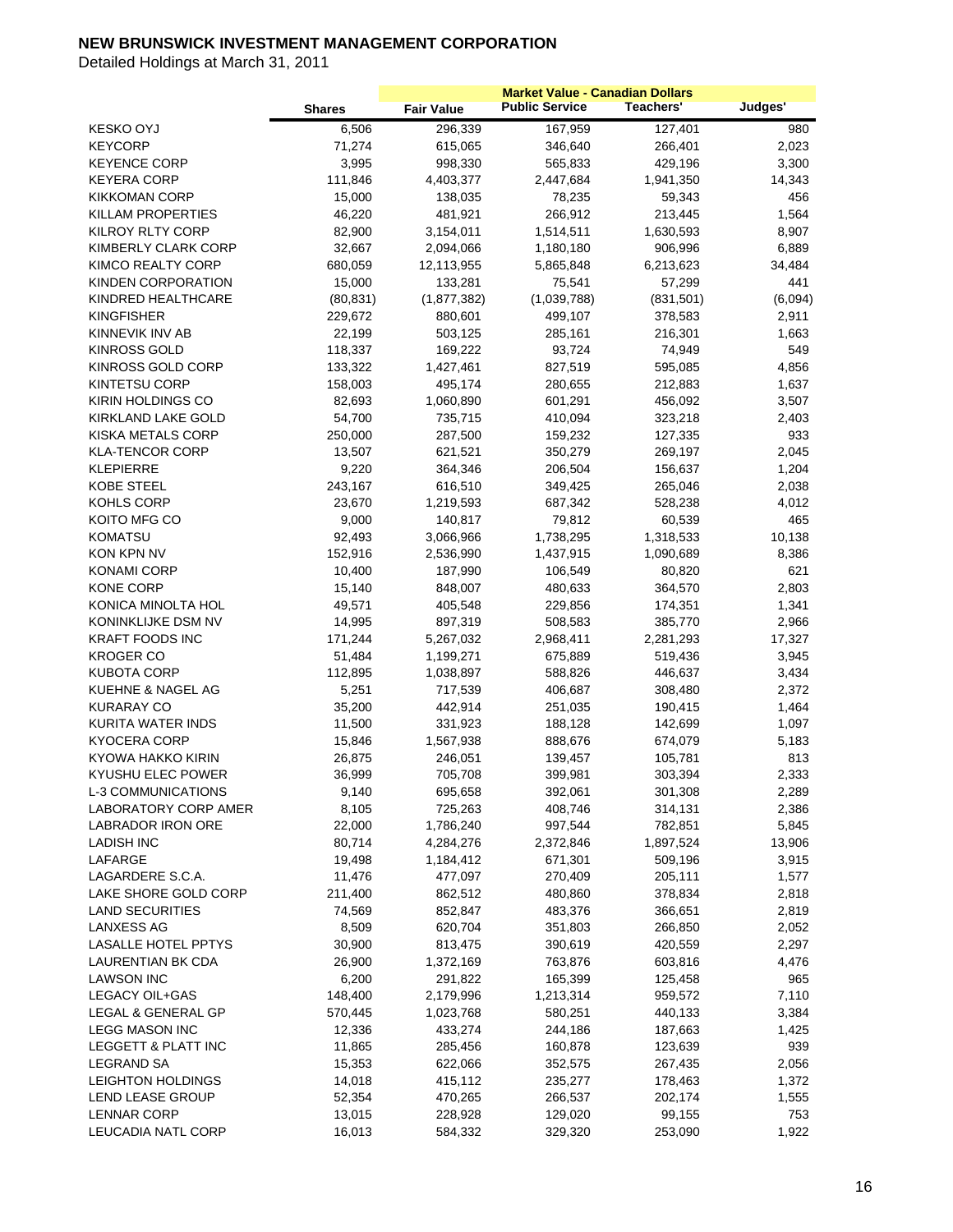|                                      |                   |                       | <b>Market Value - Canadian Dollars</b> |                     |                |
|--------------------------------------|-------------------|-----------------------|----------------------------------------|---------------------|----------------|
|                                      | <b>Shares</b>     | <b>Fair Value</b>     | <b>Public Service</b>                  | Teachers'           | Judges'        |
| <b>LEXMARK INTL</b>                  | 6,381             | 229,749               | 129,483                                | 99,511              | 756            |
| LI & FUNG LTD                        | 274,017           | 1,363,813             | 772,982                                | 586,323             | 4,508          |
| LIBERTY GLOBAL INC                   |                   | (80, 881)             | (44, 796)                              | (35, 823)           | (263)          |
| <b>LIBERTY PPTY TR</b>               | 50,700            | 1,643,410             | 789,142                                | 849,627             | 4,641          |
| LIFE TECHNOLOGIES                    | 14,594            | 743,444               | 418,993                                | 322,006             | 2,446          |
| LIFESTYLE INTERNAT                   | 57,000            | 132,154               | 74,902                                 | 56,815              | 437            |
| <b>LIMITED BRANDS INC</b>            | 21,437            | 685,388               | 386,274                                | 296,860             | 2,255          |
| LINAMAR CORPORATION                  | 27,300            | 574,392               | 321,199                                | 251,311             | 1,882          |
| LINCOLN NATL CORP                    | 25,536            | 745,966               | 420,414                                | 323,098             | 2,454          |
| <b>LINDE AG</b>                      | 16,440            | 2,525,564             | 1,431,439                              | 1,085,776           | 8,349          |
| <b>LINDT &amp; SPRUENGLI</b>         | 98                | 594,792               | 337,116                                | 255,710             | 1,966          |
| LINEAR TECHNOLOGY                    | 18,363            | 599,954               | 338,124                                | 259,856             | 1,974          |
| LINK R/EST INVEST                    | 216,038           | 656,494               | 372,088                                | 282,236             | 2,170          |
| LLOYDS BANKING GP                    | 3,971,585         | 3,597,308             | 2,038,882                              | 1,546,535           | 11,891         |
| LOBLAW COS LTD                       | 68,941            | 2,679,802             | 1,492,538                              | 1,178,514           | 8,749          |
| LOCKHEED MARTIN CORP                 | 23,183            | 1,810,900             | 1,020,593                              | 784,350             | 5,957          |
| <b>LOEWS CORP</b>                    | 25,410            | 1,063,793             | 599,536                                | 460,758             | 3,500          |
| <b>LOGITECH INTL</b>                 | 17,700            | 311,321               | 176,451                                | 133,842             | 1,029          |
| LONDON STOCK EXCH                    | (58, 500)         | (760, 702)            | (418, 545)                             | (339,700)           | (2, 456)       |
| <b>LONMIN</b>                        | 15,737            | 417,632               | 236,706                                | 179,546             | 1,381          |
| LONZA GROUP AG                       | 4,631             | 379,444               | 215,061                                | 163,128             | 1,254          |
| <b>L'OREAL</b>                       | 23,212            | 2,633,575             | 1,492,657                              | 1,132,212           | 8,706          |
| LORILLARD INC                        | 11,784            | 1,088,025             | 613,193                                | 471,253             | 3,579          |
| LOWES CO                             | 111,632           | 2,867,232             | 1,615,924                              | 1,241,875           | 9,433          |
| <b>LSI CORPORATION</b>               | 49,880            | 329,134               | 185,495                                | 142,557             | 1,083          |
| <b>LUBRIZOL CORP</b>                 | 44,000            | 5,728,878             | 3,172,939                              | 2,537,344           | 18,595         |
| <b>LUNDIN MINING CORP</b>            | 482,400           | 3,873,672             | 2,158,440                              | 1,702,585           | 12,648         |
| LUXOTTICA GROUP                      | 11,311            | 358,142               | 202,988                                | 153,971             | 1,184          |
| LVMH MOET HENNESSY                   | 23,945            | 3,691,725             | 2,092,396                              | 1,587,126           | 12,203         |
| M & T BK CORP                        | 3,449             | 296,568               | 172,362                                | 123,207             | 999            |
| M UFJ LEASE                          | 5,670             | 221,953               | 125,798                                | 95,421              | 734            |
| <b>MABUCHI MOTOR CO</b>              | 2,700             | 125,499               | 71,130                                 | 53,954              | 415            |
| <b>MACARTHUR COAL</b>                | 18,298            | 212,950               | 120,696                                | 91,550              | 704            |
| MACDONALD DETTWILER                  | 94,700            | 5,086,337             | 2,824,037                              | 2,245,750           | 16,549         |
| <b>MACERICH CO</b>                   | 238,783           | 11,488,762            | 5,516,739                              | 5,939,578           | 32,445         |
| <b>MACK CALI RLTY CORP</b>           | 56,400            | 1,856,398             | 891,416                                | 959,740             | 5,243          |
| <b>MACQUARIE GP LTD</b>              | 33,644            | 1,236,905             | 701,053                                | 531,763             | 4,089          |
| <b>MACYS INC</b>                     | 34,294            | 809,883               | 456,436                                | 350,782             | 2,664          |
| <b>MAGNA INTL INC</b>                | 199,430           | 9,255,546             | 5,146,851                              | 4,078,527           | 30,169         |
| MAGNUM HUNTER RESC                   | (291, 986)        | (2,426,080)           | (1,343,684)                            | (1,074,521)         | (7, 874)       |
| <b>MAJOR DRILLING GRP</b>            | 74,750            | 1,228,143             | 683,976                                | 540,159             | 4,008          |
| MAKHTESHIM AGAN IN                   | 26,542            | 135,679               | 76,900                                 | 58,331              | 449            |
| MAKITA CORP                          | 10,900            | 495,130               | 280,630                                | 212,863             | 1,637          |
| <b>MAN GROUP</b>                     | 177,393           | 680,154               | 385,498                                | 292,408             |                |
| <b>MAN SE</b>                        | 10,281            | 1,251,457             | 709,301                                | 538,020             | 2,248<br>4,137 |
| <b>MANITOBA TELECOM</b>              | 16,600            | 505,553               | 286,352                                | 217,524             | 1,677          |
| <b>MANULIFE FINCL CORP</b>           |                   |                       |                                        |                     |                |
| MAP GROUP                            | 700,681<br>38,563 | 12,009,672<br>117,144 | 6,715,941<br>66,395                    | 5,254,355<br>50,362 | 39,377<br>387  |
|                                      |                   | 282,533               |                                        |                     |                |
| <b>MAPFRE SA</b><br>MAPLE LEAF FOODS | 77,011            |                       | 160,134                                | 121,465             | 934            |
| <b>MARATHON OIL CORP</b>             | 48,800            | 600,240               | 334,894                                | 263,384             | 1,962          |
|                                      | 57,484            | 2,979,171             | 1,679,011                              | 1,290,359           | 9,801          |
| <b>MARKS &amp; SPENCER GP</b>        | 153,979           | 808,383               | 458,175                                | 347,535             | 2,672          |
| <b>MARRIOTT INTL INC</b>             | 23,493            | 814,112               | 458,820                                | 352,614             | 2,678          |
| <b>MARSH &amp; MCLENNAN COS</b>      | 43,980            | 1,274,500             | 718,287                                | 552,020             | 4,193          |
| MARSHALL&ILSLEY NEW                  | 1,137,224         | 8,830,183             | 4,893,839                              | 3,907,668           | 28,675         |
| <b>MARUBENI CORP</b>                 | 157,842           | 1,109,765             | 628,992                                | 477,104             | 3,668          |
| MARUI GROUP CO                       | 24,800            | 156,317               | 88,598                                 | 67,203              | 517            |
| <b>MARUICHI STL TUBE</b>             | 5,200             | 125,429               | 71,090                                 | 53,924              | 415            |
| MASCO CORP                           | 29,012            | 392,177               | 221,024                                | 169,862             | 1,290          |
| MASSEY ENERGY CO                     | 98,158            | 6,519,903             | 3,616,489                              | 2,882,227           | 21,187         |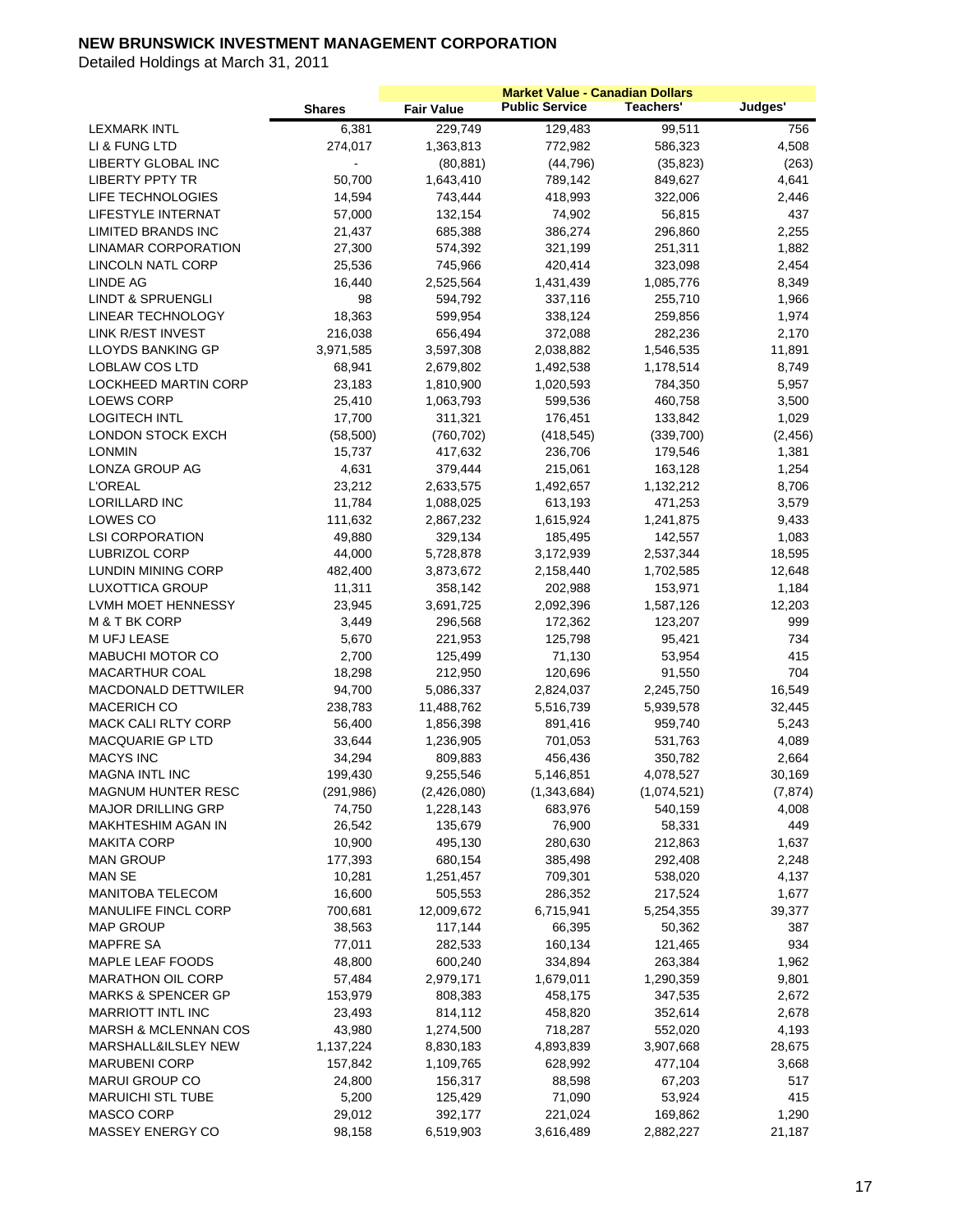|                            |               |                   | <b>Market Value - Canadian Dollars</b> |             |           |
|----------------------------|---------------|-------------------|----------------------------------------|-------------|-----------|
|                            | <b>Shares</b> | <b>Fair Value</b> | <b>Public Service</b>                  | Teachers'   | Judges'   |
| <b>MASTERCARD INC</b>      | 7,799         | 1,907,879         | 1,075,249                              | 826,354     | 6,277     |
| <b>MATSUI SECURITIES</b>   | 11,800        | 62,604            | 35,483                                 | 26,914      | 207       |
| <b>MATTEL INC</b>          | 65,390        | 1,583,566         | 892,472                                | 685,885     | 5,210     |
| <b>MAZDA MOTOR CORP</b>    | 155,000       | 332,939           | 188,703                                | 143,135     | 1,101     |
| MCCORMICK & CO INC         | 10,793        | 501,986           | 282,911                                | 217,424     | 1,651     |
| MCDONALDS CORP             | 95,827        | 7,086,788         | 3,993,995                              | 3,069,479   | 23,314    |
| MCDONALD'S HOLDING         | 7,400         | 174,412           | 98,853                                 | 74,982      | 577       |
| MCGRAW HILL COS INC        | 24,809        | 949,428           | 535,082                                | 411,223     | 3,123     |
| <b>MCKESSON CORP</b>       | 20,528        | 1,580,855         | 890,943                                | 684,711     | 5,201     |
| <b>MEAD JOHNSON NUTRIT</b> | 16,518        | 933,722           | 526,230                                | 404,420     | 3,072     |
| MEADWESTVACO CORP          | 13,657        | 402,536           | 226,863                                | 174,349     | 1,324     |
| MEDCO HEALTH SOL           | 32,752        | 1,787,483         | 1,007,395                              | 774,207     | 5,880     |
| <b>MEDIASET</b>            | 73,423        | 454,016           | 257,327                                | 195,188     | 1,501     |
| <b>MEDIOBANCA SPA</b>      | 46,052        | 457,659           | 259,392                                | 196,754     | 1,513     |
|                            |               |                   |                                        |             |           |
| MEDIPAL HLDG CORP          | 16,300        | 140,814           | 79,811                                 | 60,538      | 465       |
| <b>MEDORO RESOURCES</b>    | 49,400        | 91,884            | 50,890                                 | 40,696      | 298       |
| <b>MEDTRONIC INC</b>       | 86,548        | 3,307,942         | 1,864,301                              | 1,432,759   | 10,882    |
| <b>MEG ENERGY</b>          | 155,000       | 7,588,800         | 4,203,057                              | 3,361,112   | 24,631    |
| <b>MEIJI HOLDINGS CO</b>   | 6,700         | 263,059           | 149,096                                | 113,093     | 870       |
| <b>MEMC ELECTR MATLS</b>   | 18,589        | 234,120           | 131,946                                | 101,404     | 770       |
| <b>MERCATOR MINERALS</b>   | 136,900       | 459,984           | 256,880                                | 201,599     | 1,505     |
| <b>MERCK &amp; CO INC</b>  | 287,418       | 9,328,544         | 5,257,412                              | 4,040,444   | 30,689    |
| <b>MERCK KGAA</b>          | 6,284         | 553,373           | 313,641                                | 237,903     | 1,829     |
| <b>METCASH LTD</b>         | 74,905        | 311,927           | 176,794                                | 134,102     | 1,031     |
| <b>METHANEX CORP</b>       | 96,454        | 2,903,265         | 1,616,901                              | 1,276,889   | 9,475     |
| <b>METLIFE INC</b>         | 85,531        | 3,713,758         | 2,092,486                              | 1,609,053   | 12,219    |
| <b>METRO AG</b>            | 12,606        | 839,964           | 476,075                                | 361,113     | 2,777     |
| <b>METRO INC</b>           | (134, 304)    | (6, 206, 520)     | (3,427,461)                            | (2,758,975) | (20, 083) |
| <b>METROPCS COMM</b>       | 21,300        | 336,157           | 189,453                                | 145,599     | 1,106     |
| METROPOLE TV-(M6)          | 7,156         | 181,937           | 103,118                                | 78,217      | 601       |
| <b>METSO OYJ</b>           | 12,426        | 650,542           | 368,714                                | 279,678     | 2,150     |
| MICHELIN(CGDE)             | 17,166        | 1,412,137         | 800,371                                | 607,098     | 4,668     |
| MICROCHIP TECHNOLOGY       | 15,290        | 564,784           | 318,303                                | 244,623     | 1,858     |
| <b>MICRON TECHNOLOGY</b>   | 69,364        | 772,495           | 435,365                                | 334,588     | 2,541     |
| MICROSOFT CORP             | 648,779       | 15,989,060        | 9,011,167                              | 6,925,292   | 52,601    |
| MID-AMER APT CMNTYS        | 31,995        | 1,995,221         | 958,077                                | 1,031,510   | 5,635     |
| <b>MILLICOM INTL CELL</b>  | 7,395         | 688,083           | 389,991                                | 295,817     | 2,275     |
| <b>MINEBEA CO</b>          | 35,000        | 188,566           | 106,875                                | 81,067      | 623       |
| MINEFINDERS CORP LTD       | 62,400        | 794,352           | 443,167                                | 348,588     | 2,597     |
| MIRACA HLDGS INC           | 5,700         | 213,091           | 120,776                                | 91,611      | 704       |
| <b>MIRVAC GROUP</b>        | 331,534       | 413,515           | 234,372                                | 177,776     | 1,367     |
| MITSUBISHI CHEM HL         | 124,800       | 766,122           | 434,223                                | 329,367     | 2,533     |
| <b>MITSUBISHI CORP</b>     | 132,300       | 3,585,629         | 2,032,263                              | 1,541,514   | 11,853    |
| MITSUBISHI ELEC CP         | 187,998       | 2,166,937         | 1,228,176                              | 931,598     | 7,163     |
| <b>MITSUBISHI ESTATE</b>   | 115,634       | 1,909,683         | 1,082,370                              | 821,000     | 6,313     |
| MITSUBISHI GAS CHM         | 38,000        | 266,281           | 150,922                                | 114,478     | 880       |
| MITSUBISHI HVY IND         | 295,548       | 1,325,174         | 751,082                                | 569,712     | 4,381     |
| MITSUBISHI LOGISTI         | 13,000        | 141,908           | 80,431                                 | 61,008      | 469       |
| <b>MITSUBISHI MATERLS</b>  | 114,000       | 377,342           | 213,870                                | 162,225     | 1,247     |
| MITSUBISHI MOTOR C         | 377,599       | 452,077           | 256,228                                | 194,355     | 1,494     |
| MITSUBISHI TANABE          | 21,900        | 347,024           | 196,686                                | 149,191     | 1,147     |
| MITSUBISHI UFJ FIN         | 1,240,979     | 5,593,417         | 3,170,237                              | 2,404,691   | 18,490    |
| <b>MITSUI &amp; CO</b>     | 169,319       | 2,963,227         | 1,679,498                              | 1,273,934   | 9,795     |
| <b>MITSUI CHEMICALS</b>    |               |                   |                                        |             |           |
|                            | 91,000        | 314,029           | 177,986                                | 135,006     | 1,038     |
| MITSUI ENG&SHIPBG          | 78,000        | 182,192           | 103,263                                | 78,327      | 602       |
| MITSUI FUDOSAN CO          | 80,147        | 1,291,634         | 732,072                                | 555,292     | 4,270     |
| MITSUI MINING & SM         | 56,000        | 189,962           | 107,667                                | 81,668      | 628       |
| MITSUI O.S.K.LINES         | 111,819       | 628,684           | 356,326                                | 270,281     | 2,078     |
| MITSUMI ELECTRIC           | 7,800         | 101,350           | 57,443                                 | 43,572      | 335       |
| MIZRAHI TEFAHOT BK         | 13,592        | 148,321           | 84,065                                 | 63,765      | 490       |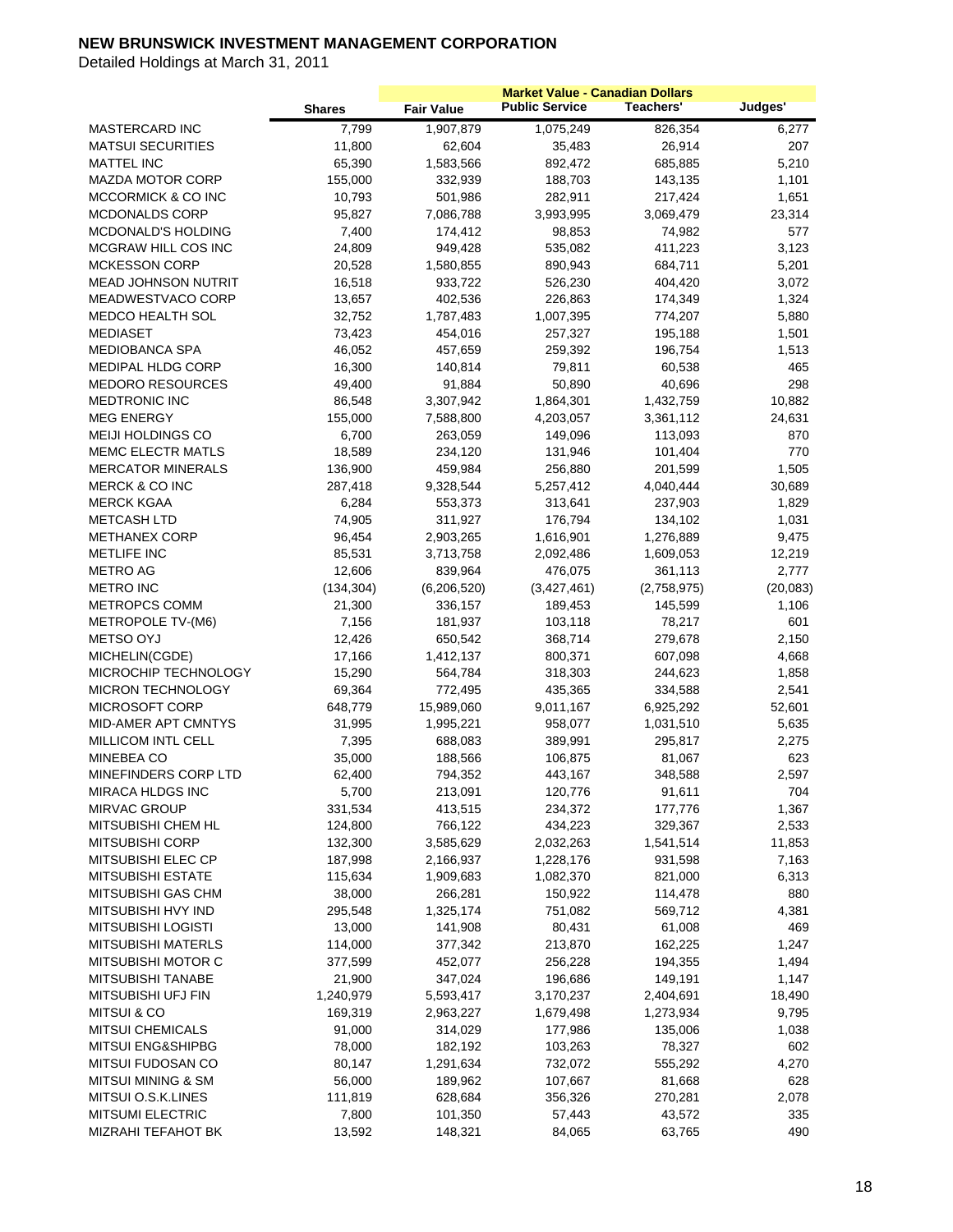|                               |               |                   | <b>Market Value - Canadian Dollars</b> |               |           |
|-------------------------------|---------------|-------------------|----------------------------------------|---------------|-----------|
|                               | <b>Shares</b> | <b>Fair Value</b> | <b>Public Service</b>                  | Teachers'     | Judges'   |
| <b>MIZUHO FINL GP</b>         | 1,994,500     | 3,230,686         | 1,831,088                              | 1,388,918     | 10,679    |
| MIZUHO SECURITIES             | 63,000        | 163,423           | 92,625                                 | 70,258        | 540       |
| <b>MIZUHO TRUST &amp; BKG</b> | 167,000       | 147,014           | 83,325                                 | 63,204        | 486       |
| <b>MOBISTAR</b>               | 2,816         | 190,143           | 107,769                                | 81,745        | 629       |
| MODERN TIMES GROUP            | 4,935         | 365,067           | 206,913                                | 156,948       | 1,207     |
| MOLEX INC                     | 14,668        | (778, 763)        | (428, 647)                             | (347,600)     | (2,516)   |
| <b>MOLSON COORS BREWING</b>   | 12,829        | 584,837           | 329,605                                | 253,309       | 1,924     |
| <b>MONSANTO CO</b>            | 18,739        | 1,315,109         | 758,051                                | 552,655       | 4,403     |
| <b>MONSTER WORLDWIDE</b>      | 10,501        | 162,155           | 91,388                                 | 70,234        | 533       |
| MOODYS CORP                   | 16,171        | 533,209           | 300,508                                | 230,947       | 1,754     |
| <b>MORGAN STANLEY</b>         | 125,024       | 3,319,334         | 1,870,721                              | 1,437,693     | 10,920    |
| MORRISON(W)SUPMART            | 206,728       | 889,653           | 504,238                                | 382,475       | 2,941     |
| <b>MOSAID TECHNOLOGIES</b>    | 15,750        | 493,920           | 273,558                                | 218,759       | 1,603     |
| <b>MOTOROLA MOBILITY</b>      | 23,767        | 563,561           | 317,614                                | 244,094       | 1,854     |
| MOTOROLA SOLUTIONS            | 27,248        | 1,183,374         | 666,930                                | 512,551       | 3,893     |
| MS&AD INS GP HLDGS            | 52,466        | 1,166,379         | 661,080                                | 501,443       | 3,856     |
| MSC INDL DIRECT INC           | (139, 850)    | (9,302,781)       | (5, 152, 346)                          | (4, 120, 241) | (30, 195) |
| <b>MTR CORP</b>               | 148,394       | 532,589           | 301,861                                | 228,968       | 1,761     |
| MUENCHENER RUECKVE            | 18,326        | 2,808,973         | 1,592,070                              | 1,207,618     | 9,285     |
| <b>MULLEN GROUP</b>           | 66,800        | 1,437,536         | 801,665                                | 631,174       | 4,697     |
| <b>MURATA MFG CO</b>          | 19,703        | 1,385,290         | 785,155                                | 595,556       | 4,579     |
| MURPHY OIL CORP               | 15,566        | 1,110,325         | 625,760                                | 480,911       | 3,653     |
| <b>MYLAN INC</b>              | 35,341        | 777,900           | 438,412                                | 336,930       | 2,559     |
| NABORS INDS LTD               | 23,170        | 684,054           | 385,522                                | 296,282       | 2,250     |
| NABTESCO CORP                 | 9,800         | 240,641           | 136,390                                | 103,455       | 795       |
| <b>NAL ENERGY CORP</b>        | 138,400       | 1,840,673         | 1,025,739                              | 808,923       | 6,010     |
| NAMCO BANDAI HLDGS            | 20,800        | 221,438           | 125,507                                | 95,199        | 732       |
| NASDAQ OMX GROUP              | (12, 613)     | (316, 846)        | (172, 532)                             | (143, 299)    | (1,015)   |
| NATIONAL BK CDA               | 106,267       | 8,434,412         | 4,726,509                              | 3,680,199     | 27,704    |
| <b>NATIONAL GRID</b>          | 339,931       | 3,148,398         | 1,784,449                              | 1,353,542     | 10,407    |
| NATIONAL OILWELL VAR          | 34,106        | 2,627,342         | 1,480,726                              | 1,137,972     | 8,643     |
| NATIONAL RETAIL PPTY          | 39,800        | 1,011,034         | 485,484                                | 522,694       | 2,855     |
| NATIONAL SEMICONDUCT          | 19,514        | 273,496           | 154,137                                | 118,458       | 900       |
| NATIONWIDE HEALTH PP          | 255,050       | 10,536,426        | 5,522,154                              | 4,981,868     | 32,405    |
| <b>NATIXIS</b>                | 84,833        | 467,196           | 264,797                                | 200,854       | 1,544     |
| NATL AUSTRALIA BK             | 208,295       | 5,409,742         | 3,066,133                              | 2,325,726     | 17,883    |
| <b>NATL BK OF GREECE</b>      | 92,967        | 804,559           | 456,008                                | 345,891       | 2,660     |
| NATL PORTEFEUILLE             | 3,052         | 204,625           | 115,977                                | 87,971        | 676       |
| <b>NEC CORP</b>               | 253,941       | 539,502           | 305,779                                | 231,940       | 1,783     |
| NEO MATERIAL TECH             | 93,900        | 871,392           | 486,190                                | 382,353       | 2,849     |
| <b>NEOPOST</b>                | 3,093         | 263,791           | 149,511                                | 113,407       | 872       |
| NEPTUNE ORIENT LNS            | 87,500        | 130,951           | 74,220                                 | 56,298        | 433       |
| NESTE OIL OYJ                 | 12,466        | 249,836           | 141,602                                | 107,408       | 826       |
| <b>NESTLE SA</b>              | 336,926       | 18,863,972        | 10,691,721                             | 8,109,894     | 62,357    |
| NETAPP INC COM                | 29,756        | 1,393,215         | 785,193                                | 603,439       | 4,583     |
| NETFLIX INC                   | 3,600         | 830,294           | 467,940                                | 359,623       | 2,731     |
| <b>NEVSUN RESOURCES</b>       | 174,500       | 954,515           | 532,106                                | 419,291       | 3,118     |
| NEW GOLD INC                  | 503,200       | 5,726,416         | 3,185,921                              | 2,521,826     | 18,669    |
| NEW WORLD DEVEL CO            | 260,000       | 446,089           | 252,834                                | 191,780       | 1,475     |
| NEWALLIANCE BANCSHRS          | 338,960       | 4,885,022         | 2,705,569                              | 2,163,597     | 15,856    |
| <b>NEWCREST MINING</b>        | 74,564        | 2,981,314         | 1,689,749                              | 1,281,710     | 9,855     |
| NEWELL RUBBERMAID IN          | 23,512        | 436,644           | 246,085                                | 189,122       | 1,436     |
| NEWFIELD EXPL CO              | 10,900        | 805,251           | 453,826                                | 348,776       | 2,649     |
| NEWMONT MINING CORP           | (157, 826)    | (8,373,147)       | (4,617,296)                            | (3,728,769)   | (27,082)  |
| <b>NEWS CORP LTD</b>          | 184,769       | 3,110,482         | 1,752,271                              | 1,347,982     | 10,229    |
| <b>NEXEN INC</b>              | 210,567       | 5,089,314         | 2,846,141                              | 2,226,492     | 16,682    |
| NEXT PLC                      | 17,826        | 549,785           | 311,607                                | 236,360       | 1,817     |
| NEXTERA ENERGY INC            | 34,071        | 1,825,034         | 1,028,559                              | 790,471       | 6,004     |
| <b>NGK INSULATORS</b>         | 26,000        | 453,801           | 257,206                                | 195,096       | 1,500     |
| NGK SPARK PLUG CO             | 18,000        | 240,012           | 136,034                                | 103,184       | 793       |
|                               |               |                   |                                        |               |           |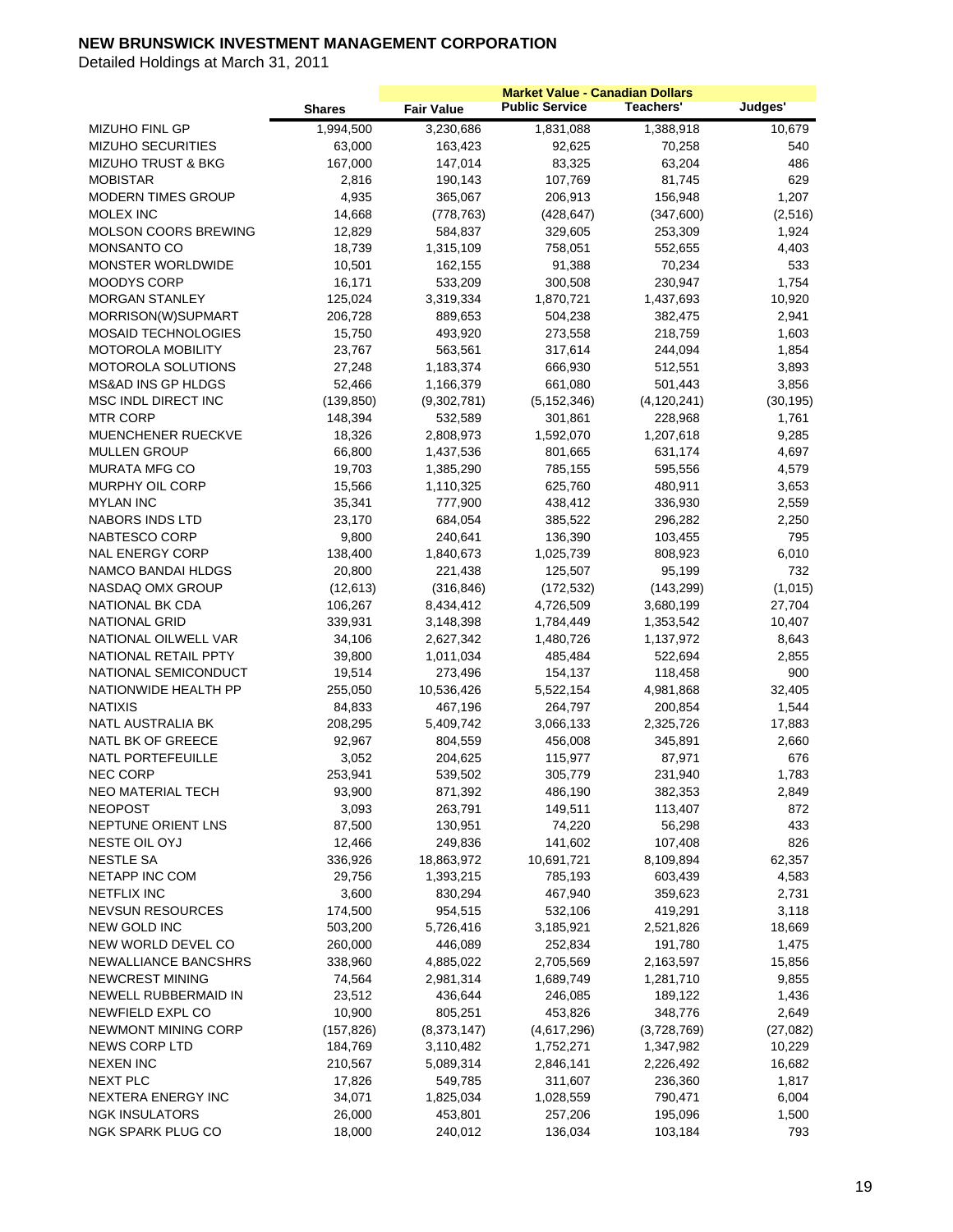|                           |                  |                    | <b>Market Value - Canadian Dollars</b> |                    |                |
|---------------------------|------------------|--------------------|----------------------------------------|--------------------|----------------|
|                           | <b>Shares</b>    | <b>Fair Value</b>  | <b>Public Service</b>                  | Teachers'          | Judges'        |
| NHK SPRING CO             | 15,000           | 145,078            | 82,227                                 | 62,371             | 480            |
| <b>NICE SYSTEMS</b>       | 6,858            | 244,696            | 138,689                                | 105,198            | 809            |
| <b>NICOR INC</b>          | 3,642            | 191,635            | 108,002                                | 83,002             | 630            |
| NIDEC CORPORATION         | 10,572           | 893,452            | 506,391                                | 384,108            | 2,953          |
| <b>NIKE INC</b>           | 30,985           | 2,288,664          | 1,289,853                              | 991,282            | 7,529          |
| NIKO RESOURCES LTD        | 51,400           | 4,747,304          | 2,642,135                              | 2,089,686          | 15,482         |
| <b>NIKON CORP</b>         | 31,224           | 628,542            | 356,245                                | 270,219            | 2,078          |
| NINTENDO CO               | 9,673            | 2,551,208          | 1,445,973                              | 1,096,801          | 8,433          |
| NIPPON BUILDING FD        | 53               | 503,898            | 285,599                                | 216,633            | 1,666          |
| NIPPON ELEC GLASS         | 34,086           | 471,306            | 267,127                                | 202,621            | 1,558          |
| NIPPON EXPRESS CO         | 82,400           | 308,531            | 174,869                                | 132,642            | 1,020          |
| NIPPON MEAT PACKER        | 20,000           | 246,256            | 139,573                                | 105,869            | 814            |
| NIPPON PAPER GROUP        | 9,600            | 199,672            | 113,170                                | 85,842             | 660            |
| <b>NIPPON SHEET GLASS</b> | 93,000           | 261,985            | 148,488                                | 112,631            | 866            |
| NIPPON STEEL CORP         | 497,784          | 1,554,190          | 880,884                                | 668,169            | 5,138          |
| NIPPON TEL&TEL CP         | 46,614           | 2,043,565          | 1,158,252                              | 878,558            | 6,755          |
| <b>NIPPON YUSEN KK</b>    | 149,554          | 570,510            | 323,353                                | 245,270            | 1,886          |
| NISHI-NIPPON CITY         | 75,000           | 210,398            | 119,249                                | 90,453             | 695            |
| NISOURCE INC              | 22,599           | 420,786            | 237,148                                | 182,254            | 1,384          |
| NISSAN CHEMICAL IN        | 15,000           | 151,416            | 85,819                                 | 65,096             | 501            |
| NISSAN MOTOR CO           | 242,282          | 2,098,742          | 1,189,525                              | 902,280            | 6,938          |
| NISSHIN SEIFUN GRP        | 18,400           | 207,118            | 117,390                                | 89,043             | 685            |
| NISSHIN STEEL CO          | 77,000           | 161,780            | 91,694                                 | 69,552             | 535            |
| NISSHINBO HOLDINGS        | 12,000           | 113,668            | 64,424                                 | 48,867             | 376            |
| NISSIN FOODS HLDG CO      | 6,300            | 216,813            | 122,885                                | 93,211             | 717            |
| NITORI HOLDINGS           | 3,620            | 310,604            | 176,044                                | 133,533            | 1,027          |
| NITTO DENKO CORP          | 16,101           | 833,437            | 472,376                                | 358,307            | 2,755          |
| NKSJ HOLDINGS INC         | 137,299          | 875,082            | 495,979                                | 376,210            | 2,893          |
| NOBLE CORPORATION         | 20,400           | 904,007            | 509,483                                | 391,550            | 2,974          |
| NOBLE ENERGY INC          | 14,243           | 1,337,905          | 754,021                                | 579,482            | 4,401          |
| <b>NOBLE GROUP</b>        | 370,000          | 610,821            | 346,201                                | 262,601            | 2,019          |
| <b>NOK CORP</b>           | 11,500           | 198,965            | 112,769                                | 85,538             | 658            |
| <b>NOKIA OYJ</b>          | 361,487          | 3,008,648          | 1,705,241                              | 1,293,461          | 9,945          |
| <b>NOKIAN RENKAAT</b>     | 10,512           | 435,714            | 246,954                                | 187,320            | 1,440          |
| NOMURA HOLDINGS           | 344,325          | 1,758,083          | 996,446                                | 755,825            | 5,812          |
| NOMURA REAL ESTATE        | 26               | 171,816            | 97,382                                 | 73,866             | 568            |
| NOMURA RESEARCH IN        | 9,900            | 213,348            | 120,922                                | 91,722             | 705            |
| NOMURA RL EST INC         | 10,600           | 156,893            | 88,924                                 | 67,450             | 519            |
| NORDEA BANK AB            | 255,505          | 2,722,091          | 1,542,827                              | 1,170,266          | 8,998          |
| <b>NORDION INC</b>        | 56,640           | 651,767            | 363,498                                | 286,138            | 2,130          |
| NORDSTROM INC             | 13,624           | 594,070            | 334,808                                | 257,308            | 1,954          |
| NORFOLK SOUTHERN          | 28,858           | 1,941,500          | 1,094,197                              | 840,916            | 6,387          |
| NORSK HYDRO ASA           | 86,700           | 691,370            | 391,855                                | 297,230            | 2,285          |
| NORTH AM PALLADIUM        | 90,600           | 570,780            | 318,754                                | 250,158            | 1,868          |
| NORTH WEST CO             | 30,500           | 663,680            | 371,008                                | 290,498            | 2,174          |
| NORTHEAST UTILS           | 14,300           | 480,966            | 271,065                                | 208,319            | 1,582          |
| NORTHERN TR CORP          | 19,575           | 970,499            | 546,957                                | 420,349            | 3,193          |
| NORTHGATE MINERALS        | 238,200          | 624,084            | 348,102                                | 273,943            | 2,040          |
| NORTHLAND POWER           | 49,700           | 794,206            | 443,685                                | 347,921            | 2,600          |
| NORTHROP GRUMMAN CO       | 23,558           | 1,434,746          | 808,599                                | 621,427            | 4,720          |
| NOVAGOLD RES              | 139,600          | 1,753,376          | 978,063                                | 769,582            | 5,731          |
| NOVARTIS AG               | 202,432          | 10,667,553         | 6,048,775                              | 4,583,503          | 35,275         |
| <b>NOVELL INC</b>         | 358,816          | 2,067,776          | 1,146,836                              | 914,221            | 6,719          |
| NOVELLUS SYS INC          | 7,285            | 262,652            | 148,026                                | 113,762            | 864            |
| NOVO-NORDISK AS           | 40,707           | 4,981,019          | 2,823,141                              | 2,141,412          | 16,465         |
| NOVOZYMES A/S             | 4,484            | 668,619            | 378,960                                | 287,449            | 2,210          |
| NRG ENERGY INC            | 20,000           | 418,651            | 235,945                                | 181,329            | 1,377          |
| <b>NSK</b>                |                  |                    |                                        |                    |                |
| NTHN DYNASTY MINERAL      | 43,000<br>52,700 | 361,884<br>766,785 | 205,109<br>428,224                     | 155,579<br>336,052 | 1,196<br>2,509 |
| <b>NTN CORP</b>           | 46,700           | 218,711            | 123,961                                | 94,027             | 723            |
|                           |                  |                    |                                        |                    |                |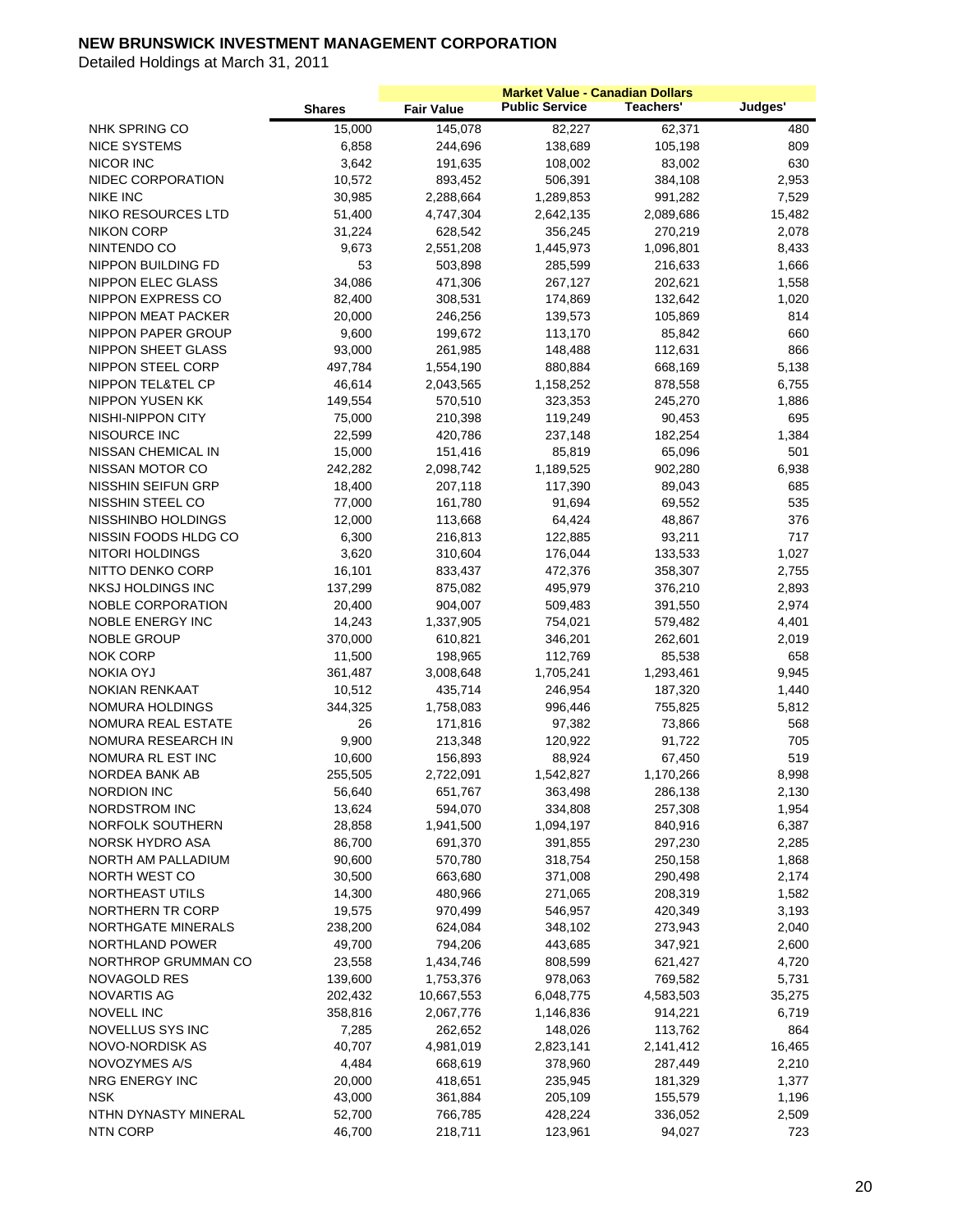|                           |                   |                        | <b>Market Value - Canadian Dollars</b> |                      |                |
|---------------------------|-------------------|------------------------|----------------------------------------|----------------------|----------------|
|                           | <b>Shares</b>     | <b>Fair Value</b>      | <b>Public Service</b>                  | Teachers'            | Judges'        |
| NTT DATA CORP             | 123               | 371,184                | 210,379                                | 159,577              | 1,227          |
| NTT DOCOMO                | 1,493             | 2,562,057              | 1,452,122                              | 1,101,465            | 8,469          |
| NTT URBAN DEVELOPM        | 112               | 91,629                 | 51,933                                 | 39,393               | 303            |
| <b>NUCOR CORP</b>         | 25,553            | 1,152,534              | 649,549                                | 499,193              | 3,792          |
| <b>NULOCH RESOURCES</b>   | 935,500           | 2,320,040              | 1,284,954                              | 1,027,556            | 7,530          |
| <b>NUVISTA ENERGY LTD</b> | 67,300            | 672,327                | 375,517                                | 294,610              | 2,200          |
| <b>NVIDIA CORP</b>        | 47,040            | 843,414                | 475,334                                | 365,305              | 2,775          |
| NWS HOLDINGS LTD          | 141,000           | 209,826                | 118,925                                | 90,207               | 694            |
| <b>NYSE EURONEXT</b>      | 71,126            | 2,428,194              | 1,351,875                              | 1,068,406            | 7,913          |
| OBAYASHI CORP             | 63,000            | 273,605                | 155,074                                | 117,627              | 904            |
| OBIC CO                   | 680               | 125,950                | 71,386                                 | 54,148               | 416            |
| OCCIDENTAL PETE CORP      | 65,757            | 6,707,299              | 3,780,122                              | 2,905,112            | 22,066         |
| OCEANAGOLD CORP           | 210,500           | 562,035                | 313,436                                | 246,762              | 1,837          |
| ODAKYU ELEC RLWY          | 60,898            | 501,075                | 283,999                                | 215,419              | 1,656          |
| OFFICE DEPOT INC          | 37                | 166                    | 94                                     | 72                   | 1              |
| OJI PAPER CO              | 88,213            | 408,989                | 231,807                                | 175,830              | 1,352          |
| <b>OLAM INTERNATIONAL</b> | 138,000           | 298,082                | 168,947                                | 128,150              | 985            |
| OLD MUTUAL                | 530,492           | 1,124,115              | 637,126                                | 483,273              | 3,716          |
| <b>OLYMPUS CORP</b>       | 21,183            | 575,350                | 326,097                                | 247,351              | 1,902          |
| OMNICOM GROUP INC         | 22,928            | 1,098,539              | 619,118                                | 475,807              | 3,614          |
| OMRON CORP                | 19,756            | 542,157                | 307,284                                | 233,081              | 1,792          |
| OMV AG                    | 14,586            | 645,548                | 365,884                                | 277,531              | 2,134          |
| <b>ONEOK INC</b>          | 8,700             | 565,532                | 318,725                                | 244,947              | 1,860          |
| ONESTEEL                  | 137,947           | 338,566                | 191,893                                | 145,554              | 1,119          |
| <b>ONEX CORP</b>          | 81,900            | 2,776,410              | 1,547,612                              | 1,219,729            | 9,068          |
| ONO PHARMACEUTICAL        | 8,764             | 420,734                | 238,463                                | 180,879              | 1,391          |
| OPAP (ORG OF FOOTB)       |                   | 476,262                |                                        |                      | 1,574          |
| OPEN TEXT CORP            | 22,836            |                        | 269,936                                | 204,752              |                |
| OPTIONSXPRESS HLDGS       | 44,300<br>122,370 | 2,656,228<br>2,176,221 | 1,481,989                              | 1,165,555<br>963,857 | 8,684<br>7,063 |
| ORACLE CORP               | 314,730           |                        | 1,205,300                              | 4,420,653            | 33,577         |
| ORACLE CORP JAPAN         | 4,200             | 10,206,368<br>170,818  | 5,752,139                              |                      | 565            |
| O'REILLY AUTOMOTIVE       |                   | 636,572                | 96,816<br>358,761                      | 73,437<br>275,716    | 2,094          |
| <b>ORICA LIMITED</b>      | 11,400            |                        |                                        |                      | 3,056          |
| ORIENT O/SEAS INTL        | 35,284            | 924,543                | 524,012                                | 397,474              | 722            |
|                           | 21,400            | 218,373                | 123,769                                | 93,882               |                |
| ORIENTAL LAND CO          | 5,100             | 395,688                | 224,268                                | 170,112              | 1,308          |
| <b>ORIGIN ENERGY</b>      | 103,234           | 1,683,245              | 954,029                                | 723,651              | 5,564          |
| ORION CORP                | 10,001            | 236,186                | 133,866                                | 101,540              | 781            |
| ORIX CORP                 | 10,208            | 933,383                | 529,023                                | 401,275              | 3,085          |
| <b>ORKLA ASA</b>          | 75,038            | 706,414                | 400,381                                | 303,697              | 2,335          |
| OSAKA GAS CO              | 189,241           | 737,454                | 417,974                                | 317,042              | 2,438          |
| OSISKO MINING CORP        | 251,000           | 3,496,430              | 1,949,797                              | 1,535,208            | 11,425         |
| OTE(HELLENIC TLCM)        | 23,830            | 259,186                | 146,901                                | 111,428              | 857            |
| OTSUKA CORP               | 1,500             | 94,195                 | 53,388                                 | 40,496               | 311            |
| OTSUKA HLDGS CO           | 24,600            | 593,374                | 336,312                                | 255,100              | 1,961          |
| <b>OUTOKUMPU OY</b>       | 13,350            | 225,172                | 127,623                                | 96,805               | 744            |
| OVERSEA-CHINESE BK        | 244,442           | 1,802,735              | 1,021,754                              | 775,022              | 5,959          |
| OWENS ILL INC             | 13,200            | 387,398                | 218,331                                | 167,793              | 1,274          |
| OZ MINERALS LTD           | 323,360           | 517,160                | 293,116                                | 222,335              | 1,710          |
| PACCAR INC                | 29,592            | 1,505,455              | 848,450                                | 652,053              | 4,953          |
| PACE OIL AND GAS          | 30,471            | 285,513                | 158,132                                | 126,455              | 927            |
| PACIFIC RUBIALES ENE      | 230,900           | 6,190,429              | 3,451,307                              | 2,718,899            | 20,223         |
| PAGESJAUNES GROUPE        | 14,033            | 136,882                | 77,582                                 | 58,848               | 452            |
| PALADIN ENERGY LTD        | 67,146            | 242,469                | 137,427                                | 104,241              | 802            |
| PALL CORP                 | 9,355             | 523,471                | 295,019                                | 226,729              | 1,722          |
| PAN AMERICAN SILVER       | 96,700            | 3,471,530              | 1,934,936                              | 1,525,256            | 11,338         |
| PANASONIC CORP            | 215,500           | 2,676,175              | 1,516,802                              | 1,150,526            | 8,846          |
| PANDORA A/S               | 5,695             | 283,065                | 160,435                                | 121,694              | 936            |
| <b>PARGESA</b>            | 2,764             | 258,655                | 146,600                                | 111,200              | 855            |
| PARKER HANNIFIN CORP      | 13,113            | 1,207,165              | 680,338                                | 522,855              | 3,971          |
| PARMALAT SPA              | 168,499           | 548,871                | 311,089                                | 235,968              | 1,814          |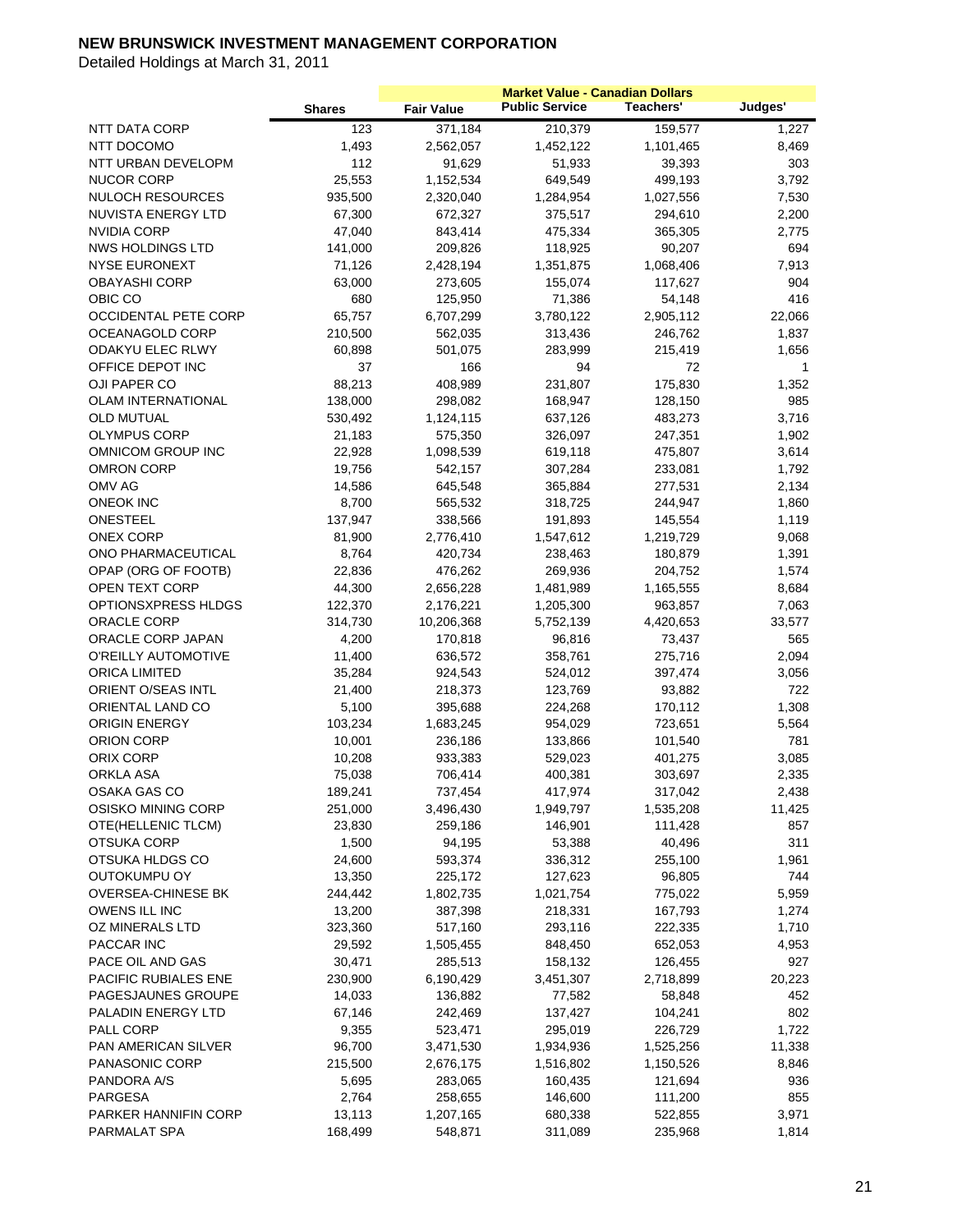|                                           |                  |                         | <b>Market Value - Canadian Dollars</b> |                      |                |
|-------------------------------------------|------------------|-------------------------|----------------------------------------|----------------------|----------------|
|                                           | <b>Shares</b>    | <b>Fair Value</b>       | <b>Public Service</b>                  | <b>Teachers'</b>     | Judges'        |
| PARTNER COMMUN CO                         | 9,433            | 173,289                 | 98,217                                 | 74,500               | 573            |
| <b>PASON SYSTEMS</b>                      | 54,950           | 861,616                 | 480,403                                | 378,398              | 2,815          |
| PATTERSON COMPANIES                       | 7,753            | 242,607                 | 136,729                                | 105,079              | 798            |
| <b>PAYCHEX INC</b>                        | 26,019           | 793,199                 | 447,034                                | 343,556              | 2,609          |
| <b>PCCW LIMITED</b>                       | 364,000          | 147,027                 | 83,332                                 | 63,209               | 486            |
| PEABODY ENERGY CORP                       | 21,927           | 1,533,584               | 864,302                                | 664,237              | 5,045          |
| <b>PEARSON</b>                            | 79,010           | 1,356,381               | 768,770                                | 583,128              | 4,484          |
| PEMBINA PIPELINE                          | 54,900           | 1,262,151               | 711,242                                | 546,742              | 4,167          |
| PENGROWTH ENERGY                          | 160,800          | 2,164,368               | 1,212,646                              | 944,617              | 7,105          |
| PENN WEST PETRO                           | 161,886          | 4,401,680               | 2,464,420                              | 1,922,810            | 14,450         |
| PENNEY J C INC                            | 19,153           | 668,947                 | 377,007                                | 289,739              | 2,201          |
| PEOPLES UNITED FINL                       | 29,276           | 357,622                 | 201,550                                | 154,896              | 1,176          |
| PEPCO HOLDINGS INC                        | 18,172           | 329,351                 | 185,617                                | 142,651              | 1,083          |
| PEPSICO INC                               | 128,317          | 8,031,828               | 4,526,604                              | 3,478,801            | 26,423         |
| PERKINELMER INC                           | 9,161            | 233,873                 | 131,807                                | 101,297              | 769            |
| PERNOD-RICARD                             | 19,117           | 1,738,604               | 985,406                                | 747,451              | 5,747          |
| PERPETUAL ENERGY INC                      | 82,300           | 342,368                 | 191,172                                | 150,075              | 1,120          |
| PETRO UNO RESOURCES                       | 1,447,500        | 1,186,950               | 657,392                                | 525,705              | 3,853          |
| PETROAMERICA OIL                          | 150,000          | 9,000                   | 4,985                                  | 3,986                | 29             |
| PETROBAKKEN ENERGY                        | (349, 975)       | (6,490,554)             | (3,590,101)                            | (2,879,413)          | (21,040)       |
| PETROBANK ENGY & RES                      | 765,700          | 15,650,908              | 8,675,218                              | 6,924,851            | 50,839         |
| PETRODORADO ENERGY                        | 27,500           | 12,238                  | 6,778                                  | 5,420                | 40             |
| PETROFAC                                  | 25,212           | 585,348                 | 331,764                                | 251,650              | 1,935          |
| PETROMINERALES                            | 118,772          | 4,369,028               | 2,431,889                              | 1,922,888            | 14,250         |
| PEUGEOT SA                                | 15,558           | 598,698                 | 339,330                                | 257,389              | 1,979          |
| PEYTO EXPLORATION                         | 150,624          | 3,102,854               | 1,727,204                              | 1,365,530            | 10,121         |
| PFIZER INC                                | 646,835          |                         |                                        |                      | 42,000         |
| PG&E CORP                                 | 32,093           | 12,766,749<br>1,391,140 | 7,195,127                              | 5,529,623            | 4,577          |
| PHILIP MORRIS INTL                        | 145,398          |                         | 784,023<br>5,274,894                   | 602,540<br>4,053,879 | 30,791         |
| PHILIPS ELEC(KON)                         | 95,883           | 9,359,565               |                                        | 1,283,299            | 9,867          |
| PILOT GOLD                                | (250,000)        | 2,985,010               | 1,691,844                              |                      |                |
| PINECREST ENERGY                          |                  | (175,000)               | (96, 924)                              | (77,508)             | (568)<br>4,770 |
| PINNACLE WEST CAP                         | 665,000<br>8,849 | 1,469,650<br>368,143    | 813,966                                | 650,914<br>159,453   |                |
| PIONEER NATURAL RES                       | 9,464            | 937,830                 | 207,479                                |                      | 1,211<br>3,085 |
|                                           |                  | 224,993                 | 528,545                                | 406,199              | 744            |
| PIRELLI & CO.<br>PITNEY BOWES INC         | 26,398           |                         | 127,522                                | 96,728               |                |
|                                           | 16,515           | 412,145                 | 232,278                                | 178,511              | 1,356          |
| PLUM CREEK TIMBER CO<br>PNC FINL SVCS GRP | 190,774          | 8,086,894               | 3,929,430                              | 4,134,368            | 23,096         |
| POHJOLA PANKKI                            | 42,508           | 2,600,832               | 1,465,785                              | 1,126,490            | 8,556          |
|                                           | 15,330           | 203,553                 | 115,370                                | 87,511               | 673            |
| POLO RALPH LAUREN                         | 5,264            | 633,255                 | 356,892                                | 274,280              | 2,083          |
| PORSCHE AUTOMOBIL HL                      | 14,946           | 954,934                 | 541,238                                | 410,540              | 3,157          |
| PORTUGAL TCOM SGPS                        | 56,663           | 636,862                 | 360,961                                | 273,796              | 2,105          |
| POST PPTYS INC                            | 55,989           | 2,144,847               | 1,029,925                              | 1,108,865            | 6,057          |
| POSTNL N.V.                               | 36,594           | 913,965                 | 518,017                                | 392,927              | 3,021          |
| POTASH CORP OF SASK                       | 331,119          | 18,896,961              | 10,568,998                             | 8,265,994            | 61,969         |
| POWER ASSETS HLDGS                        | 135,216          | 875,050                 | 495,961                                | 376,196              | 2,893          |
| POWER CORP OF CDA                         | 231,693          | 6,656,540               | 3,707,184                              | 2,927,624            | 21,732         |
| POWER FINANCIAL CORP                      | 77,100           | 2,424,802               | 1,365,697                              | 1,051,104            | 8,001          |
| <b>POWERSHARES</b>                        | (41,600)         | (2,324,823)             | (1, 287, 603)                          | (1,029,674)          | (7, 546)       |
| PPG INDUSTRIES INC                        | 13,014           | 1,204,248               | 678,694                                | 521,592              | 3,962          |
| PPL CORP                                  | 39,183           | 976,246                 | 550,196                                | 422,839              | 3,212          |
| <b>PPR</b>                                | 7,385            | 1,101,888               | 624,528                                | 473,718              | 3,642          |
| PRAXAIR INC                               | 24,582           | 2,427,817               | 1,368,277                              | 1,051,553            | 7,987          |
| PRECISION CASTPARTS                       | 11,633           | 1,664,094               | 937,856                                | 720,764              | 5,475          |
| PRECISION DRILLING                        | 332,256          | 4,355,876               | 2,423,955                              | 1,917,717            | 14,204         |
| PRICE T ROWE GRP                          | 20,910           | 1,348,458               | 759,968                                | 584,053              | 4,436          |
| PRICELINE COM INC                         | 4,000            | 1,968,634               | 1,109,489                              | 852,668              | 6,476          |
| PRIDE INTL INC DEL                        | 115,443          | 4,818,453               | 2,668,701                              | 2,134,113            | 15,640         |
| PRIMARIS RETAIL REIT                      | 34,600           | 738,073                 | 413,478                                | 322,173              | 2,423          |
| PRIMERO MINING                            | 37,520           | 37,895                  | 20,988                                 | 16,784               | 123            |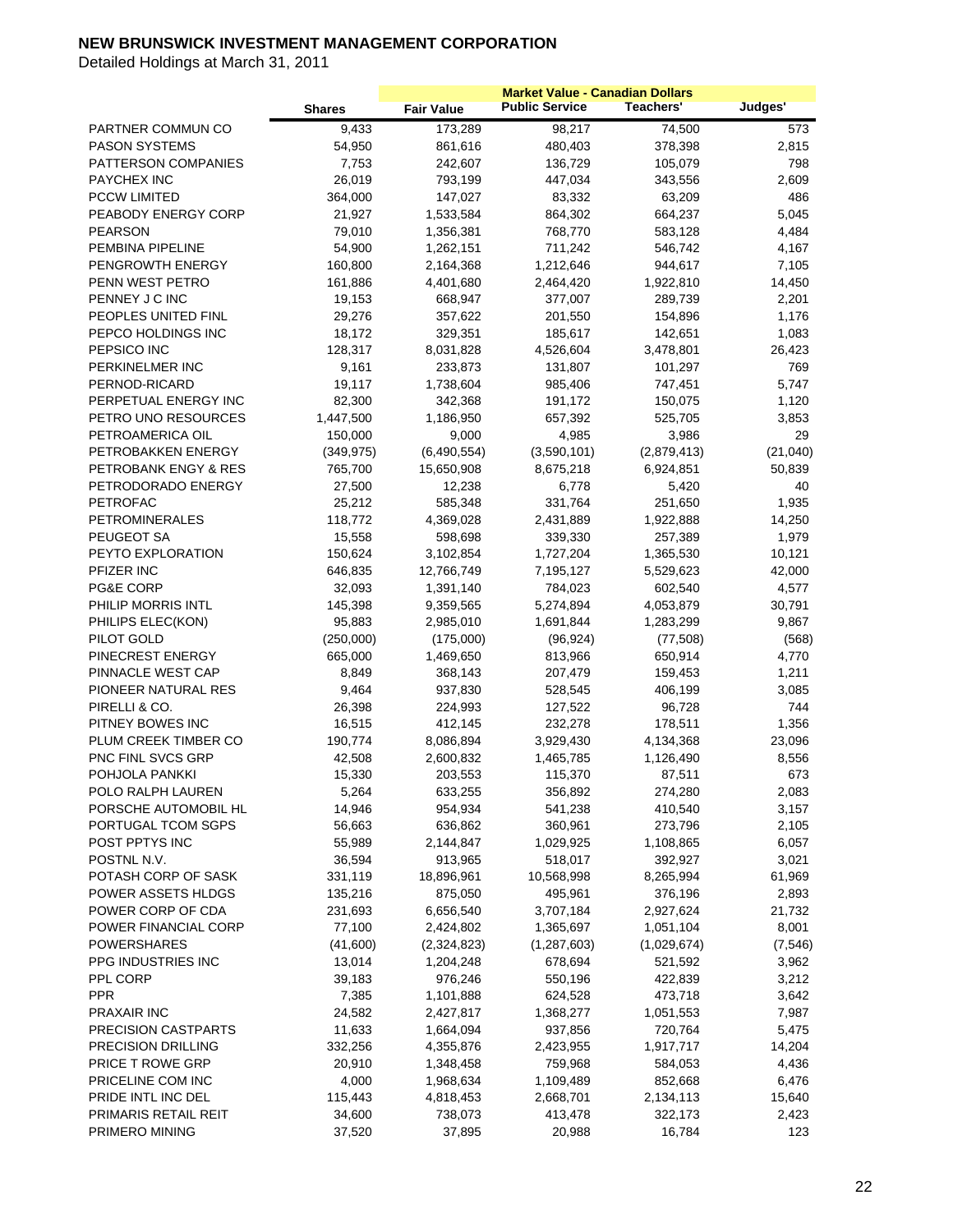|                             |               |                      | <b>Market Value - Canadian Dollars</b> |            |                |
|-----------------------------|---------------|----------------------|----------------------------------------|------------|----------------|
|                             | <b>Shares</b> | <b>Fair Value</b>    | <b>Public Service</b>                  | Teachers'  | Judges'        |
| PRINCIPAL FINL GRP          | 25,984        | 810,060              | 456,536                                | 350,859    | 2,665          |
| PROCTER & GAMBLE CO         | 325,172       | 19,472,052           | 10,925,048                             | 8,483,168  | 63,837         |
| PROGRESS ENERGY INC         | 75,714        | 3,393,457            | 1,900,121                              | 1,482,228  | 11,108         |
| <b>PROGRESS ENERGY RES</b>  | 138,308       | 1,936,312            | 1,080,386                              | 849,595    | 6,331          |
| <b>PROGRESSIVE CORP</b>     | 53,408        | 1,097,206            | 618,367                                | 475,229    | 3,610          |
| <b>PROLOGIS</b>             | 696,068       | 10,795,965           | 5,243,723                              | 5,521,419  | 30,822         |
| PROSIEBENSAT1 MEDI          | 7,832         | 224,474              | 127,227                                | 96,505     | 742            |
| PROVIDENT ENERGY            | 253,500       | 2,289,460            | 1,275,797                              | 1,006,187  | 7,476          |
| PRUDENTIAL                  | 247,525       | 2,726,740            | 1,545,461                              | 1,172,265  | 9,014          |
| PRUDENTIAL FINL             | 39,334        | 2,352,735            | 1,325,962                              | 1,019,033  | 7,740          |
| PRYSMIAN SPA                | 20,114        | 420,048              | 238,075                                | 180,585    | 1,389          |
| PS BUSINESS PKS INC         | 16,982        | 954,540              | 458,356                                | 493,488    | 2,696          |
| PUBLIC POWER CORP           | 12,874        | 217,854              | 123,475                                | 93,659     | 720            |
| PUBLIC STORAGE              | 102,793       | 11,082,267           | 5,423,083                              | 5,627,319  | 31,864         |
| PUBLIC SVC ENTERPR          | 40,916        | 1,253,701            | 706,565                                | 543,012    | 4,124          |
| PUBLICIS GROUP SA           | 12,113        | 661,575              | 374,967                                | 284,421    | 2,187          |
| PULTEGROUP INC              | 27,147        | 194,959              | 109,876                                | 84,442     | 641            |
| PUMA AG                     | 595           | 170,657              | 96,725                                 | 73,368     | 564            |
| <b>QANTAS AIRWAYS</b>       | 108,152       | 236,067              | 133,798                                | 101,489    | 780            |
| <b>QBE INSURANCE GROUP</b>  | 102,472       | 1,820,277            | 1,031,696                              | 782,563    | 6,017          |
| QEP RESOURCES INC           | 14,254        | 561,700              | 316,565                                | 243,287    |                |
| QIAGEN NV                   | 24,074        | 468,354              | 265,454                                | 201,352    | 1,848<br>1,548 |
| <b>QR NATIONAL</b>          | 174,673       |                      |                                        |            | 1,946          |
| QUADRA FNX MINING           | 265,715       | 588,589<br>2,983,383 | 333,600<br>1,660,460                   | 253,043    | 9,730          |
| <b>QUALCOMM INC</b>         | 133,020       | 7,087,810            | 3,994,572                              | 1,313,193  | 23,317         |
|                             |               |                      |                                        | 3,069,921  |                |
| <b>QUANTA SVCS INC</b>      | 17,400        | 379,107              | 213,658                                | 164,201    | 1,247          |
| QUEBECOR INC                | 73,650        | 2,551,076            | 1,418,131                              | 1,124,635  | 8,310          |
| <b>QUEST DIAGNOSTICS</b>    | 12,568        | 704,968              | 397,308                                | 305,341    | 2,319          |
| <b>QWEST COMMUNCTN INTL</b> | 1,393,159     | 9,274,023            | 5,145,551                              | 4,098,329  | 30,143         |
| RADIOSHACK CORP             | 8,590         | 125,300              | 70,617                                 | 54,271     | 412            |
| RAIFFEISEN BK INTL          | 4,998         | 270,216              | 153,153                                | 116,170    | 893            |
| RAINY RIVER RESOURCE        | 50,000        | 195,900              | 108,499                                | 86,765     | 636            |
| <b>RAINY RIVER RESOURCS</b> | (22, 200)     | (234, 876)           | (130,086)                              | (104, 028) | (762)          |
| <b>RAKUTEN INC</b>          | 706           | 619,852              | 351,320                                | 266,483    | 2,049          |
| <b>RAMSAY HEALTH CARE</b>   | 13,433        | 255,104              | 144,588                                | 109,673    | 843            |
| RANDGOLD RESOURCES          | 8,849         | 685,470              | 388,510                                | 294,693    | 2,266          |
| RANDSTAD HLDGS NV           | 10,745        | 582,855              | 330,350                                | 250,578    | 1,927          |
| <b>RANGE RESOURCES CORP</b> | 13,011        | 738,794              | 416,372                                | 319,992    | 2,430          |
| <b>RATOS</b>                | 9,897         | 380,257              | 215,522                                | 163,478    | 1,257          |
| RAUTARUUKKI OYJ             | 9,341         | 218,150              | 123,643                                | 93,786     | 721            |
| <b>RAYONIER INC</b>         | 111,050       | 6,724,395            | 3,228,958                              | 3,476,447  | 18,990         |
| <b>RAYTHEON</b>             | 29,127        | 1,439,624            | 811,348                                | 623,540    | 4,736          |
| <b>REALTY INCOME CORP</b>   | 38,200        | 1,302,436            | 625,411                                | 673,347    | 3,678          |
| <b>RECKITT BENCKISER</b>    | 59,966        | 2,992,976            | 1,696,359                              | 1,286,723  | 9,894          |
| <b>RED ELECTRICA CORP</b>   | 10,523        | 582,432              | 330,111                                | 250,396    | 1,925          |
| RED HAT INC                 | 15,600        | 688,268              | 387,896                                | 298,107    | 2,264          |
| <b>REED ELSEVIER</b>        | 118,110       | 994,473              | 563,647                                | 427,538    | 3,287          |
| REED ELSEVIER NV            | 66,866        | 838,016              | 474,971                                | 360,275    | 2,770          |
| <b>REGENCY CENTERS CORP</b> | 230,900       | 9,747,442            | 4,680,582                              | 5,039,332  | 27,528         |
| <b>REGIONS FINL CORP</b>    | 101,732       | 717,771              | 404,524                                | 310,886    | 2,361          |
| REHABCARE GRP INC           | 171,647       | 6,141,817            | 3,401,646                              | 2,720,237  | 19,935         |
| REITMANS CDA LTD            | 62,800        | 1,095,860            | 609,853                                | 482,433    | 3,574          |
| <b>RENAULT</b>              | 18,691        | 1,006,398            | 570,406                                | 432,665    | 3,327          |
| RENEGADE PETROLEUM          | (184,900)     | (780, 278)           | (432, 157)                             | (345,588)  | (2,533)        |
| RENEWABLE ENERGY            | 49,470        | 168,718              | 95,626                                 | 72,534     | 558            |
| REPSOL YPF SA               | 71,228        | 2,376,723            | 1,347,079                              | 1,021,787  | 7,857          |
| REPUBLIC SVCS INC           | 122,001       | 3,584,086            | 1,992,166                              | 1,580,254  | 11,665         |
| RESEARCH IN MOTION          | 202,606       | 11,096,731           | 6,199,733                              | 4,860,649  | 36,349         |
| <b>RESOLUTION LTD</b>       | 141,243       | 651,665              | 369,351                                | 280,160    | 2,154          |
| RESONA HOLDINGS             | 180,533       | 839,138              | 475,607                                | 360,758    | 2,774          |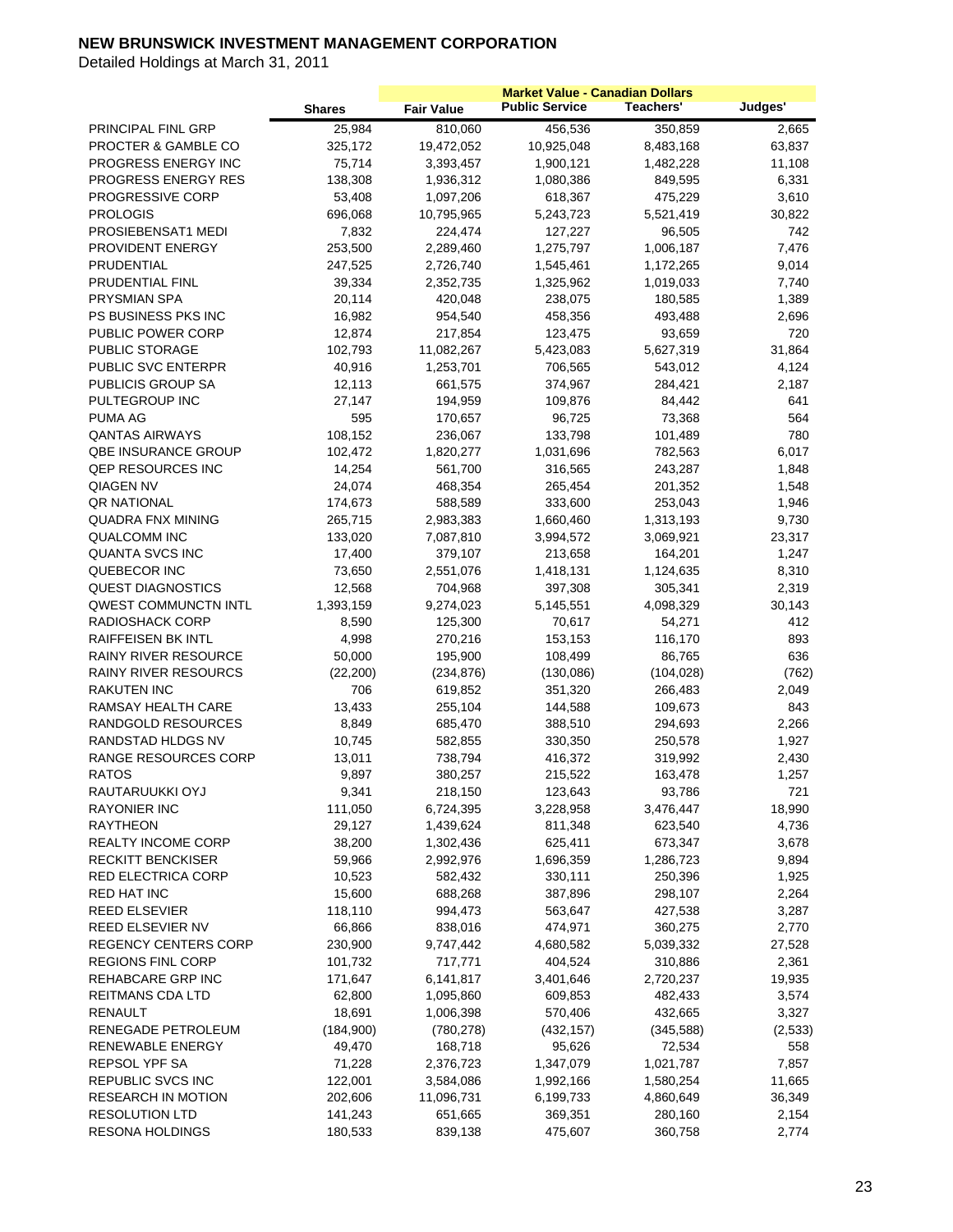|                                  |                 |                      | <b>Market Value - Canadian Dollars</b> |                    |              |
|----------------------------------|-----------------|----------------------|----------------------------------------|--------------------|--------------|
|                                  | <b>Shares</b>   | <b>Fair Value</b>    | <b>Public Service</b>                  | Teachers'          | Judges'      |
| <b>RETAIL OPPORTUNITY</b>        | 50,585          | 537,302              | 258,005                                | 277,780            | 1,517        |
| <b>REXAM</b>                     | 85,263          | 482,857              | 273,674                                | 207,587            | 1,596        |
| <b>REYNOLDS AMERN INC</b>        | 27,392          | 959,995              | 541,037                                | 415,800            | 3,158        |
| RICHEMONT(CIE FIN)               | 50,758          | 2,863,453            | 1,622,948                              | 1,231,040          | 9,465        |
| RICOH CO                         | 65,453          | 749,827              | 424,987                                | 322,361            | 2,479        |
| <b>RINNAI CORP</b>               | 3,700           | 239,730              | 135,874                                | 103,063            | 792          |
| RIO TINTO LIMITED                | 42,461          | 3,617,555            | 2,050,357                              | 1,555,239          | 11,958       |
| RIO TINTO PLC                    | 140,986         | 9,624,190            | 5,454,798                              | 4,137,578          | 31,814       |
| <b>RIOCAN</b>                    | 142,000         | 3,611,770            | 2,021,773                              | 1,578,151          | 11,846       |
| RITCHIE BROS AUCTNRS             | (78, 100)       | (2, 147, 022)        | (1, 180, 019)                          | (960, 086)         | (6,916)      |
| ROBERT HALF INTL INC             | 11,830          | 351,905              | 198,328                                | 152,419            | 1,158        |
| ROCHE HLDGS AG                   | 68,315          | 9,531,256            | 5,402,125                              | 4,097,625          | 31,507       |
| ROCK-TENN CO                     | (23,068)        | (1,554,428)          | (860, 920)                             | (688, 463)         | (5,045)      |
| ROCKWELL AUTOMATION              | 11,526          | 1,060,284            | 597,558                                | 459,237            | 3,488        |
| ROCKWELL COLLINS INC             | 12,572          | 791,570              | 446,116                                | 342,850            | 2,604        |
| ROGERS COMMUNICATION             | 298,111         | 10,599,370           | 5,904,735                              | 4,660,021          | 34,614       |
| ROHM CO                          | 9,553           | 584,197              | 331,111                                | 251,155            | 1,931        |
| ROLLS ROYCE GROUP                | 182,005         | 1,756,655            | 995,637                                | 755,211            | 5,807        |
| ROMARCO MINERALS INC             | 153,700         | 341,214              | 188,981                                | 151,125            | 1,107        |
| RONA INC                         | 196,400         | 2,781,024            | 1,546,209                              | 1,225,754          | 9,061        |
| ROPER INDS INC                   | 7,700           | 646,818              | 364,536                                | 280,154            | 2,128        |
| ROSS STORES INC                  | 9,600           | 663,498              | 373,937                                | 287,379            | 2,183        |
| <b>ROWAN COS INC</b>             | 10,215          | 438,175              | 246,948                                | 189,785            | 1,441        |
| ROYAL BANK CDA                   | 515,833         | 30,934,505           | 17,333,377                             | 13,499,488         | 101,640      |
| ROYAL BK SCOT GRP                | 1,691,068       | 1,075,542            | 609,595                                | 462,391            | 3,555        |
| ROYAL DUTCH SHELL                | 607,301         | 21,431,818           | 12,146,816                             | 9,214,158          | 70,844       |
| <b>RSA INSURANCE GR</b>          | 339,333         | 695,239              | 394,047                                | 298,893            | 2,298        |
| <b>RUBICON MINERALS</b>          | 121,400         | 607,000              | 338,968                                | 266,046            | 1,986        |
| RUSSEL METALS INC                | 73,200          | 1,990,308            | 1,107,562                              | 876,256            | 6,490        |
| RWE AG (NEU)                     | 44,507          | 2,756,246            | 1,562,185                              | 1,184,950          | 9,111        |
| RYANAIR HLDGS                    | 5,760           | 155,588              | 88,184                                 | 66,890             | 514          |
| RYDER SYSTEMS INC                | 4,147           | 203,719              | 114,813                                | 88,236             | 670          |
| SABINA GOLD & SILVER             | 29,600          | 171,088              | 94,757                                 | 75,776             | 555          |
| SABMILLER                        | 92,507          | 3,183,387            | 1,804,280                              | 1,368,584          | 10,523       |
| <b>SAFEWAY INC</b>               | 29,780          | 684,436              | 385,737                                | 296,448            | 2,252        |
| <b>SAFRAN</b>                    | 16,220          | 557,681              | 316,082                                | 239,755            | 1,843        |
| <b>SAGE GROUP</b>                | 128,123         | 555,572              | 314,887                                | 238,849            | 1,837        |
| <b>SAIC INC</b>                  | 23,800          | 391,571              | 220,683                                | 169,600            | 1,288        |
| SAINSBURY(J)                     | 117,932         | 616,563              | 349,456                                | 265,069            | 2,038        |
| <b>SAIPEM</b>                    | 25,744          | 1,332,149            | 755,035                                | 572,710            | 4,404        |
| SALESFORCE.COM                   | 9,543           | 1,239,362            | 698,484                                | 536,801            | 4,077        |
| SALZGITTER AG                    | 4,091           | 315,252              | 178,679                                | 135,532            | 1,042        |
| SAMPO OYJ<br><b>SANDISK CORP</b> | 40,846          | 1,268,508            | 718,965                                | 545,350            | 4,193        |
| <b>SANDS CHINA LTD</b>           | 19,197          | 860,025<br>508,877   | 484,696<br>288,421                     | 372,500            | 2,829        |
| SANDVIK                          | 235,219         |                      |                                        | 218,774            | 1,682        |
| SANKYO CO                        | 98,048<br>5,200 | 1,800,428<br>260,318 | 1,020,446<br>147,543                   | 774,030<br>111,914 | 5,952<br>861 |
| <b>SANOFI</b>                    | 61,977          | 6,874,832            | 3,897,668                              | 2,954,433          | 22,731       |
| SANOFI-AVENTIS                   | (100,000)       | (216, 711)           | (120, 026)                             | (95, 982)          |              |
| SANOMA OYJ                       | 8,931           | 196,741              | 111,509                                | 84,582             | (703)<br>650 |
| SANTEN PHARM. CO.                | 7,200           | 280,155              | 158,786                                | 120,442            | 926          |
| <b>SANTOS LIMITED</b>            | 82,332          | 1,285,292            | 728,478                                | 552,566            | 4,249        |
| SAP AG                           | 83,494          | 4,975,064            | 2,819,766                              | 2,138,852          | 16,446       |
| SAPPORO HOKUYO HLD               | 35,500          | 166,675              | 94,468                                 | 71,656             | 551          |
| SAPPORO HOLDINGS                 | 24,000          | 87,328               | 49,496                                 | 37,544             | 289          |
| SAPUTO INC                       | 45,219          | 1,972,001            | 1,104,563                              | 860,961            | 6,477        |
| SARA LEE CORP                    | 50,326          | 869,620              | 490,103                                | 376,656            | 2,861        |
| SAVANNA ENERGY                   | 74,800          | 676,940              | 377,230                                | 297,500            | 2,210        |
| SBI HOLDINGS INC                 | 1,862           | 228,827              | 129,695                                | 98,376             | 756          |
| SBM OFFSHORE NV                  | 16,299          | 460,736              | 261,136                                | 198,077            | 1,523        |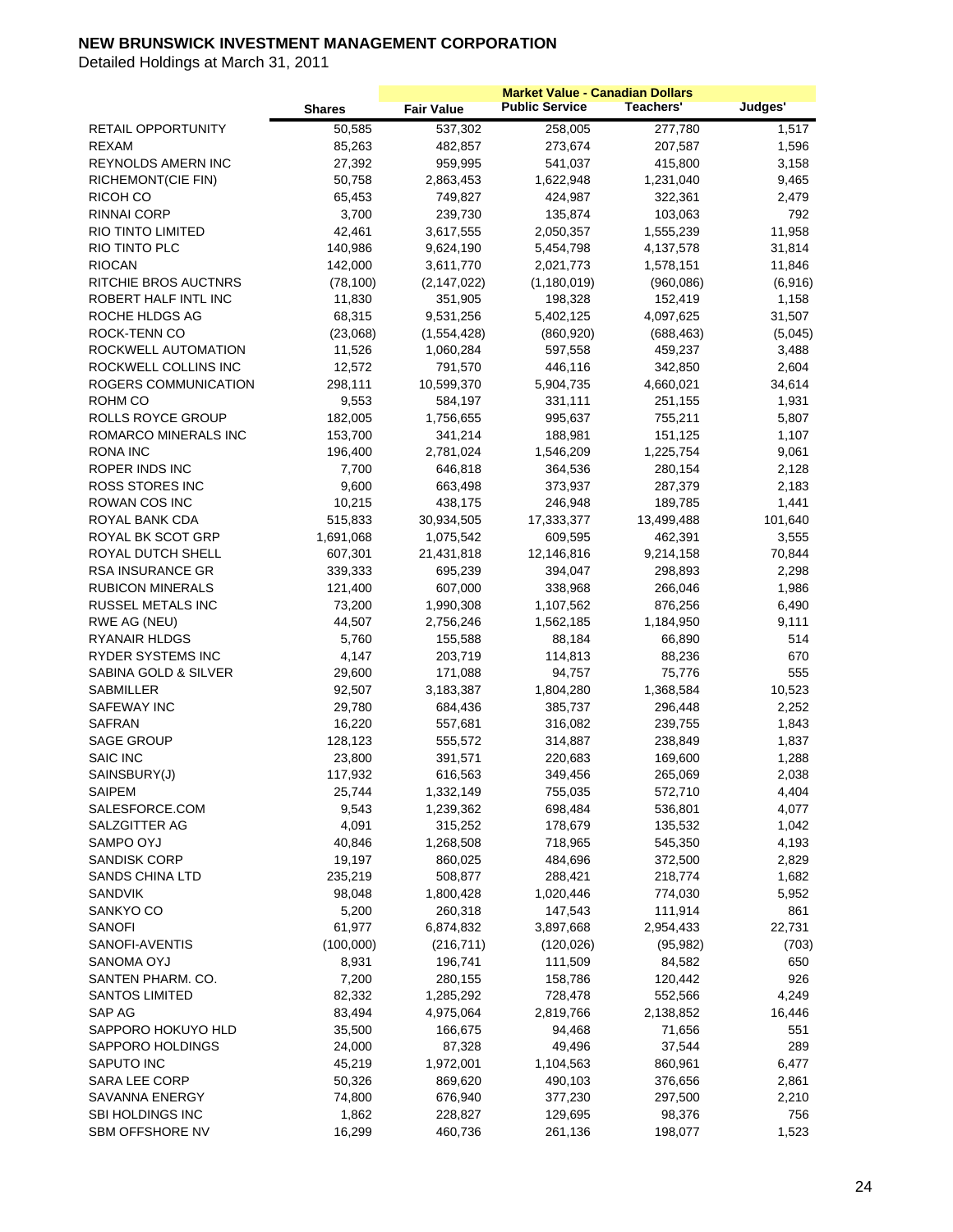|                                                  |                | <b>Market Value - Canadian Dollars</b> |                       |                   |            |  |
|--------------------------------------------------|----------------|----------------------------------------|-----------------------|-------------------|------------|--|
|                                                  | <b>Shares</b>  | <b>Fair Value</b>                      | <b>Public Service</b> | <b>Teachers'</b>  | Judges'    |  |
| <b>SCANA CORPORATION</b>                         | 9,200          | 356,152                                | 200,721               | 154,259           | 1,172      |  |
| <b>SCANIA</b>                                    | 31,116         | 700,905                                | 397,259               | 301,329           | 2,317      |  |
| SCHINDLER HOLDING AG                             | 6,821          | 801,398                                | 454,217               | 344,533           | 2,649      |  |
| <b>SCHLUMBERGER LTD</b>                          | 110,064        | 10,000,462                             | 5,636,093             | 4,331,469         | 32,899     |  |
| <b>SCHNEIDER ELECTRIC</b>                        | 23,636         | 3,931,175                              | 2,228,111             | 1,690,069         | 12,995     |  |
| <b>SCHRODERS</b>                                 | 10,989         | 297,454                                | 168,591               | 127,880           | 983        |  |
| <b>SCHWAB CHARLES CORP</b>                       | (43, 744)      | (768, 883)                             | (412,068)             | (354, 382)        | (2, 433)   |  |
| <b>SCOR SE</b>                                   | 17,256         | 457,540                                | 259,324               | 196,703           | 1,512      |  |
| <b>SCOT &amp; SOUTHERN ENG</b>                   | 90,587         | 1,779,708                              | 1,008,703             | 765,122           | 5,883      |  |
| <b>SCRIPPS NETWORKS</b>                          | 7,296          | 354,867                                | 199,997               | 153,703           | 1,167      |  |
| <b>SEADRILL LTD</b>                              | 26,940         | 946,736                                | 536,591               | 407,015           | 3,130      |  |
| <b>SEALED AIR CORP</b>                           | 12,848         | 332,993                                | 187,669               | 144,228           | 1,095      |  |
| <b>SEARS HOLDING CORP</b>                        | 3,571          | 286,334                                | 161,373               | 124,019           | 942        |  |
| <b>SECOM CO</b>                                  | 20,451         | 927,781                                | 525,848               | 398,867           | 3,067      |  |
| <b>SECTOR SPDR TR</b>                            | (314,600)      | (13, 159, 127)                         | (7, 288, 183)         | (5,828,233)       | (42, 711)  |  |
| <b>SECURITAS</b>                                 | 30,447         | 352,776                                | 199,946               | 151,663           | 1,166      |  |
| <b>SEGA SAMMY HLDGS</b>                          | 19,300         | 327,572                                | 185,661               | 140,828           | 1,083      |  |
| <b>SEGRO PLC</b>                                 | 72,105         | 361,234                                | 204,740               | 155,300           | 1,194      |  |
| SEIKO EPSON CORP                                 | 14,400         | 225,138                                | 127,604               | 96,790            | 744        |  |
| <b>SEKISUI CHEMICAL</b>                          | 44,000         | 336,214                                | 190,559               | 144,543           | 1,111      |  |
| <b>SEKISUI HOUSE</b>                             | 55,604         | 509,076                                | 288,534               | 218,859           | 1,683      |  |
| <b>SEMAFO INC</b>                                | 190,900        | 1,765,825                              | 986,083               | 773,964           | 5,778      |  |
| <b>SEMBCORP INDUSTRIE</b>                        | 96,000         | 385,099                                | 218,267               | 165,560           | 1,273      |  |
| <b>SEMBCORP MARINE LTD</b>                       | 80,800         | 362,771                                | 205,611               | 155,961           | 1,199      |  |
| <b>SEMPRA ENERGY</b>                             | 39,360         | 2,064,159                              | 1,163,326             | 894,043           | 6,791      |  |
| SENSHU IKEDA HLDGS                               | 63,700         | 84,489                                 | 47,887                | 36,323            | 279        |  |
| <b>SERCO GROUP</b>                               | 50,408         | 438,184                                | 248,354               | 188,382           | 1,448      |  |
| <b>SES SA</b>                                    | 29,141         | 730,837                                | 414,224               | 314,198           | 2,416      |  |
| <b>SEVEN &amp; I HOLDINGS</b>                    | 73,457         | 1,829,617                              | 1,036,990             | 786,579           | 6,048      |  |
| SEVEN BANK                                       | 68             | 133,692                                | 75,774                | 57,476            | 442        |  |
| <b>SEVERN TRENT</b>                              | 23,056         | 525,226                                | 297,688               | 225,802           | 1,736      |  |
| SGS SA                                           | 532            | 924,974                                | 524,257               | 397,660           | 3,058      |  |
| SHANGRI-LA ASIA                                  | 147,000        | 365,450                                | 207,130               | 157,112           | 1,208      |  |
| <b>SHARP CORP</b>                                | 97,558         | 944,710                                | 535,443               | 406,144           | 3,123      |  |
| <b>SHAW COMMUNICATIONS</b>                       | 69,666         | 1,421,186                              | 802,373               | 614,107           | 4,707      |  |
| <b>SHAWCOR LTD</b>                               | 83,700         | 3,034,125                              | 1,687,254             | 1,336,984         | 9,887      |  |
| SHERRITT INTL CORP                               | 307,309        | 2,451,711                              | 1,365,424             | 1,078,286         | 8,001      |  |
| SHERWIN WILLIAMS CO<br><b>SHIKOKU ELEC POWER</b> | 7,164          | 584,388                                | 329,351               | 253,114           | 1,923      |  |
|                                                  | 17,010         | 451,825                                | 256,085               | 194,246           | 1,494      |  |
| SHIMADZU CORP<br>SHIMAMURA CO                    | 28,000         | 242,876<br>189,282                     | 137,657<br>107,281    | 104,416           | 803<br>626 |  |
| <b>SHIMANO INC</b>                               | 2,200<br>6,800 | 331,636                                | 187,965               | 81,375<br>142,575 | 1,096      |  |
| SHIMIZU CORP                                     | 58,000         | 251,890                                | 142,766               | 108,291           | 833        |  |
| SHIN-ETSU CHEMICAL                               | 40,026         | 1,942,671                              | 1,101,067             | 835,182           | 6,422      |  |
| SHINKO ELEC INDS                                 | 6,300          | 63,003                                 | 35,709                | 27,086            | 208        |  |
| SHINSEI BANK                                     | 87,000         | 100,075                                | 56,721                | 43,024            | 331        |  |
| <b>SHIONOGI &amp; CO</b>                         | 29,120         | 485,015                                | 274,897               | 208,515           | 1,603      |  |
| <b>SHIRE</b>                                     | 54,667         | 1,543,676                              | 874,925               | 663,649           | 5,103      |  |
| SHISEIDO CO                                      | 33,123         | 559,853                                | 317,313               | 240,689           | 1,851      |  |
| SHIZUOKA BANK                                    | 58,092         | 469,123                                | 265,889               | 201,683           | 1,551      |  |
| SHOPPERS DRUG MART                               | 190,783        | 7,630,136                              | 4,244,704             | 3,360,553         | 24,878     |  |
| SHOWA DENKO KK                                   | 139,000        | 272,466                                | 154,428               | 117,137           | 901        |  |
| SHOWA SHELL SEKIYU                               | 20,900         | 212,935                                | 120,687               | 91,544            | 704        |  |
| <b>SIEMENS AG</b>                                | 80,005         | 10,705,976                             | 6,067,932             | 4,602,654         | 35,390     |  |
| SIGMA ALDRICH CORP                               | 9,899          | 612,207                                | 345,030               | 265,163           | 2,014      |  |
| SIKA AG                                          | 209            | 491,622                                | 278,642               | 211,356           | 1,625      |  |
| SILVER STANDARD RES                              | 94,900         | 2,884,011                              | 1,604,985             | 1,269,621         | 9,405      |  |
| SILVER WHEATON                                   | 398,450        | 16,750,838                             | 9,324,309             | 7,371,891         | 54,639     |  |
| <b>SILVERBACK ENERGY</b>                         | 320,000        | 1,520,000                              | 841,852               | 673,214           | 4,934      |  |
| SILVERCORP METALS                                | 119,600        | 1,683,968                              | 940,463               | 737,994           | 5,511      |  |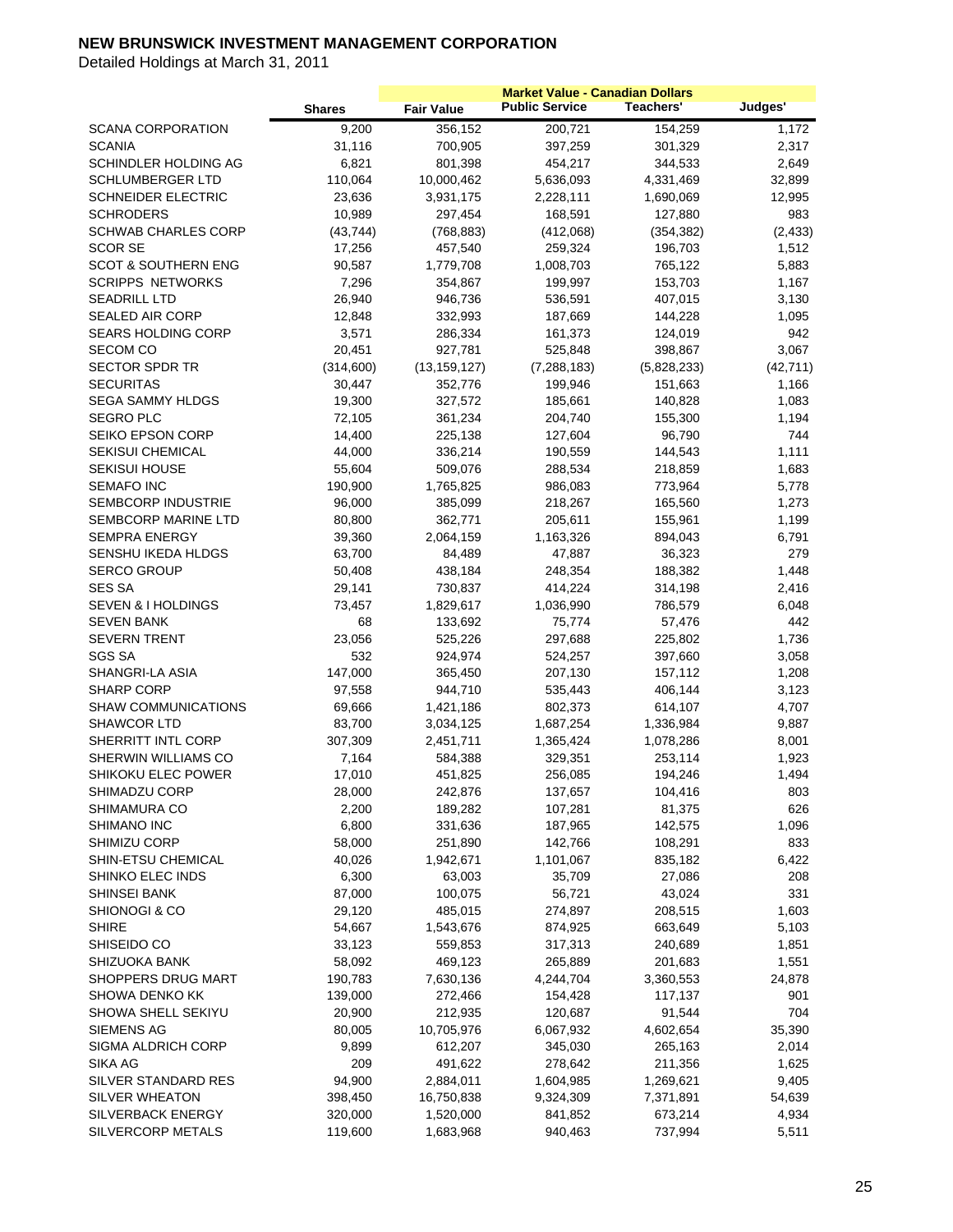| <b>Public Service</b><br>Judges'<br>Teachers'<br><b>Fair Value</b><br><b>Shares</b><br>SIMON PPTY INC<br>315,754<br>32,869,744<br>15,991,982<br>16,783,771<br>93,991<br><b>SIMS METAL MGMT</b><br>15,960<br>278,692<br>157,957<br>119,814<br>921<br>SINGAPORE AIRLINES<br>52,665<br>554,972<br>314,547<br>238,590<br>1,835<br>SINGAPORE EXCHANGE<br>84,047<br>508,319<br>288,105<br>218,534<br>1,680<br>SINGAPORE PRESS HD<br>156,889<br>473,225<br>268,214<br>203,446<br>1,564<br>SINGAPORE TECH ENG<br>163,000<br>231,624<br>1,351<br>408,667<br>175,692<br>SINGAPORE TELECOMM<br>776,036<br>1,807,953<br>1,024,711<br>777,265<br>5,976<br><b>SINO FOREST CORP</b><br>202,200<br>5,099,484<br>2,843,985<br>2,238,834<br>16,665<br>SINO LAND CO<br>266,000<br>458,379<br>259,800<br>197,064<br>1,515<br>SJM HOLDINGS LTD.<br>161,000<br>272,608<br>154,509<br>117,198<br>901<br>SKAND ENSKILDA BKN<br>134,124<br>1,164,233<br>659,864<br>500,521<br>3,849<br><b>SKANSKA SE</b><br>38,833<br>793,907<br>449,971<br>341,312<br>2,624<br><b>SKF</b><br>37,914<br>1,072,657<br>607,960<br>3,546<br>461,151<br>SKY CITY ENT GP<br>54,519<br>77,372<br>451<br>136,512<br>58,688<br>SL GREEN RLTY CORP<br>147,803<br>10,811,403<br>5,191,481<br>5,589,390<br>30,533<br><b>SLM CORP</b><br>42,619<br>633,268<br>356,899<br>2,083<br>274,285<br><b>SMC CORP</b><br>5,284<br>2,807<br>849,078<br>481,241<br>365,031<br><b>SMITH &amp; NEPHEW</b><br>86,439<br>3,130<br>946,822<br>536,640<br>407,053<br><b>SMITHS GROUP</b><br>38,049<br>768,884<br>435,788<br>330,554<br>2,542<br>SMUCKER J M CO<br>9,662<br>670,506<br>377,886<br>290,414<br>2,206<br>SMURFIT-STONE CONTA<br>74,605<br>2,802,894<br>1,552,383<br>1,241,414<br>9,098<br><b>SNAM RETE GAS</b><br>138,887<br>757,983<br>429,610<br>325,868<br>2,506<br>SNAP-ON INC<br>4,743<br>276,924<br>156,070<br>119,943<br>911<br>15,554<br>SNC-LAVALIN GROUP<br>86,066<br>4,758,610<br>2,653,134<br>2,089,923<br><b>SOC GENERALE</b><br>61,693<br>12,906<br>3,904,240<br>2,212,845<br>1,678,489<br>SODEXO<br>9,167<br>2,154<br>651,622<br>369,326<br>280,142<br>SOFTBANK CORP<br>79,100<br>1,747,071<br>10,189<br>3,082,451<br>1,325,190<br><b>SOJITZ CORPORATION</b><br>129,651<br>835<br>252,619<br>143,179<br>108,604<br>SOLVAY SA<br>5,765<br>663,870<br>376,268<br>285,407<br>2,195<br>SONIC HEALTHCARE<br>35,957<br>428,953<br>243,122<br>1,418<br>184,413<br>SONOVA HOLDING AG<br>4,459<br>388,111<br>219,974<br>1,283<br>166,855<br>SONY CORP<br>97,900<br>10,119<br>3,061,248<br>1,735,054<br>1,316,075<br>SONY FINANCIAL HOL<br>17,000<br>329,241<br>186,607<br>1,088<br>141,546<br>SOUTHERN CO<br>68,388<br>2,531,441<br>1,426,678<br>1,096,435<br>8,328<br><b>SOUTHGOBI RESOURCES</b><br>36,700<br>523,342<br>292,265<br>229,364<br>1,713<br>SOUTHWEST AIRLS CO<br>(171, 853)<br>(2, 111, 553)<br>(1, 162, 263)<br>(942, 468)<br>(6, 821)<br>SOUTHWESTERN ENERGY<br>28,171<br>662,829<br>509,400<br>3,869<br>1,176,098<br>SOVRAN SELF STORAGE<br>76,893<br>1,526,346<br>8,338<br>2,952,370<br>1,417,686<br><b>SP AUSNET</b><br>129,336<br>376<br>113,833<br>64,518<br>48,939<br>SPDR GOLD TR GOLD<br>(48,500)<br>(3,652,242)<br>(6, 594, 280)<br>(2,920,635)<br>(21, 403)<br><b>SPDR SERIES TRUST</b><br>(94, 700)<br>(2,377,121)<br>(1,316,568)<br>(1,052,837)<br>(7, 716)<br>SPECTRA ENERGY CORP<br>52,512<br>781,705<br>1,387,027<br>600,759<br>4,563<br>SPRINT NEXTEL<br>241,948<br>1,093,332<br>616,183<br>473,551<br>3,597<br>SQUARE ENIX HOLDINGS<br>6,000<br>101,695<br>57,639<br>43,720<br>336<br><b>SSAB AB</b><br>17,558<br>270,572<br>153,355<br>116,323<br>894<br>ST JUDE MEDICAL INC<br>26,316<br>1,315,265<br>741,261<br>569,677<br>4,327<br>STANDARD CHARTERED<br>228,028<br>5,749,243<br>3,258,555<br>2,471,682<br>19,005<br>STANDARD LIFE<br>221,989<br>715,112<br>405,311<br>307,437<br>2,364<br>STANLEY BLACK&DECKR<br>13,536<br>1,007,224<br>567,654<br>436,256<br>3,314<br>15,104<br>STANLEY ELECTRIC<br>243,768<br>138,163<br>104,799<br>806<br><b>STANTEC INC</b><br>55,895<br>1,622,073<br>902,622<br>714,162<br>5,289<br><b>STAPLES INC</b><br>621,850<br>58,196<br>1,103,386<br>477,906<br>3,630<br><b>STARBUCKS CORP</b><br>60,308<br>2,166,126<br>1,220,793<br>938,208<br>7,126<br><b>STARHUB LTD</b><br>68,217<br>58,000<br>120,359<br>51,744<br>398<br>STARWOOD HTLS&RESORT<br>15,525<br>877,019<br>494,273<br>379,860<br>2,885<br><b>STATE STREET CORP</b><br>40,658<br>1,783,547<br>1,005,177<br>772,502<br>5,867<br>STATOIL ASA<br>108,133<br>2,914,196<br>1,651,708<br>1,252,855<br>9,633<br><b>STERICYCLE INC</b><br>6,917<br>595,967<br>335,877<br>258,129<br>1,961<br>STERLING BANCSHARES<br>168,425<br>779,604<br>1,407,609<br>623,436<br>4,569 |                           |        |         | <b>Market Value - Canadian Dollars</b> |         |       |
|------------------------------------------------------------------------------------------------------------------------------------------------------------------------------------------------------------------------------------------------------------------------------------------------------------------------------------------------------------------------------------------------------------------------------------------------------------------------------------------------------------------------------------------------------------------------------------------------------------------------------------------------------------------------------------------------------------------------------------------------------------------------------------------------------------------------------------------------------------------------------------------------------------------------------------------------------------------------------------------------------------------------------------------------------------------------------------------------------------------------------------------------------------------------------------------------------------------------------------------------------------------------------------------------------------------------------------------------------------------------------------------------------------------------------------------------------------------------------------------------------------------------------------------------------------------------------------------------------------------------------------------------------------------------------------------------------------------------------------------------------------------------------------------------------------------------------------------------------------------------------------------------------------------------------------------------------------------------------------------------------------------------------------------------------------------------------------------------------------------------------------------------------------------------------------------------------------------------------------------------------------------------------------------------------------------------------------------------------------------------------------------------------------------------------------------------------------------------------------------------------------------------------------------------------------------------------------------------------------------------------------------------------------------------------------------------------------------------------------------------------------------------------------------------------------------------------------------------------------------------------------------------------------------------------------------------------------------------------------------------------------------------------------------------------------------------------------------------------------------------------------------------------------------------------------------------------------------------------------------------------------------------------------------------------------------------------------------------------------------------------------------------------------------------------------------------------------------------------------------------------------------------------------------------------------------------------------------------------------------------------------------------------------------------------------------------------------------------------------------------------------------------------------------------------------------------------------------------------------------------------------------------------------------------------------------------------------------------------------------------------------------------------------------------------------------------------------------------------------------------------------------------------------------------------------------------------------------------------------------------------------------------------------------------------------------------------------------------------------------------------------------------------------------------------------------------------------------------------------------------------------------------------------------------------------------------------------------------------------------------------------------------------------------------------------------------------------------------------------------------|---------------------------|--------|---------|----------------------------------------|---------|-------|
|                                                                                                                                                                                                                                                                                                                                                                                                                                                                                                                                                                                                                                                                                                                                                                                                                                                                                                                                                                                                                                                                                                                                                                                                                                                                                                                                                                                                                                                                                                                                                                                                                                                                                                                                                                                                                                                                                                                                                                                                                                                                                                                                                                                                                                                                                                                                                                                                                                                                                                                                                                                                                                                                                                                                                                                                                                                                                                                                                                                                                                                                                                                                                                                                                                                                                                                                                                                                                                                                                                                                                                                                                                                                                                                                                                                                                                                                                                                                                                                                                                                                                                                                                                                                                                                                                                                                                                                                                                                                                                                                                                                                                                                                                                                                                |                           |        |         |                                        |         |       |
|                                                                                                                                                                                                                                                                                                                                                                                                                                                                                                                                                                                                                                                                                                                                                                                                                                                                                                                                                                                                                                                                                                                                                                                                                                                                                                                                                                                                                                                                                                                                                                                                                                                                                                                                                                                                                                                                                                                                                                                                                                                                                                                                                                                                                                                                                                                                                                                                                                                                                                                                                                                                                                                                                                                                                                                                                                                                                                                                                                                                                                                                                                                                                                                                                                                                                                                                                                                                                                                                                                                                                                                                                                                                                                                                                                                                                                                                                                                                                                                                                                                                                                                                                                                                                                                                                                                                                                                                                                                                                                                                                                                                                                                                                                                                                |                           |        |         |                                        |         |       |
|                                                                                                                                                                                                                                                                                                                                                                                                                                                                                                                                                                                                                                                                                                                                                                                                                                                                                                                                                                                                                                                                                                                                                                                                                                                                                                                                                                                                                                                                                                                                                                                                                                                                                                                                                                                                                                                                                                                                                                                                                                                                                                                                                                                                                                                                                                                                                                                                                                                                                                                                                                                                                                                                                                                                                                                                                                                                                                                                                                                                                                                                                                                                                                                                                                                                                                                                                                                                                                                                                                                                                                                                                                                                                                                                                                                                                                                                                                                                                                                                                                                                                                                                                                                                                                                                                                                                                                                                                                                                                                                                                                                                                                                                                                                                                |                           |        |         |                                        |         |       |
|                                                                                                                                                                                                                                                                                                                                                                                                                                                                                                                                                                                                                                                                                                                                                                                                                                                                                                                                                                                                                                                                                                                                                                                                                                                                                                                                                                                                                                                                                                                                                                                                                                                                                                                                                                                                                                                                                                                                                                                                                                                                                                                                                                                                                                                                                                                                                                                                                                                                                                                                                                                                                                                                                                                                                                                                                                                                                                                                                                                                                                                                                                                                                                                                                                                                                                                                                                                                                                                                                                                                                                                                                                                                                                                                                                                                                                                                                                                                                                                                                                                                                                                                                                                                                                                                                                                                                                                                                                                                                                                                                                                                                                                                                                                                                |                           |        |         |                                        |         |       |
|                                                                                                                                                                                                                                                                                                                                                                                                                                                                                                                                                                                                                                                                                                                                                                                                                                                                                                                                                                                                                                                                                                                                                                                                                                                                                                                                                                                                                                                                                                                                                                                                                                                                                                                                                                                                                                                                                                                                                                                                                                                                                                                                                                                                                                                                                                                                                                                                                                                                                                                                                                                                                                                                                                                                                                                                                                                                                                                                                                                                                                                                                                                                                                                                                                                                                                                                                                                                                                                                                                                                                                                                                                                                                                                                                                                                                                                                                                                                                                                                                                                                                                                                                                                                                                                                                                                                                                                                                                                                                                                                                                                                                                                                                                                                                |                           |        |         |                                        |         |       |
|                                                                                                                                                                                                                                                                                                                                                                                                                                                                                                                                                                                                                                                                                                                                                                                                                                                                                                                                                                                                                                                                                                                                                                                                                                                                                                                                                                                                                                                                                                                                                                                                                                                                                                                                                                                                                                                                                                                                                                                                                                                                                                                                                                                                                                                                                                                                                                                                                                                                                                                                                                                                                                                                                                                                                                                                                                                                                                                                                                                                                                                                                                                                                                                                                                                                                                                                                                                                                                                                                                                                                                                                                                                                                                                                                                                                                                                                                                                                                                                                                                                                                                                                                                                                                                                                                                                                                                                                                                                                                                                                                                                                                                                                                                                                                |                           |        |         |                                        |         |       |
|                                                                                                                                                                                                                                                                                                                                                                                                                                                                                                                                                                                                                                                                                                                                                                                                                                                                                                                                                                                                                                                                                                                                                                                                                                                                                                                                                                                                                                                                                                                                                                                                                                                                                                                                                                                                                                                                                                                                                                                                                                                                                                                                                                                                                                                                                                                                                                                                                                                                                                                                                                                                                                                                                                                                                                                                                                                                                                                                                                                                                                                                                                                                                                                                                                                                                                                                                                                                                                                                                                                                                                                                                                                                                                                                                                                                                                                                                                                                                                                                                                                                                                                                                                                                                                                                                                                                                                                                                                                                                                                                                                                                                                                                                                                                                |                           |        |         |                                        |         |       |
|                                                                                                                                                                                                                                                                                                                                                                                                                                                                                                                                                                                                                                                                                                                                                                                                                                                                                                                                                                                                                                                                                                                                                                                                                                                                                                                                                                                                                                                                                                                                                                                                                                                                                                                                                                                                                                                                                                                                                                                                                                                                                                                                                                                                                                                                                                                                                                                                                                                                                                                                                                                                                                                                                                                                                                                                                                                                                                                                                                                                                                                                                                                                                                                                                                                                                                                                                                                                                                                                                                                                                                                                                                                                                                                                                                                                                                                                                                                                                                                                                                                                                                                                                                                                                                                                                                                                                                                                                                                                                                                                                                                                                                                                                                                                                |                           |        |         |                                        |         |       |
|                                                                                                                                                                                                                                                                                                                                                                                                                                                                                                                                                                                                                                                                                                                                                                                                                                                                                                                                                                                                                                                                                                                                                                                                                                                                                                                                                                                                                                                                                                                                                                                                                                                                                                                                                                                                                                                                                                                                                                                                                                                                                                                                                                                                                                                                                                                                                                                                                                                                                                                                                                                                                                                                                                                                                                                                                                                                                                                                                                                                                                                                                                                                                                                                                                                                                                                                                                                                                                                                                                                                                                                                                                                                                                                                                                                                                                                                                                                                                                                                                                                                                                                                                                                                                                                                                                                                                                                                                                                                                                                                                                                                                                                                                                                                                |                           |        |         |                                        |         |       |
|                                                                                                                                                                                                                                                                                                                                                                                                                                                                                                                                                                                                                                                                                                                                                                                                                                                                                                                                                                                                                                                                                                                                                                                                                                                                                                                                                                                                                                                                                                                                                                                                                                                                                                                                                                                                                                                                                                                                                                                                                                                                                                                                                                                                                                                                                                                                                                                                                                                                                                                                                                                                                                                                                                                                                                                                                                                                                                                                                                                                                                                                                                                                                                                                                                                                                                                                                                                                                                                                                                                                                                                                                                                                                                                                                                                                                                                                                                                                                                                                                                                                                                                                                                                                                                                                                                                                                                                                                                                                                                                                                                                                                                                                                                                                                |                           |        |         |                                        |         |       |
|                                                                                                                                                                                                                                                                                                                                                                                                                                                                                                                                                                                                                                                                                                                                                                                                                                                                                                                                                                                                                                                                                                                                                                                                                                                                                                                                                                                                                                                                                                                                                                                                                                                                                                                                                                                                                                                                                                                                                                                                                                                                                                                                                                                                                                                                                                                                                                                                                                                                                                                                                                                                                                                                                                                                                                                                                                                                                                                                                                                                                                                                                                                                                                                                                                                                                                                                                                                                                                                                                                                                                                                                                                                                                                                                                                                                                                                                                                                                                                                                                                                                                                                                                                                                                                                                                                                                                                                                                                                                                                                                                                                                                                                                                                                                                |                           |        |         |                                        |         |       |
|                                                                                                                                                                                                                                                                                                                                                                                                                                                                                                                                                                                                                                                                                                                                                                                                                                                                                                                                                                                                                                                                                                                                                                                                                                                                                                                                                                                                                                                                                                                                                                                                                                                                                                                                                                                                                                                                                                                                                                                                                                                                                                                                                                                                                                                                                                                                                                                                                                                                                                                                                                                                                                                                                                                                                                                                                                                                                                                                                                                                                                                                                                                                                                                                                                                                                                                                                                                                                                                                                                                                                                                                                                                                                                                                                                                                                                                                                                                                                                                                                                                                                                                                                                                                                                                                                                                                                                                                                                                                                                                                                                                                                                                                                                                                                |                           |        |         |                                        |         |       |
|                                                                                                                                                                                                                                                                                                                                                                                                                                                                                                                                                                                                                                                                                                                                                                                                                                                                                                                                                                                                                                                                                                                                                                                                                                                                                                                                                                                                                                                                                                                                                                                                                                                                                                                                                                                                                                                                                                                                                                                                                                                                                                                                                                                                                                                                                                                                                                                                                                                                                                                                                                                                                                                                                                                                                                                                                                                                                                                                                                                                                                                                                                                                                                                                                                                                                                                                                                                                                                                                                                                                                                                                                                                                                                                                                                                                                                                                                                                                                                                                                                                                                                                                                                                                                                                                                                                                                                                                                                                                                                                                                                                                                                                                                                                                                |                           |        |         |                                        |         |       |
|                                                                                                                                                                                                                                                                                                                                                                                                                                                                                                                                                                                                                                                                                                                                                                                                                                                                                                                                                                                                                                                                                                                                                                                                                                                                                                                                                                                                                                                                                                                                                                                                                                                                                                                                                                                                                                                                                                                                                                                                                                                                                                                                                                                                                                                                                                                                                                                                                                                                                                                                                                                                                                                                                                                                                                                                                                                                                                                                                                                                                                                                                                                                                                                                                                                                                                                                                                                                                                                                                                                                                                                                                                                                                                                                                                                                                                                                                                                                                                                                                                                                                                                                                                                                                                                                                                                                                                                                                                                                                                                                                                                                                                                                                                                                                |                           |        |         |                                        |         |       |
|                                                                                                                                                                                                                                                                                                                                                                                                                                                                                                                                                                                                                                                                                                                                                                                                                                                                                                                                                                                                                                                                                                                                                                                                                                                                                                                                                                                                                                                                                                                                                                                                                                                                                                                                                                                                                                                                                                                                                                                                                                                                                                                                                                                                                                                                                                                                                                                                                                                                                                                                                                                                                                                                                                                                                                                                                                                                                                                                                                                                                                                                                                                                                                                                                                                                                                                                                                                                                                                                                                                                                                                                                                                                                                                                                                                                                                                                                                                                                                                                                                                                                                                                                                                                                                                                                                                                                                                                                                                                                                                                                                                                                                                                                                                                                |                           |        |         |                                        |         |       |
|                                                                                                                                                                                                                                                                                                                                                                                                                                                                                                                                                                                                                                                                                                                                                                                                                                                                                                                                                                                                                                                                                                                                                                                                                                                                                                                                                                                                                                                                                                                                                                                                                                                                                                                                                                                                                                                                                                                                                                                                                                                                                                                                                                                                                                                                                                                                                                                                                                                                                                                                                                                                                                                                                                                                                                                                                                                                                                                                                                                                                                                                                                                                                                                                                                                                                                                                                                                                                                                                                                                                                                                                                                                                                                                                                                                                                                                                                                                                                                                                                                                                                                                                                                                                                                                                                                                                                                                                                                                                                                                                                                                                                                                                                                                                                |                           |        |         |                                        |         |       |
|                                                                                                                                                                                                                                                                                                                                                                                                                                                                                                                                                                                                                                                                                                                                                                                                                                                                                                                                                                                                                                                                                                                                                                                                                                                                                                                                                                                                                                                                                                                                                                                                                                                                                                                                                                                                                                                                                                                                                                                                                                                                                                                                                                                                                                                                                                                                                                                                                                                                                                                                                                                                                                                                                                                                                                                                                                                                                                                                                                                                                                                                                                                                                                                                                                                                                                                                                                                                                                                                                                                                                                                                                                                                                                                                                                                                                                                                                                                                                                                                                                                                                                                                                                                                                                                                                                                                                                                                                                                                                                                                                                                                                                                                                                                                                |                           |        |         |                                        |         |       |
|                                                                                                                                                                                                                                                                                                                                                                                                                                                                                                                                                                                                                                                                                                                                                                                                                                                                                                                                                                                                                                                                                                                                                                                                                                                                                                                                                                                                                                                                                                                                                                                                                                                                                                                                                                                                                                                                                                                                                                                                                                                                                                                                                                                                                                                                                                                                                                                                                                                                                                                                                                                                                                                                                                                                                                                                                                                                                                                                                                                                                                                                                                                                                                                                                                                                                                                                                                                                                                                                                                                                                                                                                                                                                                                                                                                                                                                                                                                                                                                                                                                                                                                                                                                                                                                                                                                                                                                                                                                                                                                                                                                                                                                                                                                                                |                           |        |         |                                        |         |       |
|                                                                                                                                                                                                                                                                                                                                                                                                                                                                                                                                                                                                                                                                                                                                                                                                                                                                                                                                                                                                                                                                                                                                                                                                                                                                                                                                                                                                                                                                                                                                                                                                                                                                                                                                                                                                                                                                                                                                                                                                                                                                                                                                                                                                                                                                                                                                                                                                                                                                                                                                                                                                                                                                                                                                                                                                                                                                                                                                                                                                                                                                                                                                                                                                                                                                                                                                                                                                                                                                                                                                                                                                                                                                                                                                                                                                                                                                                                                                                                                                                                                                                                                                                                                                                                                                                                                                                                                                                                                                                                                                                                                                                                                                                                                                                |                           |        |         |                                        |         |       |
|                                                                                                                                                                                                                                                                                                                                                                                                                                                                                                                                                                                                                                                                                                                                                                                                                                                                                                                                                                                                                                                                                                                                                                                                                                                                                                                                                                                                                                                                                                                                                                                                                                                                                                                                                                                                                                                                                                                                                                                                                                                                                                                                                                                                                                                                                                                                                                                                                                                                                                                                                                                                                                                                                                                                                                                                                                                                                                                                                                                                                                                                                                                                                                                                                                                                                                                                                                                                                                                                                                                                                                                                                                                                                                                                                                                                                                                                                                                                                                                                                                                                                                                                                                                                                                                                                                                                                                                                                                                                                                                                                                                                                                                                                                                                                |                           |        |         |                                        |         |       |
|                                                                                                                                                                                                                                                                                                                                                                                                                                                                                                                                                                                                                                                                                                                                                                                                                                                                                                                                                                                                                                                                                                                                                                                                                                                                                                                                                                                                                                                                                                                                                                                                                                                                                                                                                                                                                                                                                                                                                                                                                                                                                                                                                                                                                                                                                                                                                                                                                                                                                                                                                                                                                                                                                                                                                                                                                                                                                                                                                                                                                                                                                                                                                                                                                                                                                                                                                                                                                                                                                                                                                                                                                                                                                                                                                                                                                                                                                                                                                                                                                                                                                                                                                                                                                                                                                                                                                                                                                                                                                                                                                                                                                                                                                                                                                |                           |        |         |                                        |         |       |
|                                                                                                                                                                                                                                                                                                                                                                                                                                                                                                                                                                                                                                                                                                                                                                                                                                                                                                                                                                                                                                                                                                                                                                                                                                                                                                                                                                                                                                                                                                                                                                                                                                                                                                                                                                                                                                                                                                                                                                                                                                                                                                                                                                                                                                                                                                                                                                                                                                                                                                                                                                                                                                                                                                                                                                                                                                                                                                                                                                                                                                                                                                                                                                                                                                                                                                                                                                                                                                                                                                                                                                                                                                                                                                                                                                                                                                                                                                                                                                                                                                                                                                                                                                                                                                                                                                                                                                                                                                                                                                                                                                                                                                                                                                                                                |                           |        |         |                                        |         |       |
|                                                                                                                                                                                                                                                                                                                                                                                                                                                                                                                                                                                                                                                                                                                                                                                                                                                                                                                                                                                                                                                                                                                                                                                                                                                                                                                                                                                                                                                                                                                                                                                                                                                                                                                                                                                                                                                                                                                                                                                                                                                                                                                                                                                                                                                                                                                                                                                                                                                                                                                                                                                                                                                                                                                                                                                                                                                                                                                                                                                                                                                                                                                                                                                                                                                                                                                                                                                                                                                                                                                                                                                                                                                                                                                                                                                                                                                                                                                                                                                                                                                                                                                                                                                                                                                                                                                                                                                                                                                                                                                                                                                                                                                                                                                                                |                           |        |         |                                        |         |       |
|                                                                                                                                                                                                                                                                                                                                                                                                                                                                                                                                                                                                                                                                                                                                                                                                                                                                                                                                                                                                                                                                                                                                                                                                                                                                                                                                                                                                                                                                                                                                                                                                                                                                                                                                                                                                                                                                                                                                                                                                                                                                                                                                                                                                                                                                                                                                                                                                                                                                                                                                                                                                                                                                                                                                                                                                                                                                                                                                                                                                                                                                                                                                                                                                                                                                                                                                                                                                                                                                                                                                                                                                                                                                                                                                                                                                                                                                                                                                                                                                                                                                                                                                                                                                                                                                                                                                                                                                                                                                                                                                                                                                                                                                                                                                                |                           |        |         |                                        |         |       |
|                                                                                                                                                                                                                                                                                                                                                                                                                                                                                                                                                                                                                                                                                                                                                                                                                                                                                                                                                                                                                                                                                                                                                                                                                                                                                                                                                                                                                                                                                                                                                                                                                                                                                                                                                                                                                                                                                                                                                                                                                                                                                                                                                                                                                                                                                                                                                                                                                                                                                                                                                                                                                                                                                                                                                                                                                                                                                                                                                                                                                                                                                                                                                                                                                                                                                                                                                                                                                                                                                                                                                                                                                                                                                                                                                                                                                                                                                                                                                                                                                                                                                                                                                                                                                                                                                                                                                                                                                                                                                                                                                                                                                                                                                                                                                |                           |        |         |                                        |         |       |
|                                                                                                                                                                                                                                                                                                                                                                                                                                                                                                                                                                                                                                                                                                                                                                                                                                                                                                                                                                                                                                                                                                                                                                                                                                                                                                                                                                                                                                                                                                                                                                                                                                                                                                                                                                                                                                                                                                                                                                                                                                                                                                                                                                                                                                                                                                                                                                                                                                                                                                                                                                                                                                                                                                                                                                                                                                                                                                                                                                                                                                                                                                                                                                                                                                                                                                                                                                                                                                                                                                                                                                                                                                                                                                                                                                                                                                                                                                                                                                                                                                                                                                                                                                                                                                                                                                                                                                                                                                                                                                                                                                                                                                                                                                                                                |                           |        |         |                                        |         |       |
|                                                                                                                                                                                                                                                                                                                                                                                                                                                                                                                                                                                                                                                                                                                                                                                                                                                                                                                                                                                                                                                                                                                                                                                                                                                                                                                                                                                                                                                                                                                                                                                                                                                                                                                                                                                                                                                                                                                                                                                                                                                                                                                                                                                                                                                                                                                                                                                                                                                                                                                                                                                                                                                                                                                                                                                                                                                                                                                                                                                                                                                                                                                                                                                                                                                                                                                                                                                                                                                                                                                                                                                                                                                                                                                                                                                                                                                                                                                                                                                                                                                                                                                                                                                                                                                                                                                                                                                                                                                                                                                                                                                                                                                                                                                                                |                           |        |         |                                        |         |       |
|                                                                                                                                                                                                                                                                                                                                                                                                                                                                                                                                                                                                                                                                                                                                                                                                                                                                                                                                                                                                                                                                                                                                                                                                                                                                                                                                                                                                                                                                                                                                                                                                                                                                                                                                                                                                                                                                                                                                                                                                                                                                                                                                                                                                                                                                                                                                                                                                                                                                                                                                                                                                                                                                                                                                                                                                                                                                                                                                                                                                                                                                                                                                                                                                                                                                                                                                                                                                                                                                                                                                                                                                                                                                                                                                                                                                                                                                                                                                                                                                                                                                                                                                                                                                                                                                                                                                                                                                                                                                                                                                                                                                                                                                                                                                                |                           |        |         |                                        |         |       |
|                                                                                                                                                                                                                                                                                                                                                                                                                                                                                                                                                                                                                                                                                                                                                                                                                                                                                                                                                                                                                                                                                                                                                                                                                                                                                                                                                                                                                                                                                                                                                                                                                                                                                                                                                                                                                                                                                                                                                                                                                                                                                                                                                                                                                                                                                                                                                                                                                                                                                                                                                                                                                                                                                                                                                                                                                                                                                                                                                                                                                                                                                                                                                                                                                                                                                                                                                                                                                                                                                                                                                                                                                                                                                                                                                                                                                                                                                                                                                                                                                                                                                                                                                                                                                                                                                                                                                                                                                                                                                                                                                                                                                                                                                                                                                |                           |        |         |                                        |         |       |
|                                                                                                                                                                                                                                                                                                                                                                                                                                                                                                                                                                                                                                                                                                                                                                                                                                                                                                                                                                                                                                                                                                                                                                                                                                                                                                                                                                                                                                                                                                                                                                                                                                                                                                                                                                                                                                                                                                                                                                                                                                                                                                                                                                                                                                                                                                                                                                                                                                                                                                                                                                                                                                                                                                                                                                                                                                                                                                                                                                                                                                                                                                                                                                                                                                                                                                                                                                                                                                                                                                                                                                                                                                                                                                                                                                                                                                                                                                                                                                                                                                                                                                                                                                                                                                                                                                                                                                                                                                                                                                                                                                                                                                                                                                                                                |                           |        |         |                                        |         |       |
|                                                                                                                                                                                                                                                                                                                                                                                                                                                                                                                                                                                                                                                                                                                                                                                                                                                                                                                                                                                                                                                                                                                                                                                                                                                                                                                                                                                                                                                                                                                                                                                                                                                                                                                                                                                                                                                                                                                                                                                                                                                                                                                                                                                                                                                                                                                                                                                                                                                                                                                                                                                                                                                                                                                                                                                                                                                                                                                                                                                                                                                                                                                                                                                                                                                                                                                                                                                                                                                                                                                                                                                                                                                                                                                                                                                                                                                                                                                                                                                                                                                                                                                                                                                                                                                                                                                                                                                                                                                                                                                                                                                                                                                                                                                                                |                           |        |         |                                        |         |       |
|                                                                                                                                                                                                                                                                                                                                                                                                                                                                                                                                                                                                                                                                                                                                                                                                                                                                                                                                                                                                                                                                                                                                                                                                                                                                                                                                                                                                                                                                                                                                                                                                                                                                                                                                                                                                                                                                                                                                                                                                                                                                                                                                                                                                                                                                                                                                                                                                                                                                                                                                                                                                                                                                                                                                                                                                                                                                                                                                                                                                                                                                                                                                                                                                                                                                                                                                                                                                                                                                                                                                                                                                                                                                                                                                                                                                                                                                                                                                                                                                                                                                                                                                                                                                                                                                                                                                                                                                                                                                                                                                                                                                                                                                                                                                                |                           |        |         |                                        |         |       |
|                                                                                                                                                                                                                                                                                                                                                                                                                                                                                                                                                                                                                                                                                                                                                                                                                                                                                                                                                                                                                                                                                                                                                                                                                                                                                                                                                                                                                                                                                                                                                                                                                                                                                                                                                                                                                                                                                                                                                                                                                                                                                                                                                                                                                                                                                                                                                                                                                                                                                                                                                                                                                                                                                                                                                                                                                                                                                                                                                                                                                                                                                                                                                                                                                                                                                                                                                                                                                                                                                                                                                                                                                                                                                                                                                                                                                                                                                                                                                                                                                                                                                                                                                                                                                                                                                                                                                                                                                                                                                                                                                                                                                                                                                                                                                |                           |        |         |                                        |         |       |
|                                                                                                                                                                                                                                                                                                                                                                                                                                                                                                                                                                                                                                                                                                                                                                                                                                                                                                                                                                                                                                                                                                                                                                                                                                                                                                                                                                                                                                                                                                                                                                                                                                                                                                                                                                                                                                                                                                                                                                                                                                                                                                                                                                                                                                                                                                                                                                                                                                                                                                                                                                                                                                                                                                                                                                                                                                                                                                                                                                                                                                                                                                                                                                                                                                                                                                                                                                                                                                                                                                                                                                                                                                                                                                                                                                                                                                                                                                                                                                                                                                                                                                                                                                                                                                                                                                                                                                                                                                                                                                                                                                                                                                                                                                                                                |                           |        |         |                                        |         |       |
|                                                                                                                                                                                                                                                                                                                                                                                                                                                                                                                                                                                                                                                                                                                                                                                                                                                                                                                                                                                                                                                                                                                                                                                                                                                                                                                                                                                                                                                                                                                                                                                                                                                                                                                                                                                                                                                                                                                                                                                                                                                                                                                                                                                                                                                                                                                                                                                                                                                                                                                                                                                                                                                                                                                                                                                                                                                                                                                                                                                                                                                                                                                                                                                                                                                                                                                                                                                                                                                                                                                                                                                                                                                                                                                                                                                                                                                                                                                                                                                                                                                                                                                                                                                                                                                                                                                                                                                                                                                                                                                                                                                                                                                                                                                                                |                           |        |         |                                        |         |       |
|                                                                                                                                                                                                                                                                                                                                                                                                                                                                                                                                                                                                                                                                                                                                                                                                                                                                                                                                                                                                                                                                                                                                                                                                                                                                                                                                                                                                                                                                                                                                                                                                                                                                                                                                                                                                                                                                                                                                                                                                                                                                                                                                                                                                                                                                                                                                                                                                                                                                                                                                                                                                                                                                                                                                                                                                                                                                                                                                                                                                                                                                                                                                                                                                                                                                                                                                                                                                                                                                                                                                                                                                                                                                                                                                                                                                                                                                                                                                                                                                                                                                                                                                                                                                                                                                                                                                                                                                                                                                                                                                                                                                                                                                                                                                                |                           |        |         |                                        |         |       |
|                                                                                                                                                                                                                                                                                                                                                                                                                                                                                                                                                                                                                                                                                                                                                                                                                                                                                                                                                                                                                                                                                                                                                                                                                                                                                                                                                                                                                                                                                                                                                                                                                                                                                                                                                                                                                                                                                                                                                                                                                                                                                                                                                                                                                                                                                                                                                                                                                                                                                                                                                                                                                                                                                                                                                                                                                                                                                                                                                                                                                                                                                                                                                                                                                                                                                                                                                                                                                                                                                                                                                                                                                                                                                                                                                                                                                                                                                                                                                                                                                                                                                                                                                                                                                                                                                                                                                                                                                                                                                                                                                                                                                                                                                                                                                |                           |        |         |                                        |         |       |
|                                                                                                                                                                                                                                                                                                                                                                                                                                                                                                                                                                                                                                                                                                                                                                                                                                                                                                                                                                                                                                                                                                                                                                                                                                                                                                                                                                                                                                                                                                                                                                                                                                                                                                                                                                                                                                                                                                                                                                                                                                                                                                                                                                                                                                                                                                                                                                                                                                                                                                                                                                                                                                                                                                                                                                                                                                                                                                                                                                                                                                                                                                                                                                                                                                                                                                                                                                                                                                                                                                                                                                                                                                                                                                                                                                                                                                                                                                                                                                                                                                                                                                                                                                                                                                                                                                                                                                                                                                                                                                                                                                                                                                                                                                                                                |                           |        |         |                                        |         |       |
|                                                                                                                                                                                                                                                                                                                                                                                                                                                                                                                                                                                                                                                                                                                                                                                                                                                                                                                                                                                                                                                                                                                                                                                                                                                                                                                                                                                                                                                                                                                                                                                                                                                                                                                                                                                                                                                                                                                                                                                                                                                                                                                                                                                                                                                                                                                                                                                                                                                                                                                                                                                                                                                                                                                                                                                                                                                                                                                                                                                                                                                                                                                                                                                                                                                                                                                                                                                                                                                                                                                                                                                                                                                                                                                                                                                                                                                                                                                                                                                                                                                                                                                                                                                                                                                                                                                                                                                                                                                                                                                                                                                                                                                                                                                                                |                           |        |         |                                        |         |       |
|                                                                                                                                                                                                                                                                                                                                                                                                                                                                                                                                                                                                                                                                                                                                                                                                                                                                                                                                                                                                                                                                                                                                                                                                                                                                                                                                                                                                                                                                                                                                                                                                                                                                                                                                                                                                                                                                                                                                                                                                                                                                                                                                                                                                                                                                                                                                                                                                                                                                                                                                                                                                                                                                                                                                                                                                                                                                                                                                                                                                                                                                                                                                                                                                                                                                                                                                                                                                                                                                                                                                                                                                                                                                                                                                                                                                                                                                                                                                                                                                                                                                                                                                                                                                                                                                                                                                                                                                                                                                                                                                                                                                                                                                                                                                                |                           |        |         |                                        |         |       |
|                                                                                                                                                                                                                                                                                                                                                                                                                                                                                                                                                                                                                                                                                                                                                                                                                                                                                                                                                                                                                                                                                                                                                                                                                                                                                                                                                                                                                                                                                                                                                                                                                                                                                                                                                                                                                                                                                                                                                                                                                                                                                                                                                                                                                                                                                                                                                                                                                                                                                                                                                                                                                                                                                                                                                                                                                                                                                                                                                                                                                                                                                                                                                                                                                                                                                                                                                                                                                                                                                                                                                                                                                                                                                                                                                                                                                                                                                                                                                                                                                                                                                                                                                                                                                                                                                                                                                                                                                                                                                                                                                                                                                                                                                                                                                |                           |        |         |                                        |         |       |
|                                                                                                                                                                                                                                                                                                                                                                                                                                                                                                                                                                                                                                                                                                                                                                                                                                                                                                                                                                                                                                                                                                                                                                                                                                                                                                                                                                                                                                                                                                                                                                                                                                                                                                                                                                                                                                                                                                                                                                                                                                                                                                                                                                                                                                                                                                                                                                                                                                                                                                                                                                                                                                                                                                                                                                                                                                                                                                                                                                                                                                                                                                                                                                                                                                                                                                                                                                                                                                                                                                                                                                                                                                                                                                                                                                                                                                                                                                                                                                                                                                                                                                                                                                                                                                                                                                                                                                                                                                                                                                                                                                                                                                                                                                                                                |                           |        |         |                                        |         |       |
|                                                                                                                                                                                                                                                                                                                                                                                                                                                                                                                                                                                                                                                                                                                                                                                                                                                                                                                                                                                                                                                                                                                                                                                                                                                                                                                                                                                                                                                                                                                                                                                                                                                                                                                                                                                                                                                                                                                                                                                                                                                                                                                                                                                                                                                                                                                                                                                                                                                                                                                                                                                                                                                                                                                                                                                                                                                                                                                                                                                                                                                                                                                                                                                                                                                                                                                                                                                                                                                                                                                                                                                                                                                                                                                                                                                                                                                                                                                                                                                                                                                                                                                                                                                                                                                                                                                                                                                                                                                                                                                                                                                                                                                                                                                                                |                           |        |         |                                        |         |       |
|                                                                                                                                                                                                                                                                                                                                                                                                                                                                                                                                                                                                                                                                                                                                                                                                                                                                                                                                                                                                                                                                                                                                                                                                                                                                                                                                                                                                                                                                                                                                                                                                                                                                                                                                                                                                                                                                                                                                                                                                                                                                                                                                                                                                                                                                                                                                                                                                                                                                                                                                                                                                                                                                                                                                                                                                                                                                                                                                                                                                                                                                                                                                                                                                                                                                                                                                                                                                                                                                                                                                                                                                                                                                                                                                                                                                                                                                                                                                                                                                                                                                                                                                                                                                                                                                                                                                                                                                                                                                                                                                                                                                                                                                                                                                                |                           |        |         |                                        |         |       |
|                                                                                                                                                                                                                                                                                                                                                                                                                                                                                                                                                                                                                                                                                                                                                                                                                                                                                                                                                                                                                                                                                                                                                                                                                                                                                                                                                                                                                                                                                                                                                                                                                                                                                                                                                                                                                                                                                                                                                                                                                                                                                                                                                                                                                                                                                                                                                                                                                                                                                                                                                                                                                                                                                                                                                                                                                                                                                                                                                                                                                                                                                                                                                                                                                                                                                                                                                                                                                                                                                                                                                                                                                                                                                                                                                                                                                                                                                                                                                                                                                                                                                                                                                                                                                                                                                                                                                                                                                                                                                                                                                                                                                                                                                                                                                |                           |        |         |                                        |         |       |
|                                                                                                                                                                                                                                                                                                                                                                                                                                                                                                                                                                                                                                                                                                                                                                                                                                                                                                                                                                                                                                                                                                                                                                                                                                                                                                                                                                                                                                                                                                                                                                                                                                                                                                                                                                                                                                                                                                                                                                                                                                                                                                                                                                                                                                                                                                                                                                                                                                                                                                                                                                                                                                                                                                                                                                                                                                                                                                                                                                                                                                                                                                                                                                                                                                                                                                                                                                                                                                                                                                                                                                                                                                                                                                                                                                                                                                                                                                                                                                                                                                                                                                                                                                                                                                                                                                                                                                                                                                                                                                                                                                                                                                                                                                                                                |                           |        |         |                                        |         |       |
|                                                                                                                                                                                                                                                                                                                                                                                                                                                                                                                                                                                                                                                                                                                                                                                                                                                                                                                                                                                                                                                                                                                                                                                                                                                                                                                                                                                                                                                                                                                                                                                                                                                                                                                                                                                                                                                                                                                                                                                                                                                                                                                                                                                                                                                                                                                                                                                                                                                                                                                                                                                                                                                                                                                                                                                                                                                                                                                                                                                                                                                                                                                                                                                                                                                                                                                                                                                                                                                                                                                                                                                                                                                                                                                                                                                                                                                                                                                                                                                                                                                                                                                                                                                                                                                                                                                                                                                                                                                                                                                                                                                                                                                                                                                                                |                           |        |         |                                        |         |       |
|                                                                                                                                                                                                                                                                                                                                                                                                                                                                                                                                                                                                                                                                                                                                                                                                                                                                                                                                                                                                                                                                                                                                                                                                                                                                                                                                                                                                                                                                                                                                                                                                                                                                                                                                                                                                                                                                                                                                                                                                                                                                                                                                                                                                                                                                                                                                                                                                                                                                                                                                                                                                                                                                                                                                                                                                                                                                                                                                                                                                                                                                                                                                                                                                                                                                                                                                                                                                                                                                                                                                                                                                                                                                                                                                                                                                                                                                                                                                                                                                                                                                                                                                                                                                                                                                                                                                                                                                                                                                                                                                                                                                                                                                                                                                                |                           |        |         |                                        |         |       |
|                                                                                                                                                                                                                                                                                                                                                                                                                                                                                                                                                                                                                                                                                                                                                                                                                                                                                                                                                                                                                                                                                                                                                                                                                                                                                                                                                                                                                                                                                                                                                                                                                                                                                                                                                                                                                                                                                                                                                                                                                                                                                                                                                                                                                                                                                                                                                                                                                                                                                                                                                                                                                                                                                                                                                                                                                                                                                                                                                                                                                                                                                                                                                                                                                                                                                                                                                                                                                                                                                                                                                                                                                                                                                                                                                                                                                                                                                                                                                                                                                                                                                                                                                                                                                                                                                                                                                                                                                                                                                                                                                                                                                                                                                                                                                |                           |        |         |                                        |         |       |
|                                                                                                                                                                                                                                                                                                                                                                                                                                                                                                                                                                                                                                                                                                                                                                                                                                                                                                                                                                                                                                                                                                                                                                                                                                                                                                                                                                                                                                                                                                                                                                                                                                                                                                                                                                                                                                                                                                                                                                                                                                                                                                                                                                                                                                                                                                                                                                                                                                                                                                                                                                                                                                                                                                                                                                                                                                                                                                                                                                                                                                                                                                                                                                                                                                                                                                                                                                                                                                                                                                                                                                                                                                                                                                                                                                                                                                                                                                                                                                                                                                                                                                                                                                                                                                                                                                                                                                                                                                                                                                                                                                                                                                                                                                                                                |                           |        |         |                                        |         |       |
|                                                                                                                                                                                                                                                                                                                                                                                                                                                                                                                                                                                                                                                                                                                                                                                                                                                                                                                                                                                                                                                                                                                                                                                                                                                                                                                                                                                                                                                                                                                                                                                                                                                                                                                                                                                                                                                                                                                                                                                                                                                                                                                                                                                                                                                                                                                                                                                                                                                                                                                                                                                                                                                                                                                                                                                                                                                                                                                                                                                                                                                                                                                                                                                                                                                                                                                                                                                                                                                                                                                                                                                                                                                                                                                                                                                                                                                                                                                                                                                                                                                                                                                                                                                                                                                                                                                                                                                                                                                                                                                                                                                                                                                                                                                                                |                           |        |         |                                        |         |       |
|                                                                                                                                                                                                                                                                                                                                                                                                                                                                                                                                                                                                                                                                                                                                                                                                                                                                                                                                                                                                                                                                                                                                                                                                                                                                                                                                                                                                                                                                                                                                                                                                                                                                                                                                                                                                                                                                                                                                                                                                                                                                                                                                                                                                                                                                                                                                                                                                                                                                                                                                                                                                                                                                                                                                                                                                                                                                                                                                                                                                                                                                                                                                                                                                                                                                                                                                                                                                                                                                                                                                                                                                                                                                                                                                                                                                                                                                                                                                                                                                                                                                                                                                                                                                                                                                                                                                                                                                                                                                                                                                                                                                                                                                                                                                                |                           |        |         |                                        |         |       |
|                                                                                                                                                                                                                                                                                                                                                                                                                                                                                                                                                                                                                                                                                                                                                                                                                                                                                                                                                                                                                                                                                                                                                                                                                                                                                                                                                                                                                                                                                                                                                                                                                                                                                                                                                                                                                                                                                                                                                                                                                                                                                                                                                                                                                                                                                                                                                                                                                                                                                                                                                                                                                                                                                                                                                                                                                                                                                                                                                                                                                                                                                                                                                                                                                                                                                                                                                                                                                                                                                                                                                                                                                                                                                                                                                                                                                                                                                                                                                                                                                                                                                                                                                                                                                                                                                                                                                                                                                                                                                                                                                                                                                                                                                                                                                |                           |        |         |                                        |         |       |
|                                                                                                                                                                                                                                                                                                                                                                                                                                                                                                                                                                                                                                                                                                                                                                                                                                                                                                                                                                                                                                                                                                                                                                                                                                                                                                                                                                                                                                                                                                                                                                                                                                                                                                                                                                                                                                                                                                                                                                                                                                                                                                                                                                                                                                                                                                                                                                                                                                                                                                                                                                                                                                                                                                                                                                                                                                                                                                                                                                                                                                                                                                                                                                                                                                                                                                                                                                                                                                                                                                                                                                                                                                                                                                                                                                                                                                                                                                                                                                                                                                                                                                                                                                                                                                                                                                                                                                                                                                                                                                                                                                                                                                                                                                                                                |                           |        |         |                                        |         |       |
|                                                                                                                                                                                                                                                                                                                                                                                                                                                                                                                                                                                                                                                                                                                                                                                                                                                                                                                                                                                                                                                                                                                                                                                                                                                                                                                                                                                                                                                                                                                                                                                                                                                                                                                                                                                                                                                                                                                                                                                                                                                                                                                                                                                                                                                                                                                                                                                                                                                                                                                                                                                                                                                                                                                                                                                                                                                                                                                                                                                                                                                                                                                                                                                                                                                                                                                                                                                                                                                                                                                                                                                                                                                                                                                                                                                                                                                                                                                                                                                                                                                                                                                                                                                                                                                                                                                                                                                                                                                                                                                                                                                                                                                                                                                                                |                           |        |         |                                        |         |       |
|                                                                                                                                                                                                                                                                                                                                                                                                                                                                                                                                                                                                                                                                                                                                                                                                                                                                                                                                                                                                                                                                                                                                                                                                                                                                                                                                                                                                                                                                                                                                                                                                                                                                                                                                                                                                                                                                                                                                                                                                                                                                                                                                                                                                                                                                                                                                                                                                                                                                                                                                                                                                                                                                                                                                                                                                                                                                                                                                                                                                                                                                                                                                                                                                                                                                                                                                                                                                                                                                                                                                                                                                                                                                                                                                                                                                                                                                                                                                                                                                                                                                                                                                                                                                                                                                                                                                                                                                                                                                                                                                                                                                                                                                                                                                                |                           |        |         |                                        |         |       |
|                                                                                                                                                                                                                                                                                                                                                                                                                                                                                                                                                                                                                                                                                                                                                                                                                                                                                                                                                                                                                                                                                                                                                                                                                                                                                                                                                                                                                                                                                                                                                                                                                                                                                                                                                                                                                                                                                                                                                                                                                                                                                                                                                                                                                                                                                                                                                                                                                                                                                                                                                                                                                                                                                                                                                                                                                                                                                                                                                                                                                                                                                                                                                                                                                                                                                                                                                                                                                                                                                                                                                                                                                                                                                                                                                                                                                                                                                                                                                                                                                                                                                                                                                                                                                                                                                                                                                                                                                                                                                                                                                                                                                                                                                                                                                |                           |        |         |                                        |         |       |
|                                                                                                                                                                                                                                                                                                                                                                                                                                                                                                                                                                                                                                                                                                                                                                                                                                                                                                                                                                                                                                                                                                                                                                                                                                                                                                                                                                                                                                                                                                                                                                                                                                                                                                                                                                                                                                                                                                                                                                                                                                                                                                                                                                                                                                                                                                                                                                                                                                                                                                                                                                                                                                                                                                                                                                                                                                                                                                                                                                                                                                                                                                                                                                                                                                                                                                                                                                                                                                                                                                                                                                                                                                                                                                                                                                                                                                                                                                                                                                                                                                                                                                                                                                                                                                                                                                                                                                                                                                                                                                                                                                                                                                                                                                                                                |                           |        |         |                                        |         |       |
|                                                                                                                                                                                                                                                                                                                                                                                                                                                                                                                                                                                                                                                                                                                                                                                                                                                                                                                                                                                                                                                                                                                                                                                                                                                                                                                                                                                                                                                                                                                                                                                                                                                                                                                                                                                                                                                                                                                                                                                                                                                                                                                                                                                                                                                                                                                                                                                                                                                                                                                                                                                                                                                                                                                                                                                                                                                                                                                                                                                                                                                                                                                                                                                                                                                                                                                                                                                                                                                                                                                                                                                                                                                                                                                                                                                                                                                                                                                                                                                                                                                                                                                                                                                                                                                                                                                                                                                                                                                                                                                                                                                                                                                                                                                                                |                           |        |         |                                        |         |       |
|                                                                                                                                                                                                                                                                                                                                                                                                                                                                                                                                                                                                                                                                                                                                                                                                                                                                                                                                                                                                                                                                                                                                                                                                                                                                                                                                                                                                                                                                                                                                                                                                                                                                                                                                                                                                                                                                                                                                                                                                                                                                                                                                                                                                                                                                                                                                                                                                                                                                                                                                                                                                                                                                                                                                                                                                                                                                                                                                                                                                                                                                                                                                                                                                                                                                                                                                                                                                                                                                                                                                                                                                                                                                                                                                                                                                                                                                                                                                                                                                                                                                                                                                                                                                                                                                                                                                                                                                                                                                                                                                                                                                                                                                                                                                                |                           |        |         |                                        |         |       |
|                                                                                                                                                                                                                                                                                                                                                                                                                                                                                                                                                                                                                                                                                                                                                                                                                                                                                                                                                                                                                                                                                                                                                                                                                                                                                                                                                                                                                                                                                                                                                                                                                                                                                                                                                                                                                                                                                                                                                                                                                                                                                                                                                                                                                                                                                                                                                                                                                                                                                                                                                                                                                                                                                                                                                                                                                                                                                                                                                                                                                                                                                                                                                                                                                                                                                                                                                                                                                                                                                                                                                                                                                                                                                                                                                                                                                                                                                                                                                                                                                                                                                                                                                                                                                                                                                                                                                                                                                                                                                                                                                                                                                                                                                                                                                | <b>STMICROELECTRONICS</b> | 61,964 | 747,502 | 423,669                                | 321,362 | 2,471 |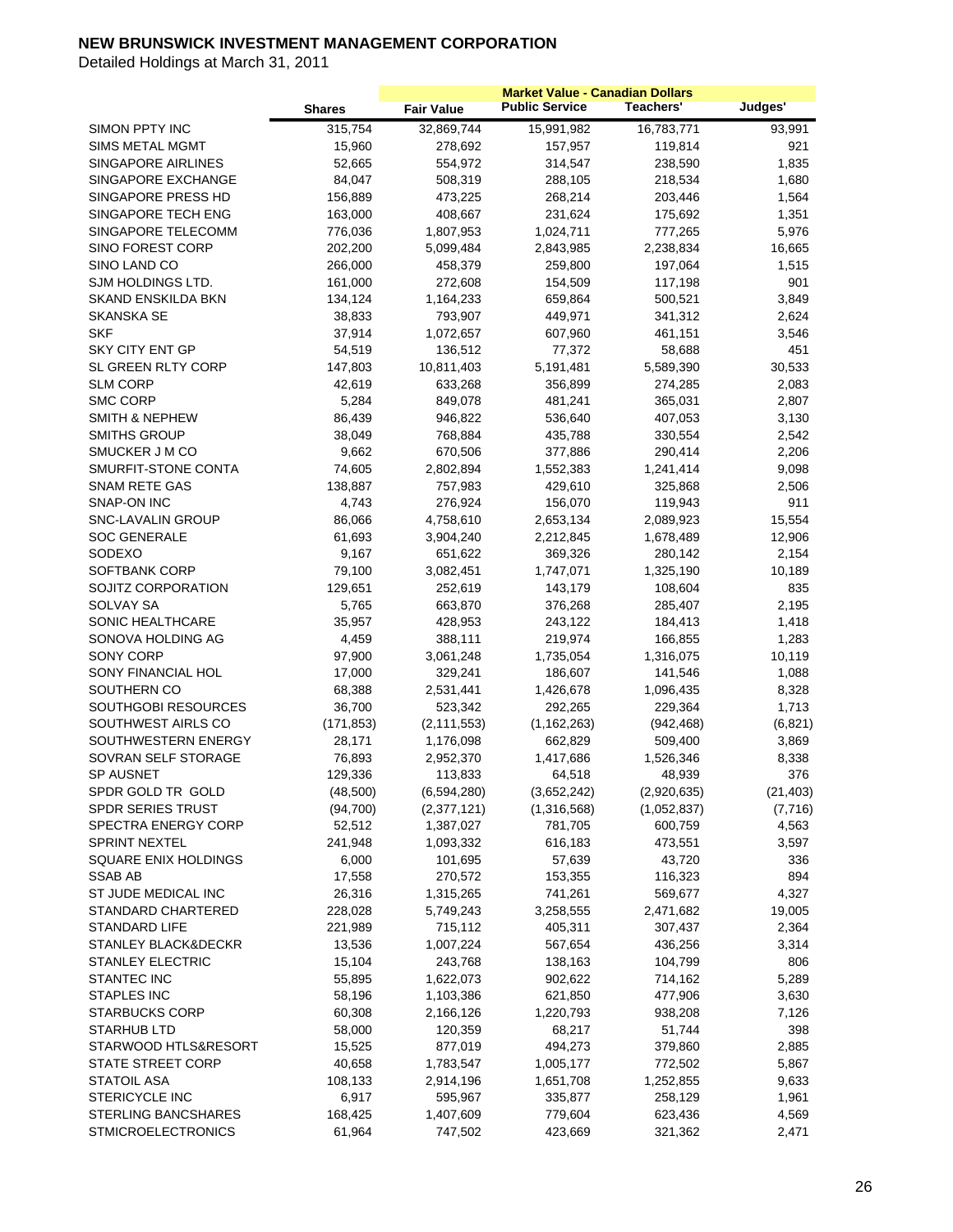|                               | <b>Shares</b> | <b>Fair Value</b> | <b>Public Service</b> | Teachers'          | Judges' |
|-------------------------------|---------------|-------------------|-----------------------|--------------------|---------|
| STOCKLAND TRUST GRP           | 232,207       | 866,544           | 491,140               | 372,540            | 2,864   |
| STORA ENSO OYJ                | 56,569        | 656,262           | 371,956               | 282,137            | 2,169   |
| STRAUMANN HLDG                | 867           | 217,771           | 123,428               | 93,623             | 720     |
| <b>STRYKER CORP</b>           | 27,234        | 1,613,367         | 909,267               | 698,793            | 5,308   |
| SUBSEA 7 S.A.                 | 27,624        | 678,424           | 384,517               | 291,664            | 2,243   |
| SUEDZUCKER AG                 | 6,219         | 168,844           | 95,698                | 72,589             | 558     |
| <b>SUEZ ENVIRONNEMENT</b>     | 27,544        | 554,872           | 314,490               | 238,547            | 1,834   |
| <b>SUMCO CORPORATION</b>      | 12,900        | 253,924           | 143,919               | 109,166            | 839     |
| SUMITOMO CHEM CO              | 152,923       | 744,908           | 422,199               | 320,247            | 2,462   |
| SUMITOMO CORP                 | 109,702       | 1,531,010         | 867,746               | 658,203            | 5,061   |
| SUMITOMO ELECTRIC             | 73,537        | 993,488           | 563,089               |                    | 3,284   |
| SUMITOMO HEAVY IND            | 54,000        | 344,172           | 195,070               | 427,115<br>147,964 | 1,138   |
|                               |               |                   |                       |                    |         |
| SUMITOMO METAL IND            | 327,517       | 715,037           | 405,268               | 307,405            | 2,364   |
| <b>SUMITOMO METAL MNG</b>     | 51,229        | 860,473           | 487,699               | 369,930            | 2,844   |
| SUMITOMO MITSUI GR            | 130,900       | 3,973,285         | 2,251,978             | 1,708,173          | 13,134  |
| <b>SUMITOMO MITSUI TR</b>     | 102,000       | 353,186           | 200,179               | 151,840            | 1,167   |
| SUMITOMO RLTY&DEV             | 34,991        | 683,426           | 387,352               | 293,815            | 2,259   |
| <b>SUMITOMO RUBBER</b>        | 19,000        | 189,563           | 107,441               | 81,496             | 627     |
| <b>SUMITOMO TRUST&amp;BKG</b> | 138,507       | 699,072           | 396,220               | 300,541            | 2,311   |
| <b>SUN HUNG KAI PROP</b>      | 137,436       | 2,113,975         | 1,198,159             | 908,828            | 6,988   |
| SUN LIFE FNCL INC             | 330,330       | 10,045,335        | 5,601,035             | 4,411,471          | 32,830  |
| SUNCOR ENERGY INC             | 695,664       | 30,240,514        | 16,892,904            | 13,248,568         | 99,041  |
| SUNCORP GROUP LTD             | 125,045       | 1,064,089         | 603,105               | 457,467            | 3,517   |
| SUNOCO INC                    | 9,794         | 434,012           | 244,602               | 187,982            | 1,428   |
| <b>SUNTRUST BANKS INC</b>     | 43,257        | 1,213,192         | 683,735               | 525,466            | 3,991   |
| <b>SUPERIOR PLUS</b>          | 74,400        | 845,184           | 472,027               | 370,391            | 2,766   |
| SUPERVALU INC                 | 17,117        | 148,212           | 83,530                | 64,194             | 488     |
| SURUGA BANK                   | 23,000        | 199,235           | 112,922               | 85,654             | 659     |
| <b>SUZUKEN CO</b>             | 7,300         | 187,993           | 106,551               | 80,821             | 621     |
| <b>SUZUKI MOTOR CORP</b>      | 32,800        | 715,706           | 405,648               | 307,692            | 2,366   |
| SVENSKA CELLULOSA             | 55,759        | 872,582           | 494,562               | 375,136            | 2,884   |
| SVENSKA HANDELSBKN            | 46,847        | 1,494,402         | 846,997               | 642,465            | 4,940   |
| <b>SWATCH GROUP</b>           | 7,167         | 1,599,548         | 906,592               | 687,669            | 5,287   |
| SWEDBANK AB                   | 69,451        | 1,155,381         | 654,847               | 496,715            | 3,819   |
| <b>SWEDISH MATCH</b>          | 22,462        | 725,187           | 411,022               | 311,769            | 2,397   |
| <b>SWIRE PACIFIC</b>          | 73,843        | 1,049,015         | 594,561               | 450,987            | 3,468   |
| SWISS LIFE HLDG               | 2,963         | 478,304           | 271,093               | 205,630            | 1,581   |
| <b>SWISS REINSURANCE</b>      | 34,244        | 1,913,628         | 1,084,606             | 822,696            | 6,326   |
| <b>SWISSCOM AG</b>            | 2,267         | 987,201           | 559,526               | 424,412            | 3,263   |
| SXC HEALTH SOLUTIONS          | 75,200        | 3,956,272         | 2,201,422             | 1,741,950          | 12,900  |
| <b>SYMANTEC CORP</b>          | 61,780        | 1,113,101         | 627,325               | 482,114            | 3,662   |
| <b>SYNGENTA</b>               | 9,199         | 2,920,016         | 1,655,006             | 1,255,357          | 9,652   |
| SYNTHES INC                   | 5,772         | 761,725           | 431,731               | 327,477            | 2,518   |
| SYSCO CORP                    | 47,151        | 1,279,790         | 721,268               | 554,312            | 4,210   |
| <b>SYSMEX CORP</b>            | 7,400         | 255,538           | 144,834               | 109,860            | 845     |
| T&D HOLDINGS INC              | 26,560        | 639,092           | 362,225               | 274,755            | 2,113   |
| <b>TABCORP HOLDINGS LTD</b>   | 67,446        | 504,743           | 286,078               | 216,996            | 1,668   |
| <b>TAISEI CORP</b>            | 100,000       | 240,622           | 136,380               | 103,447            | 795     |
| <b>TAISHO PHARM CO</b>        |               |                   | 155,673               | 118,081            |         |
| <b>TAIYO NIPPON SANSO</b>     | 13,000        | 274,661           |                       |                    | 908     |
|                               | 27,000        | 219,623           | 124,478               | 94,419             | 726     |
| <b>TAKASHIMAYA CO</b>         | 29,000        | 180,748           | 102,444               | 77,706             | 597     |
| <b>TAKEDA PHARMACEUTI</b>     | 73,116        | 3,329,858         | 1,887,297             | 1,431,554          | 11,007  |
| TALISMAN ENERGY INC           | 679,657       | 16,243,802        | 9,048,639             | 7,142,125          | 53,038  |
| TANGER FACTORY OUTLT          | 37,600        | 958,801           | 460,403               | 495,691            | 2,708   |
| <b>TARGET CORPORATION</b>     | 57,236        | 2,780,541         | 1,567,067             | 1,204,327          | 9,147   |
| <b>TASEKO MINES LTD</b>       | 169,600       | 973,504           | 542,620               | 427,704            | 3,180   |
| TATTS GROUP LTD               | 138,914       | 325,569           | 184,526               | 139,967            | 1,076   |
| TAUBMAN CTRS INC              | 36,300        | 1,888,342         | 906,755               | 976,255            | 5,333   |
| TDK CORP                      | 11,954        | 689,634           | 390,870               | 296,483            | 2,280   |
| <b>TECHNIP</b>                | 9,569         | 993,881           | 563,312               | 427,284            | 3,285   |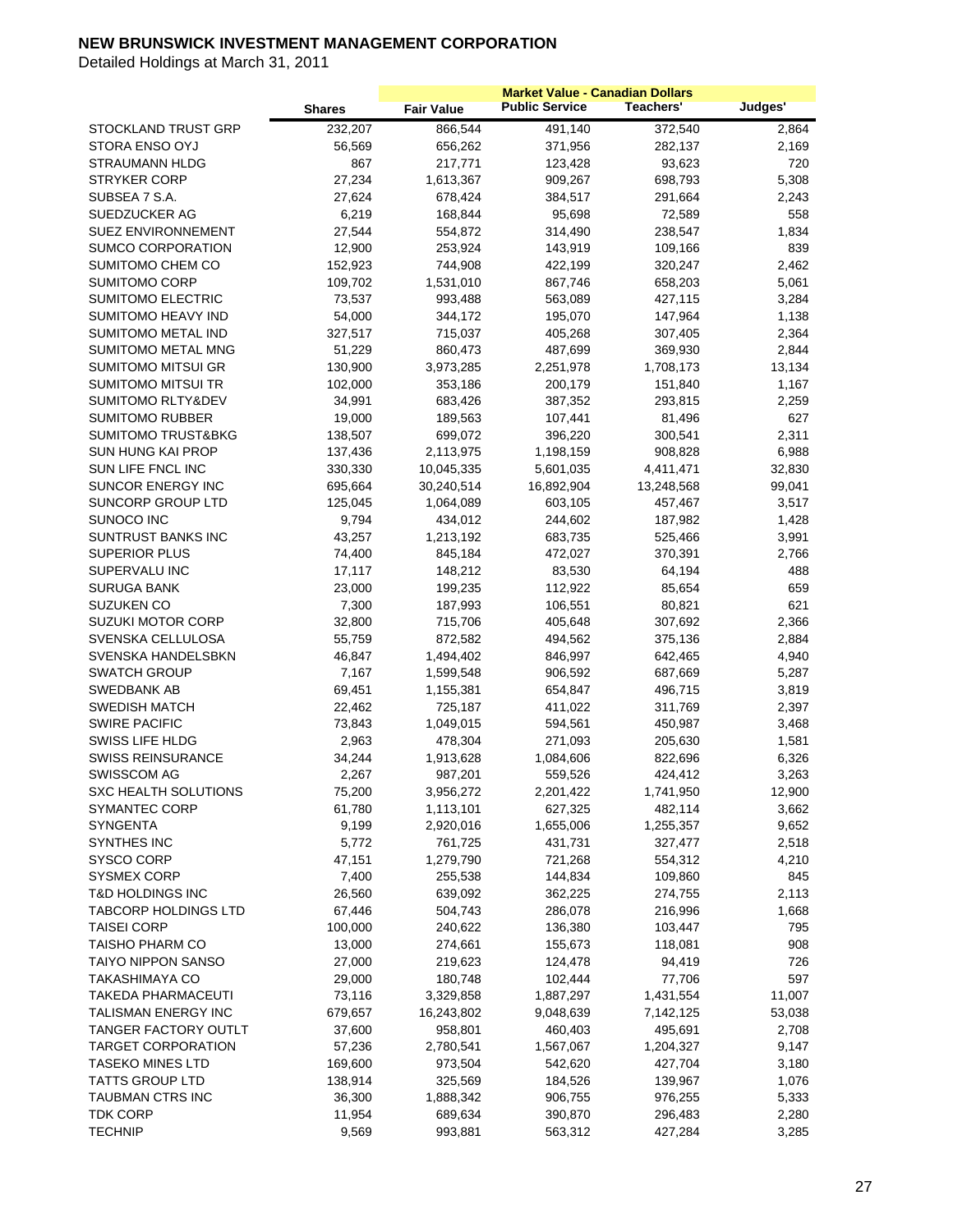|                                             |                   |                      | <b>Market Value - Canadian Dollars</b> |                    |                |
|---------------------------------------------|-------------------|----------------------|----------------------------------------|--------------------|----------------|
|                                             | <b>Shares</b>     | <b>Fair Value</b>    | <b>Public Service</b>                  | <b>Teachers'</b>   | Judges'        |
| <b>TECK RESOURCES LTD</b>                   | 229,617           | 11,790,833           | 6,582,917                              | 5,169,322          | 38,594         |
| <b>TECO ENERGY INC</b>                      | 17,355            | 316,398              | 178,317                                | 137,041            | 1,041          |
| TEIJIN                                      | 96,917            | 423,179              | 239,850                                | 181,931            | 1,399          |
| TELE2 AB                                    | 30,827            | 692,969              | 392,761                                | 297,917            | 2,291          |
| TELECOM CORP OF NZ                          | 187,080           | 277,874              | 157,493                                | 119,462            | 919            |
| <b>TELECOM ITALIA</b>                       | 912,624           | 1,365,471            | 773,922                                | 587,036            | 4,514          |
| TELECOM ITALIA DI                           | 585,961           | 764,296              | 433,188                                | 328,582            | 2,526          |
| <b>TELEFONICA SA</b>                        | 399,410           | 9,738,541            | 5,519,610                              | 4,186,739          | 32,192         |
| TELEKOM AUSTRIA(TA                          | 34,420            | 489,101              | 277,213                                | 210,272            | 1,617          |
| <b>TELENOR GROUP</b>                        | 80,604            | 1,289,485            | 730,854                                | 554,368            | 4,263          |
| <b>TELEPHONE &amp; DATA SYS</b>             | (192)             | (262,030)            | (145, 125)                             | (116, 054)         | (850)          |
| <b>TELIASONERA AB</b>                       | 216,614           | 1,820,154            | 1,031,627                              | 782,511            | 6,017          |
| <b>TELLABS INC</b>                          | 29,295            | 148,892              | 83,913                                 | 64,489             | 490            |
| <b>TELSTRA CORP</b>                         | 424,366           | 1,203,736            | 682,253                                | 517,503            | 3,979          |
| <b>TELUS CORP</b>                           | 133,431           | 5,830,713            | 3,264,018                              | 2,547,562          | 19,133         |
| <b>TENARIS S A</b>                          | 45,917            | 1,098,331            | 622,512                                | 472,189            | 3,631          |
| <b>TENET HEALTHCARE</b>                     | 39,356            | 284,934              | 160,584                                | 123,413            | 937            |
| <b>TERADATA CORP</b>                        | 13,559            | 667,792              | 376,356                                | 289,239            | 2,197          |
| <b>TERADYNE INC</b>                         | 14,996            | 259,401              | 146,194                                | 112,354            | 853            |
| <b>TERNA SPA</b>                            | 126,686           | 589,627              | 334,189                                | 253,489            | 1,949          |
| <b>TERREMARK WORLDWIDE</b>                  | 75,000            | 1,384,086            | 766,576                                | 613,018            | 4,492          |
| <b>TERUMO CORP</b>                          | 16,477            | 848,065              | 480,666                                | 364,596            | 2,803          |
| <b>TESCO</b>                                | 780,628           | 4,637,475            | 2,628,428                              | 1,993,717          | 15,330         |
| <b>TESORO CORPORATION</b>                   | 11,582            | 301,982              | 170,192                                | 130,797            | 993            |
| TEVA PHARMA IND                             | 91,020            | 4,412,731            | 2,501,047                              | 1,897,097          | 14,587         |
| TEXAS INSTRUMENTS                           | 94,793            | 3,183,662            | 1,794,259                              | 1,378,929          | 10,474         |
| <b>TEXTRON INC</b>                          | 22,299            | 593,339              | 334,396                                | 256,991            | 1,952          |
| <b>TF1-TV FRANCAISE</b>                     | 11,413            | 204,000              | 115,623                                | 87,703             | 674            |
| <b>THALES</b>                               | 9,278             | 360,043              | 204,065                                | 154,787            | 1,190          |
| THE HERSHEY COMPANY                         | 12,506            | 660,655              | 372,334                                | 286,147            | 2,173          |
| THE WESTERN UNION                           | 52,370            | 1,058,578            | 596,597                                | 458,499            | 3,482          |
| THERMO FISHER SCI                           | 31,641            | 1,708,399            | 962,825                                | 739,954            | 5,620          |
| THK CO                                      | 12,480            | 306,449              | 173,689                                | 131,747            | 1,013          |
| <b>THOMAS &amp; BETTS CORP</b>              | (141, 800)        | (8, 192, 284)        | (4,537,297)                            | (3,628,397)        | (26, 590)      |
| <b>THOMAS COOK GROUP</b>                    | 83,458            | 221,743              | 125,680                                | 95,331             | 733            |
| THOMPSON CREEK MTLS                         | 236,900           | 2,875,966            | 1,599,268                              | 1,267,327          | 9,372          |
| <b>THOMSON REUTERS CORP</b>                 | 103,192           | 3,926,456            | 2,204,804                              | 1,708,722          | 12,930         |
| THYSSENKRUPP AG                             | 32,518            | 1,296,006            | 734,550                                | 557,172            | 4,284          |
| <b>TIFFANY &amp; CO</b>                     | 10,235            | 613,665              | 345,851                                | 265,795            | 2,019          |
| TIM HORTONS INC                             | 59,995            | 2,631,381            | 1,472,978                              | 1,149,765          | 8,637          |
| TIME WARNER CABLE                           | 27,800            | 1,927,324            | 1,086,208                              | 834,776            | 6,340          |
| TIME WARNER INC                             | 88,379            | 3,067,014            | 1,728,518                              | 1,328,407          | 10,090         |
| TITANIUM METALS CORP                        | 7,288             | 131,663              | 74,203                                 | 57,027             | 433            |
| TJX COMPANIES INC                           | 31,993            | 1,545,834            | 871,206                                | 669,542            | 5,085          |
| TMX GROUP INC<br><b>TOBU RAILWAY CO</b>     | 206,690           | 8,000,970            | 4,440,576                              | 3,534,371          | 26,022         |
| TOHO CO(FILM)                               | 84,508<br>11,500  | 337,255              | 191,149                                | 144,991            | 1,115<br>532   |
| TOHO GAS CO                                 |                   | 161,035              | 91,271                                 | 69,231             | 699            |
| TOHOKU ELEC POWER                           | 42,000            | 211,489              | 119,868                                | 90,922             |                |
| <b>TOKIO MARINE HLDG</b>                    | 41,682<br>70,511  | 687,395<br>1,840,659 | 389,602<br>1,043,248                   | 295,521<br>791,326 | 2,272<br>6,085 |
| <b>TOKUYAMA CORP</b>                        | 35,000            | 182,403              | 103,383                                | 78,418             | 603            |
| <b>TOKYO ELEC POWER</b>                     | 140,900           |                      |                                        |                    |                |
| <b>TOKYO ELECTRON</b>                       |                   | 770,688              | 436,810                                | 331,330            | 2,548          |
| <b>TOKYO GAS CO</b>                         | 16,675<br>248,795 | 897,401              | 508,629                                | 385,806            | 2,966          |
|                                             |                   | 1,109,703            | 628,957                                | 477,077            | 3,668          |
| <b>TOKYO STEEL MFG</b><br>TOKYO TATEMONO CO | 9,800<br>43,000   | 111,693<br>156,968   | 63,305<br>88,966                       | 48,019<br>67,483   | 369<br>519     |
| <b>TOKYU CORP</b>                           | 115,807           | 468,960              | 265,797                                | 201,613            | 1,550          |
| TOKYU LAND CORP                             | 44,000            | 186,957              | 105,964                                | 80,376             | 618            |
| TOLL HOLDINGS LTD                           | 65,408            | 388,172              | 220,008                                | 166,881            | 1,283          |
| TONEN GEN SEKIYU                            | 28,000            | 337,528              | 191,304                                | 145,108            | 1,116          |
|                                             |                   |                      |                                        |                    |                |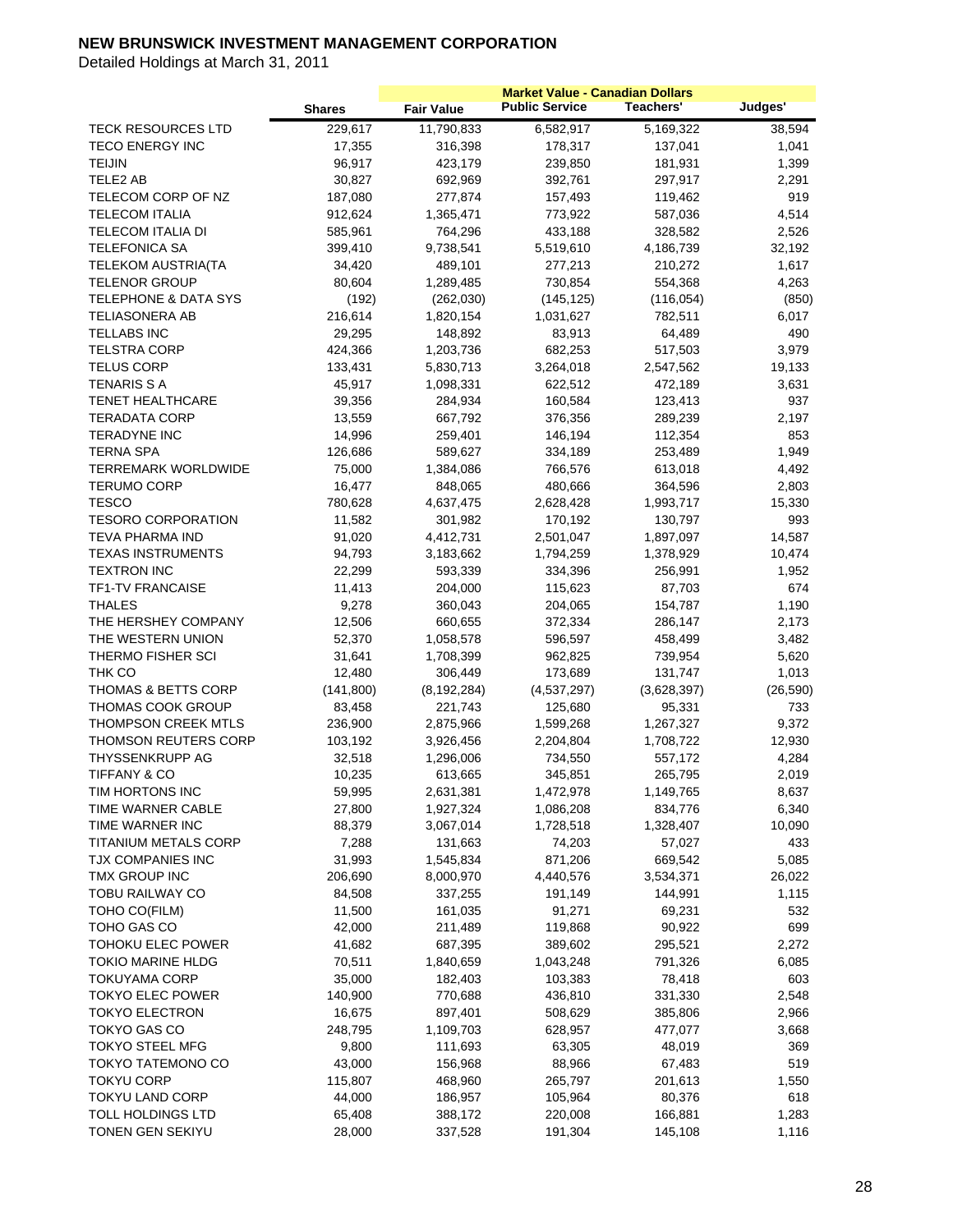|                            |               |                   | <b>Market Value - Canadian Dollars</b> |             |           |
|----------------------------|---------------|-------------------|----------------------------------------|-------------|-----------|
|                            | <b>Shares</b> | <b>Fair Value</b> | <b>Public Service</b>                  | Teachers'   | Judges'   |
| <b>TOPPAN PRINTING CO</b>  | 57,965        | 446,325           | 252,968                                | 191,882     | 1,475     |
| <b>TORAY INDS INC</b>      | 143,317       | 1,017,735         | 576,832                                | 437,539     | 3,364     |
| <b>TORCHMARK CORP</b>      | 6,308         | 407,959           | 229,919                                | 176,698     | 1,342     |
| <b>TOROMONT INDS LTD</b>   | 100,698       | 3,172,578         | 1,763,703                              | 1,398,540   | 10,335    |
| TORONTO DOMINION BK        | 423,903       | 36,358,160        | 20,318,076                             | 15,920,968  | 119,116   |
| <b>TOSHIBA CORP</b>        | 392,651       | 1,875,783         | 1,063,156                              | 806,426     | 6,201     |
| <b>TOSOH CORP</b>          | 57,000        | 200,045           | 113,381                                | 86,002      | 661       |
| <b>TOTAL</b>               | 205,518       | 12,184,982        | 6,906,204                              | 5,238,500   | 40,279    |
| TOTAL SYS SVCS INC         | 13,157        | 231,447           | 130,439                                | 100,246     | 761       |
| <b>TOTO</b>                | 27,000        | 212,017           | 120,167                                | 91,149      | 701       |
| <b>TOYO SEIKAN KAISHA</b>  | 14,800        | 236,951           | 134,299                                | 101,868     | 783       |
| TOYO SUISAN KAISHA         | 10,000        | 211,982           | 120,147                                | 91,134      | 701       |
| <b>TOYODA GOSEI</b>        | 7,200         | 146,458           | 83,009                                 | 62,964      | 484       |
| TOYOTA BOSHOKU CP          | 6,400         | 89,920            | 50,965                                 | 38,658      | 297       |
| <b>TOYOTA INDUSTRIES</b>   | 17,466        |                   |                                        |             | 1,705     |
|                            |               | 515,805           | 292,348                                | 221,752     |           |
| <b>TOYOTA MOTOR CORP</b>   | 268,760       | 10,567,957        | 5,989,706                              | 4,543,317   | 34,934    |
| <b>TOYOTA TSUSHO CORP</b>  | 20,700        | 333,354           | 188,939                                | 143,314     | 1,102     |
| TRANSALTA CORP             | 101,312       | 2,096,087         | 1,170,990                              | 918,236     | 6,861     |
| <b>TRANSAT A.T. INC</b>    | 70,550        | 871,998           | 484,474                                | 384,685     | 2,839     |
| TRANSCANADA CORP           | 182,882       | 7,253,100         | 4,075,722                              | 3,153,476   | 23,903    |
| TRANSCONTINENTAL INC       | 48,700        | 733,422           | 409,486                                | 321,537     | 2,399     |
| <b>TRANSFORCE INC</b>      | 133,940       | 1,920,700         | 1,067,202                              | 847,244     | 6,254     |
| <b>TRANSGLOBE ENERGY</b>   | 61,300        | 901,723           | 502,828                                | 395,949     | 2,946     |
| <b>TRANSOCEAN LTD</b>      | 31,021        | 2,380,084         | 1,348,984                              | 1,023,233   | 7,868     |
| <b>TRANSURBAN GROUP</b>    | 131,896       | 711,112           | 403,044                                | 305,717     | 2,351     |
| TRAVELERS CO(THE)          | 34,900        | 2,016,974         | 1,136,733                              | 873,606     | 6,635     |
| <b>TREND MICRO INC</b>     | 9,600         | 249,590           | 141,462                                | 107,302     | 825       |
| TRICAN WELL SERVICE        | 146,700       | 3,211,263         | 1,788,703                              | 1,412,079   | 10,481    |
| <b>TRILOGY ENERGY CORP</b> | 35,400        | 721,275           | 402,783                                | 316,132     | 2,360     |
| <b>TRINIDAD DRILLING</b>   | 108,300       | 1,021,269         | 569,279                                | 448,654     | 3,336     |
| TRYG A/S                   | 2,838         | 162,390           | 92,039                                 | 69,814      | 537       |
| <b>TSUMURA &amp; CO</b>    | 6,700         | 205,256           | 116,335                                | 88,243      | 678       |
| TUI AG                     | 12,991        | 150,997           | 85,582                                 | 64,916      | 499       |
| TUI TRAVEL PLC             | 54,356        | 192,222           | 108,948                                | 82,639      | 635       |
| <b>TULLOW OIL</b>          | 86,350        | 1,949,590         | 1,104,989                              | 838,157     | 6,445     |
| <b>TYCO INTL LTD</b>       | 38,300        | 1,665,592         | 938,700                                | 721,413     | 5,479     |
| <b>TYSON FOODS INC</b>     | 24,143        | 449,770           | 253,483                                | 194,807     | 1,480     |
| <b>UBE INDUSTRIES</b>      | 93,000        | 289,275           | 163,955                                | 124,363     | 956       |
| <b>UBI BANCA</b>           | 59,041        | 490,582           | 278,052                                | 210,908     | 1,622     |
| UBS AG                     | 353,870       | 6,201,563         | 3,514,922                              | 2,666,142   | 20,500    |
| <b>UCB</b>                 | 10,314        | 381,454           | 216,200                                | 163,993     | 1,261     |
| <b>UMICORE</b>             | 11,085        | 535,201           | 303,341                                | 230,091     | 1,769     |
| UNIBAIL-RODAMCO SE         | 8,918         | 1,881,457         | 1,066,372                              | 808,865     | 6,219     |
| <b>UNI-CHARM CORP</b>      | 12,064        | 428,350           | 242,780                                | 184,154     | 1,416     |
| <b>UNICREDIT</b>           | 1,311,856     | 3,152,436         | 1,786,737                              | 1,355,278   | 10,421    |
| UNILEVER N.V               | (111, 212)    | (3,392,500)       | (1,878,936)                            | (1,502,553) | (11, 011) |
| UNILEVER NV CVA            | 158,398       | 4,837,203         | 2,741,629                              | 2,079,583   | 15,990    |
| UNILEVER PLC               | 236,012       | 7,006,763         | 3,928,476                              | 3,055,323   | 22,963    |
| <b>UNION PAC CORP</b>      | 39,740        | 3,839,811         | 2,163,788                              | 1,663,392   | 12,631    |
| UNITED STATES STL          | 11,658        | 611,213           | 344,469                                | 264,733     | 2,011     |
| UNITED TECHNOLOGIES        | 149,252       | 12,274,997        | 6,858,106                              | 5,376,780   | 40,111    |
| UNITED UTILITIES G         | 66,277        | 611,266           | 346,453                                | 262,792     | 2,021     |
| UNITEDHEALTH GRP INC       | 88,487        |                   |                                        |             | 12,787    |
|                            |               | 3,886,823         | 2,190,549                              | 1,683,488   |           |
| <b>UNUM GROUP</b>          | 25,066        | 639,671           | 360,508                                | 277,059     | 2,104     |
| UNY CO                     | 20,900        | 189,385           | 107,340                                | 81,419      | 626       |
| <b>UOL GROUP</b>           | 50,000        | 183,215           | 103,843                                | 78,767      | 606       |
| UPM-KYMMENE OY             | 50,560        | 1,041,207         | 590,135                                | 447,630     | 3,442     |
| URANIUM ONE                | 370,736       | 1,408,797         | 785,808                                | 618,384     | 4,605     |
| <b>URBAN OUTFITTERS</b>    | 10,400        | 301,079           | 169,683                                | 130,405     | 990       |
| US BANCORP DEL             | 249,549       | 6,437,474         | 3,604,426                              | 2,811,977   | 21,071    |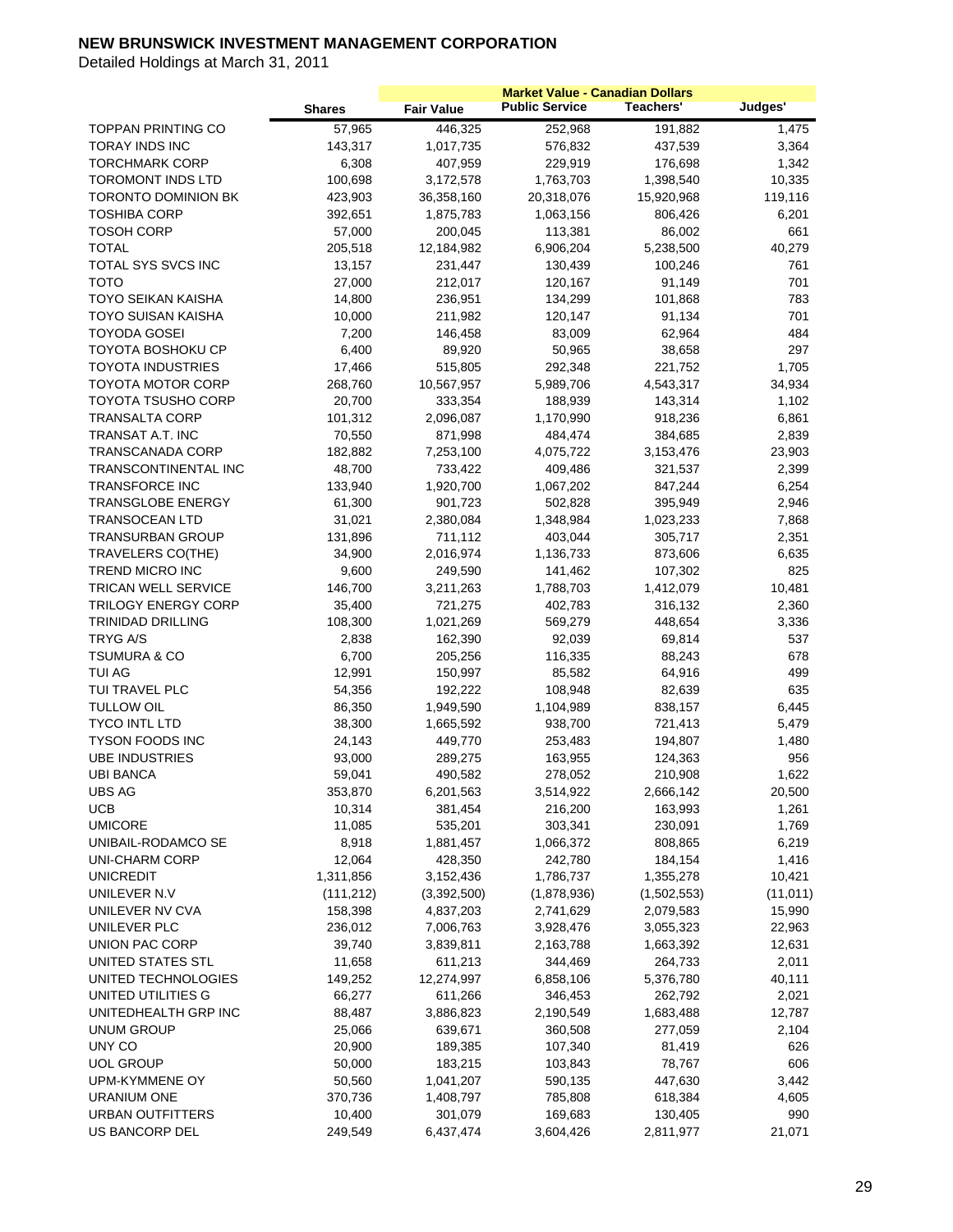|                                                     |                   | <b>Market Value - Canadian Dollars</b> |                        |                      |                  |  |
|-----------------------------------------------------|-------------------|----------------------------------------|------------------------|----------------------|------------------|--|
|                                                     | <b>Shares</b>     | <b>Fair Value</b>                      | <b>Public Service</b>  | <b>Teachers'</b>     | Judges'          |  |
| <b>USHIO INC</b>                                    | 11,600            | 221,527                                | 125,557                | 95,238               | 732              |  |
| USS <sub>CO</sub>                                   | 2,140             | 162,517                                | 92,112                 | 69,869               | 537              |  |
| UTD INTERNET AG                                     | 11,798            | 206,322                                | 116,939                | 88,701               | 682              |  |
| UTD O/S BANK                                        | 118,620           | 1,718,509                              | 974,016                | 738,812              | 5,681            |  |
| UTD PARCEL SERV                                     | 79,810            | 5,761,885                              | 3,247,302              | 2,495,627            | 18,955           |  |
| V F CORP                                            | 7,041             | 673,844                                | 379,767                | 291,860              | 2,217            |  |
| <b>VALEANT PHARMACEUTIC</b>                         | 126,959           | 6,127,041                              | 3,424,466              | 2,682,498            | 20,078           |  |
| VALERO ENERGY CORP                                  | 46,001            | 1,333,066                              | 751,294                | 577,387              | 4,385            |  |
| VALLOUREC(USIN A T)                                 | 10,766            | 1,176,309                              | 666,708                | 505,712              | 3,888            |  |
| VANGUARD INDEX TR                                   | (36,900)          | (2,098,852)                            | (1, 162, 449)          | (929, 590)           | (6, 812)         |  |
| VANGUARD NATURAL RES                                | (14, 236)         | (439, 247)                             | (243, 277)             | (194, 544)           | (1, 426)         |  |
| VARIAN MED SYS INC                                  | 9,723             | 639,212                                | 360,249                | 276,860              | 2,103            |  |
| <b>VECTOR AEROSPACE</b>                             | 350,000           | 4,490,500                              | 2,487,064              | 1,988,861            | 14,575           |  |
| <b>VEDANTA RESOURCES</b>                            | 12,354            | 458,070                                | 259,625                | 196,931              | 1,514            |  |
| <b>VENTAS INC</b>                                   | 15,033            | 792,424                                | (17, 770)              | 810,244              | (50)             |  |
| <b>VEOLIA ENVIRONNEME</b>                           | 33,853            | 1,025,168                              | 581,045                | 440,735              | 3,389            |  |
| <b>VERBUND (OEST)</b>                               | 6,964             | 300,764                                | 170,467                | 129,303              | 994              |  |
| <b>VERESEN INC</b>                                  | 104,285           | 1,458,248                              | 814,650                | 638,825              | 4,773            |  |
| <b>VERIFONE SYSTEMS INC</b>                         | 20,822            | 1,111,701                              | 615,716                | 492,377              | 3,608            |  |
| <b>VERISIGN INC</b>                                 | 13,990            | 492,428                                | 277,524                | 213,284              | 1,620            |  |
| <b>VERIZON COMMUNICATNS</b>                         | 228,768           | 8,570,310                              | 4,830,084              | 3,712,032            | 28,194           |  |
| <b>VERMILION ENERGY INC</b>                         | 92,200            | 4,657,944                              | 2,594,201              | 2,048,541            | 15,201           |  |
| <b>VESTAS WIND SYSTEM</b>                           | 19,808            | 835,299                                | 473,431                | 359,107              | 2,761            |  |
| <b>VIACOM INC</b>                                   | 48,309            | 2,190,340                              | 1,234,439              | 948,695              | 7,206            |  |
| <b>VIENNA INS GRP</b>                               | 3,734             | 208,372                                | 118,101                | 89,582               | 689              |  |
| <b>VINCI</b>                                        | 42,941            | 2,613,502                              | 1,481,280              | 1,123,582            | 8,639            |  |
| <b>VISA INC</b>                                     | 39,200            | 2,804,902                              | 1,580,796              | 1,214,879            | 9,228            |  |
| <b>VITERRA INC</b>                                  | 288,200           | 3,386,350                              | 1,889,361              | 1,485,918            | 11,071           |  |
| <b>VIVENDI SA</b>                                   | 120,232           | 3,343,095                              | 1,894,799              | 1,437,245            | 11,051           |  |
| <b>VODAFONE GROUP</b>                               | 5,076,048         | 13,969,565                             | 7,917,669              | 6,005,718            | 46,178           |  |
| <b>VOESTALPINE AG</b>                               | 11,237            | 513,071                                | 290,798                | 220,576              | 1,696            |  |
| <b>VOLKSWAGEN AG</b>                                | 19,413            | 3,049,430                              | 1,728,356              | 1,310,994            | 10,080           |  |
| <b>VOLVO</b>                                        | 134,019           | 2,291,517                              | 1,298,786              | 985,156              | 7,575            |  |
| <b>VOPAK (KON)</b>                                  | 7,424             | 347,836                                | 197,147                | 149,540              | 1,150            |  |
| <b>VORNADO RLTY TR</b>                              | 241,662           | 20,539,730                             | 9,956,789              | 10,524,410           | 58,531           |  |
| <b>VULCAN MATERIALS CO</b>                          | 10,432            | 462,082                                | 260,422                | 200,140              | 1,520            |  |
| <b>WACKER CHEMIE AG</b>                             | 1,521             | 333,486                                | 189,013                | 143,370              | 1,102            |  |
| WAL MART STORES INC                                 | 158,591           | 8,082,670                              | 4,554,963              | 3,501,116            | 26,591           |  |
| <b>WALGREEN CO</b>                                  | 74,657            | 2,912,950                              | 1,641,690              | 1,261,677            | 9,583            |  |
| WALT DISNEY CO                                      | 153,611           | 6,432,439                              | 3,625,216              | 2,786,063            | 21,161           |  |
| WALTER ENERGY INC                                   | (26, 511)         | (3,488,105)                            | (1,931,887)            | (1,544,897)          | (11, 322)        |  |
| WARTSILA OYJ ABP                                    | 15,344            | 581,356                                | 329,501                | 249,933              | 1,922            |  |
| WASH REAL ESTATE INV                                | 44,051            | 1,329,640                              | 638,474                | 687,411              | 3,755            |  |
| <b>WASHINGTON POST CO</b>                           | 433               | 184,912                                | 104,213                | 80,090               | 608              |  |
| WASTE MANAGEMENT INC                                | (143, 129)        | (5, 197, 253)                          | (2,864,911)            | (2,315,535)          | (16, 808)        |  |
| <b>WATERS CORP</b>                                  | 7,417             | 626,506                                | 353,088                | 271,356              | 2,061            |  |
| WATSON PHARMACEUTCLS                                | 10,209            | 555,582                                | 313,117                | 240,637              | 1,828            |  |
| <b>WEIR GROUP</b>                                   | 21,553            | 581,388                                | 329,519                | 249,947<br>892,193   | 1,922            |  |
| <b>WELLPOINT INC</b><br><b>WELLS FARGO &amp; CO</b> | 30,372            | 2,059,887<br>13,129,697                | 1,160,918<br>7,399,678 | 5,686,825            | 6,777            |  |
| WESFARMERS                                          | 426,205<br>97,996 | 3,124,705                              | 1,771,020              | 1,343,356            | 43,194<br>10,329 |  |
| <b>WESFARMERS LTD</b>                               |                   |                                        |                        |                      |                  |  |
|                                                     | 14,802            | 473,466                                | 268,351                | 203,550              | 1,565            |  |
| WEST FRASER TIMBER<br>WEST JAPAN RAILWAY            | 19,776<br>166     | 1,192,516                              | 666,061                | 522,552              | 3,903            |  |
| WESTERN COAL CORP                                   |                   | 625,453                                | 354,494                | 268,891              | 2,068            |  |
| <b>WESTERN DIGITAL CORP</b>                         | 801,950<br>18,700 | 9,487,069<br>677,658                   | 5,267,626<br>381,917   | 4,188,574<br>293,512 | 30,869<br>2,229  |  |
| <b>WESTERN FINL</b>                                 | 2,000,000         | 8,281,400                              | 4,586,654              | 3,667,867            | 26,879           |  |
| <b>WESTFIELD GROUP</b>                              | 213,410           | 2,002,801                              | 1,135,148              | 861,033              | 6,620            |  |
| WESTFIELD RETAIL T                                  | 281,290           | 738,476                                | 418,553                | 317,481              | 2,441            |  |
| <b>WESTJET AIRLINES</b>                             | 29,850            | 418,436                                | 238,434                | 178,605              | 1,397            |  |
|                                                     |                   |                                        |                        |                      |                  |  |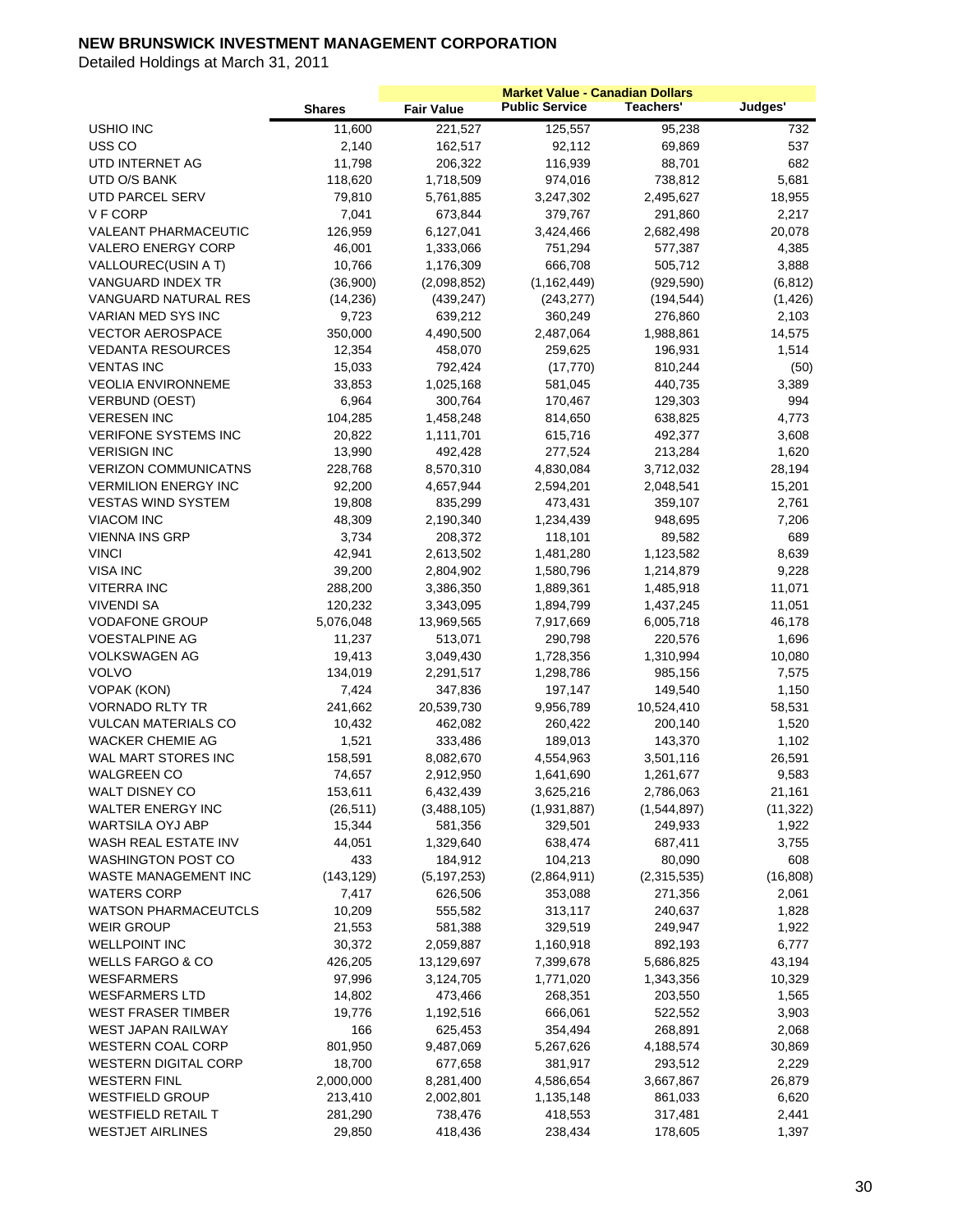Detailed Holdings at March 31, 2011

|                               |               | <b>Market Value - Canadian Dollars</b> |                                                                 |           |         |  |
|-------------------------------|---------------|----------------------------------------|-----------------------------------------------------------------|-----------|---------|--|
|                               | <b>Shares</b> | <b>Fair Value</b>                      | <b>Public Service</b>                                           | Teachers' | Judges' |  |
| <b>WESTPAC BANK CORP</b>      | 291,326       | 7,126,631                              | 4,039,232                                                       | 3,063,842 | 23,558  |  |
| <b>WESTPORT INNOVATIONS</b>   | 33,000        | 699,270                                | 390,482                                                         | 306,500   | 2,288   |  |
| <b>WESTSHORE TERMINALS</b>    | 71,116        | 1,846,242                              | 1,027,895                                                       | 812,324   | 6,023   |  |
| <b>WEYERHAEUSER CO</b>        | 441,113       | 10,545,371                             | 5,150,373                                                       | 5,364,733 | 30,265  |  |
| <b>WHARF(HLDGS)</b>           | 134,645       | 903,346                                | 511,998                                                         | 388,362   | 2,986   |  |
| <b>WHEELOCK &amp; COMPANY</b> | 89,000        | 324,988                                | 184,197                                                         | 139,717   | 1,074   |  |
| <b>WHIRLPOOL CORP</b>         | 6,152         | 510,206                                | 287,544                                                         | 220,984   | 1,678   |  |
| <b>WHITBREAD</b>              | 17,178        | 441,946                                | 250,486                                                         | 189,999   | 1,461   |  |
| <b>WHITNEY HLDG CORP</b>      | (16, 341)     | (216, 447)                             | (119, 879)                                                      | (95, 865) | (703)   |  |
| <b>WHOLE FOODS MARKET</b>     | 11,934        | 763,925                                | 430,535                                                         | 330,876   | 2,513   |  |
| WI LAN INC                    | 99,100        | 593,114                                | 328,496                                                         | 262,692   | 1,925   |  |
| <b>WILLIAM DEMANT HOL</b>     | 2,617         | 220,717                                | 125,098                                                         | 94,889    | 730     |  |
| <b>WILLIAMS COS INC</b>       | 47,420        | 1,436,860                              | 809,791                                                         | 622,343   | 4,727   |  |
| <b>WILMAR INTERL LTD</b>      | 186,791       | 786,768                                | 445,925                                                         | 338,243   | 2,601   |  |
| <b>WILMINGTON TRUST CRP</b>   | 121,252       | 531,425                                | 294,330                                                         | 235,371   | 1,725   |  |
| <b>WINDSTREAM CORP</b>        | 40,797        | 520,162                                | 293,155                                                         | 225,296   | 1,711   |  |
| <b>WING HANG BANK</b>         | 17,300        | 198,710                                | 112,625                                                         | 85,428    | 657     |  |
| <b>WISCONSIN ENERGY</b>       | 50,720        | 1,502,843                              | 846,977                                                         | 650,922   | 4,944   |  |
| <b>WOLSELEY</b>               | 27,666        | 905,464                                | 513,199                                                         | 389,272   | 2,993   |  |
| <b>WOLTERS KLUWER</b>         | 29,041        | 661,389                                | 374,862                                                         | 284,341   | 2,186   |  |
| WOODSIDE PETROLEUM            | 60,814        | 2,862,799                              | 1,622,577                                                       | 1,230,759 | 9,463   |  |
| <b>WOOLWORTHS LTD</b>         | 118,146       | 3,188,461                              | 1,807,156                                                       | 1,370,766 | 10,540  |  |
| <b>WORLEYPARSONS LTD</b>      | 18,703        | 579,433                                | 328,411                                                         | 249,107   | 1,915   |  |
| WPP PLC                       | 122,671       | 1,468,979                              | 832,588                                                         | 631,535   | 4,856   |  |
| WYNDHAM WORLDWIDE CO          | 13,991        | 432,639                                | 243,828                                                         | 187,388   | 1,423   |  |
| WYNN MACAU LTD                | 151,600       | 407,598                                | 231,018                                                         | 175,232   | 1,347   |  |
| WYNN RESORTS LTD              | 6,184         | 764,603                                | 430,917                                                         | 331,170   | 2,515   |  |
| <b>XCEL ENERGY INC</b>        | 79,210        | 1,856,860                              | 1,046,495                                                       | 804,256   | 6,109   |  |
| <b>XEROX CORP</b>             | 113,226       | 1,175,428                              | 662,451                                                         | 509,109   | 3,867   |  |
| <b>XILINX INC</b>             | 21,130        | 673,314                                | 379,469                                                         | 291,631   | 2,215   |  |
| <b>XL GROUP PLC</b>           | 25,204        | 602,289                                | 339,440                                                         | 260,868   | 1,981   |  |
| <b>XSTRATA PLC</b>            | 201,794       | 4,584,376                              | 2,598,332                                                       | 1,970,889 | 15,154  |  |
| YAHOO INC                     | 105,968       | 1,714,612                              | 966,327                                                         | 742,645   | 5,641   |  |
| YAHOO JAPAN CORP              | 1,416         | 494,627                                | 280,345                                                         | 212,647   | 1,635   |  |
| YAKULT HONSHA CO              | 9,400         | 234,570                                | 132,950                                                         | 100,845   | 775     |  |
| YAMADA DENKI CO               | 8,010         | 527,445                                | 298,945                                                         | 226,756   | 1,744   |  |
| YAMAGUCHI FINANCIAL           | 23,000        | 207,874                                | 117,819                                                         | 89,368    | 687     |  |
| YAMAHA CORP                   | 17,500        | 193,701                                | 109,786                                                         | 83,275    | 640     |  |
| YAMAHA MOTOR CO               | 26,800        | 456,755                                | 258,879                                                         | 196,365   | 1,510   |  |
| YAMANA GOLD INC               | 423,160       | 5,056,404                              | 2,819,209                                                       | 2,220,668 | 16,527  |  |
| YAMATO HOLDINGS               | 38,815        | 587,721                                | 333,108                                                         | 252,670   | 1,943   |  |
| YAMATO KOGYO CO               | 4,200         | 136,556                                | 77,397                                                          | 58,707    | 451     |  |
| YAMAZAKI BAKING CO            | 12,000        | 136,486                                | 77,357                                                          | 58,677    | 451     |  |
| YANGZIJIANG SHIPBU            | 187,000       | 259,664                                | 147,173                                                         | 111,633   | 858     |  |
| YARA INTERNATIONAL            | 18,429        | 907,148                                | 514,153                                                         | 389,996   | 2,999   |  |
| YASKAWA ELEC CORP             | 22,000        | 254,613                                | 144,310                                                         | 109,462   | 842     |  |
| YELLOW MEDIA INC              | 188,834       | 1,048,822                              | 586,951                                                         | 458,429   | 3,442   |  |
| YM BIOSCIENCES INC            | 137,600       | 350,880                                | 194,335                                                         | 155,406   | 1,139   |  |
| YOKOGAWA ELECTRIC             |               |                                        |                                                                 |           |         |  |
| YUE YUEN INDL HLDG            | 21,400        | 159,252                                | 90,261                                                          | 68,465    | 526     |  |
|                               | 72,300        | 222,417                                | 126,061                                                         | 95,620    | 735     |  |
| YUM BRANDS INC                | 37,815        | 1,889,246                              | 1,064,748                                                       | 818,283   | 6,215   |  |
| ZARDOYA-OTIS                  | 15,511        | 250,060                                | 141,729                                                         | 107,504   | 827     |  |
| <b>ZIMMER HOLDINGS</b>        | 15,512        | 912,463                                | 514,249                                                         | 395,212   | 3,002   |  |
| ZIONS BANCORPORATION          | 14,800        | 331,520                                | 186,839                                                         | 143,590   | 1,091   |  |
| <b>ZURICH FINL SVCS</b>       | 14,161        | 3,871,651                              | 2,194,374                                                       | 1,664,479 | 12,798  |  |
|                               |               |                                        |                                                                 |           |         |  |
|                               |               |                                        | <b>Market Value - Canadian Dollars</b><br><b>Public Service</b> | Teachers' | Judges' |  |
|                               |               | <b>Fair Value</b>                      |                                                                 |           |         |  |
| <b>FIXED INCOME</b>           |               |                                        |                                                                 |           |         |  |

407 INTERNATIONAL IN 41,398,277 22,388,547 18,878,525 131,205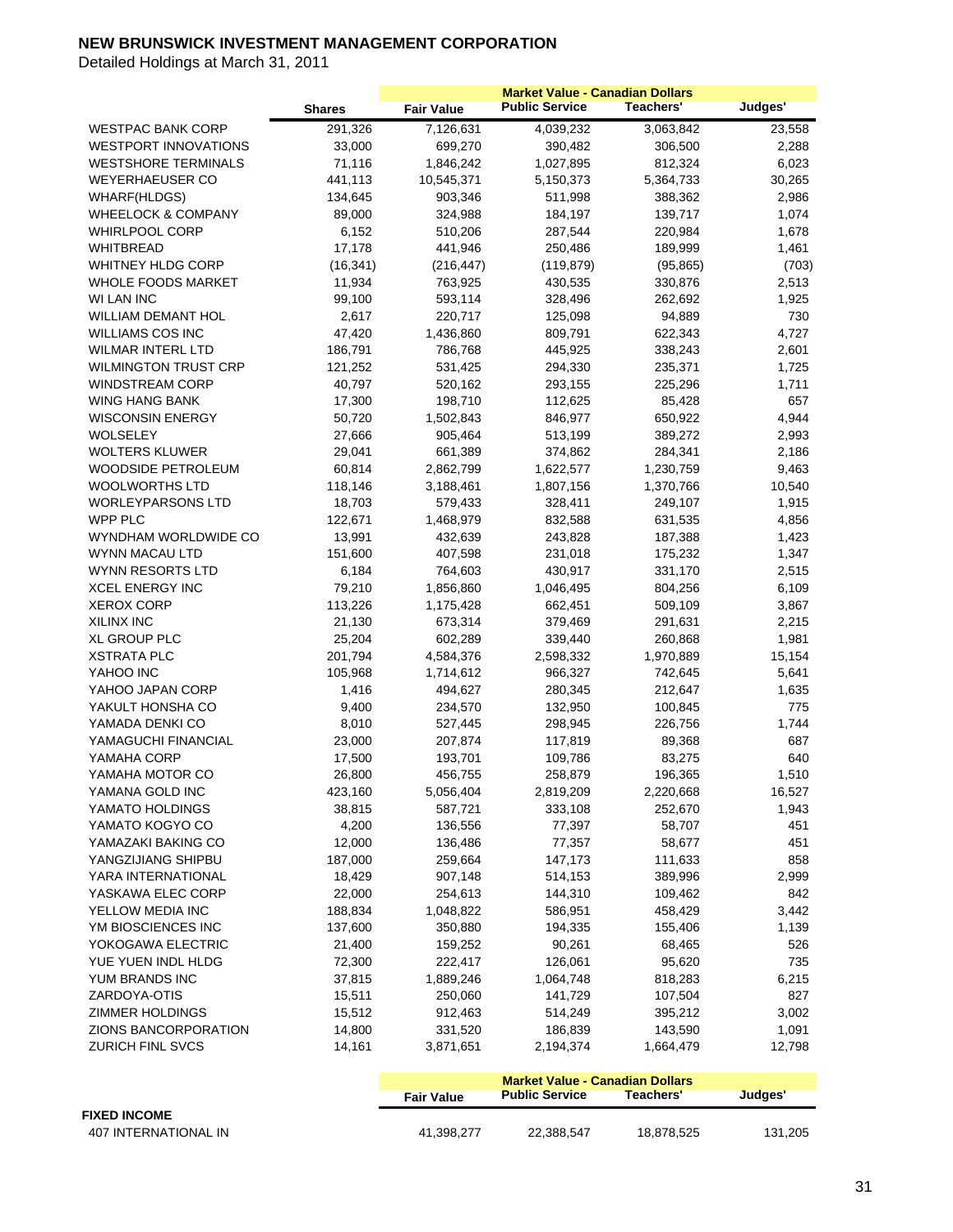|                             |               |                   | <b>Market Value - Canadian Dollars</b> |                  |           |
|-----------------------------|---------------|-------------------|----------------------------------------|------------------|-----------|
|                             | <b>Shares</b> | <b>Fair Value</b> | <b>Public Service</b>                  | <b>Teachers'</b> | Judges'   |
| 55 SCHOOL BOARD TR          |               | 8,080,839         | 4,440,133                              | 3,614,685        | 26,021    |
| ALBERTA CAP FIN AUTH        |               | 34,236,390        | 18,811,676                             | 15,314,471       | 110,243   |
| <b>ALBERTA PROV</b>         |               | 4,429,526         | 2,433,867                              | 1,981,396        | 14,263    |
| <b>BANK OF MONTREAL</b>     |               | 90,188,700        | 51,710,823                             | 38,175,207       | 302,670   |
| <b>BANK OF MONTREAL FLT</b> |               | 105,291,080       | 60,312,806                             | 44,625,280       | 352,993   |
| <b>BANK OF NOVA SCOTIA</b>  |               | 121,270,894       | 68,542,315                             | 52,327,306       | 401,273   |
| <b>BANK OF NS FLOATER</b>   |               | 15,099,436        | 8,381,186                              | 6,669,315        | 48,934    |
| <b>BC MUNI FINANCE</b>      |               | 15,420,840        | 8,473,202                              | 6,897,982        | 49,656    |
| <b>BC PROV</b>              |               | 108,167,668       | 59,432,513                             | 48,386,841       | 348,314   |
| <b>CADILLAC FAIRVIEW</b>    |               | 24,145,946        | 13,267,337                             | 10,800,858       | 77,751    |
| CANADA GOVT                 |               | 1,607,991,072     | 878,452,701                            | 724,389,837      | 5,148,534 |
| CANADA GOVT RESIDUAL        |               | 76,302,376        | 41,264,986                             | 34,795,562       | 241,827   |
| <b>CANADA HOUSING TRST</b>  |               | 221,724,607       | 121,829,767                            | 99,180,875       | 713,965   |
| <b>CIBC</b>                 |               | 36,607,364        | 20,198,758                             | 16,290,417       | 118,189   |
| <b>CIBC</b><br><b>FLT</b>   |               | 135,677,554       | 76,656,152                             | 58,573,226       | 448,175   |
| <b>CIBC</b><br><b>FLTG</b>  |               | 115,517,562       | 65,994,986                             | 49,136,405       | 386,172   |
| CIBC<br><b>FLTR</b>         |               | 50,269,151        | 29,006,406                             | 21,092,885       | 169,860   |
| <b>CIBC CAPITAL TRUST</b>   |               | 6,688,442         | 3,675,060                              | 2,991,844        | 21,537    |
| <b>CITY OF WINNIPEG</b>     |               | 13,980,782        | 7,678,567                              | 6,257,181        | 45,035    |
| <b>EDMONTON ALBERTA</b>     |               | 6,306,062         | 3,464,956                              | 2,820,800        | 20,306    |
| <b>FINANCEMENT QUEBEC</b>   |               | 44,615,295        | 25,744,007                             | 18,720,533       | 150,755   |
| <b>GE CAP CAN FUNDING</b>   |               | 6,217,907         | 3,416,518                              | 2,781,367        | 20,022    |
| <b>HALTON ON</b>            |               | 6,469,960         | 3,555,012                              | 2,894,114        | 20,834    |
| <b>HYDRO QUEBEC</b>         |               | 68,314,980        | 37,534,424                             | 30,560,567       | 219,988   |
| <b>HYDRO-QUEBEC</b>         |               | 5,437,887         | 2,987,925                              | 2,432,452        | 17,510    |
| <b>MANITOBA PROV</b>        |               | 91,135,139        | 50,075,510                             | 40,766,169       | 293,460   |
| <b>MANITOBA PROV CDA</b>    |               | 4,698,714         | 2,581,776                              | 2,101,808        | 15,130    |
| MILITAIR INC.               |               | 16,554,479        | 9,096,096                              | 7,405,077        | 53,306    |
| MONTREAL PQ                 |               | 10,953,000        | 6,018,283                              | 4,899,448        | 35,269    |
| NATIONAL BANK FLTG          |               | 30,074,788        | 17,353,814                             | 12,619,351       | 101,623   |
| <b>NB MUNI FINANCE</b>      |               | 19,221,945        | 10,587,937                             | 8,572,016        | 61,992    |
| <b>NEW BRUNSWICK PROV</b>   |               | 60,886,113        | 33,454,748                             | 27,235,308       | 196,056   |
| NEWFOUNDLAND MUNI           |               | 10,684,963        | 5,871,006                              | 4,779,551        | 34,406    |
| NEWFOUNDLAND PROV           |               | 22,339,537        | 12,274,779                             | 9,992,824        | 71,934    |
| NEWFOUNDLAND(PROV)          |               | 34,180,911        | 18,780,220                             | 15,290,622       | 110,069   |
| NFLD & LABRADOR HYDR        |               | 11,881,563        | 6,522,721                              | 5,320,555        | 38,286    |
| NHA MBS #96601257           |               | 11,680,103        | 6,417,800                              | 5,224,692        | 37,611    |
| NHA MBS #99007742           |               | 10,119,148        | 5,560,111                              | 4,526,453        | 32,584    |
| NIAGARA ON                  |               | 9,307,628         | 5,114,210                              | 4,163,447        | 29,971    |
| NOVA SCOTIA PROV            |               | 82,512,811        | 45,335,182                             | 36,911,921       | 265,708   |
| OMERS REALTY CORP           |               | 4,741,200         | 2,605,120                              | 2,120,813        | 15,267    |
| ONT PROV GEN STRIP          |               | 5,940,222         | 3,297,216                              | 2,623,755        | 19,251    |
| <b>ONTARIO HYDRO</b>        |               | 7,319,560         | 4,021,837                              | 3,274,153        | 23,569    |
| <b>ONTARIO PROV</b>         |               | 185,543,960       | 101,514,905                            | 83,434,142       | 594,913   |
| <b>ONTARIO PROV PKG</b>     |               | 27,256,284        | 14,976,356                             | 12,192,161       | 87,767    |
| PEEL ON                     |               | 10,516,848        | 5,778,633                              | 4,704,350        | 33,865    |
| PEI PROV                    |               | 2,069,836         | 1,135,262                              | 927,899          | 6,675     |
| PRINCE EDWARD ISLAND        |               | 4,965,581         | 2,728,410                              | 2,221,182        | 15,989    |
| PROV ONT FLOATING NT        |               | 65,341,198        | 37,482,598                             | 27,639,201       | 219,399   |
| PROV ONTARIO FLTG           |               | 35,779,263        | 20,533,199                             | 15,125,873       | 120,192   |
| PROVINCE OF MANITOBA        |               | 15,009,407        | 8,331,215                              | 6,629,551        | 48,642    |
| PSP CAPITAL INC             |               | 4,992,023         | 2,742,939                              | 2,233,010        | 16,075    |
| QUEBEC PROV                 |               | 130,517,585       | 71,620,256                             | 58,477,463       | 419,866   |
| QUEBEC PROV<br><b>FLTG</b>  |               | 110,170,453       | 63,570,775                             | 46,227,411       | 372,266   |
| QUEBEC PROVINCE             |               | 67,048,548        | 36,260,436                             | 30,575,613       | 212,499   |
| ROYAL BANK CDA              |               | 32,699,394        | 17,967,151                             | 14,626,949       | 105,294   |
| ROYAL BK OF CANADA          |               | 130,326,290       | 74,650,864                             | 55,238,518       | 436,909   |
| ROYAL OFFICE FINANCE        |               | 12,674,641        | 6,964,264                              | 5,669,565        | 40,813    |
| SASKATCHEWAN PROV           |               | 9,841,923         | 5,402,760                              | 4,407,448        | 31,715    |
| <b>SCOTIABANK TIER 1 TR</b> |               | 3,606,575         | 1,981,684                              | 1,613,277        | 11,613    |